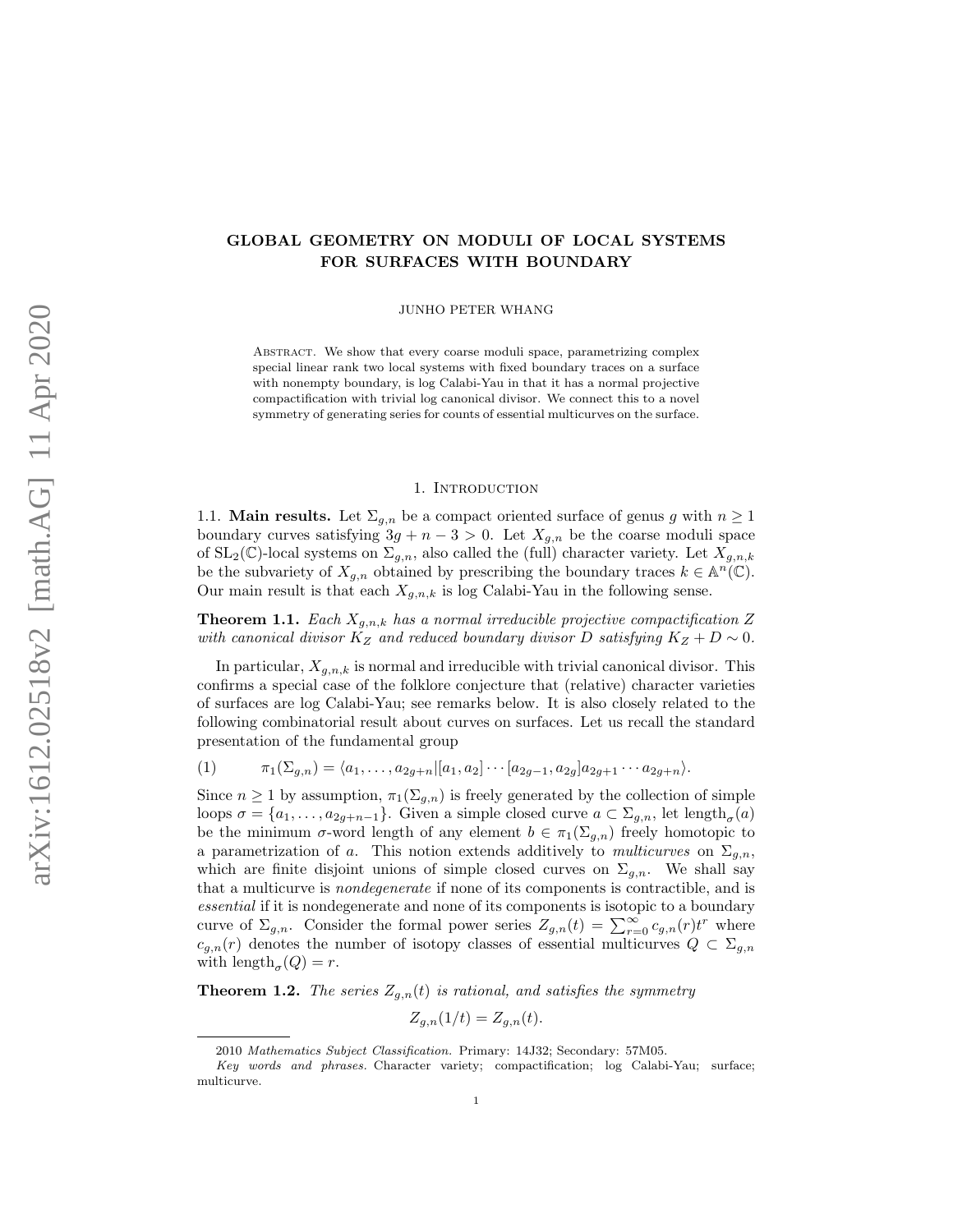This gives a topological interpretation of the log Calabi-Yau property of the moduli spaces  $X_{q,n,k}$ . Theorems [1.1](#page-0-0) and [1.2](#page-0-1) are related by a remarkable result of Charles and Marché  $[2]$ , which states that the isotopy classes of nondegenerate multicurves in  $\Sigma_{g,n}$  provide a C-linear basis for the coordinate ring of  $X_{g,n}$  through their associated trace functions.

1.2. Outline of proofs. We now describe the proofs of the above theorems and the contents of this paper. Our proof of Theorem [1.1](#page-0-0) proceeds in three steps: (i) we construct a graded algebra whose Proj is a compactification of  $X_{q,n,k}$ , (ii) we establish its algebraic properties, and (iii) we convert these properties to geometric information about the projective variety. This graded algebra is constructed (with the choice  $\sigma$  of generators of  $\pi_1(\Sigma_{g,n})$  above) using results from Section [2,](#page-3-0) where we introduce the notion of *word compactification* for the  $SL_2(\mathbb{C})$ -character variety of an arbitrary group with respect to a finite set of generators.

In Section [3,](#page-9-0) we show that the algebra constructed using Section [2](#page-3-0) is a graded Gorenstein domain with an explicit canonical module, which (after applying works of Hochtster-Roberts [\[12\]](#page-39-1) and Stanley [\[27\]](#page-40-0)) amounts to a certain functional equation for the Hilbert series of the graded algebra. This functional equation is in turn deduced from an elementary invariant theoretic work of Le Bruyn [\[17\]](#page-40-1). An analysis of singularities of the algebra (given separately in Section [4\)](#page-15-0) shows that the algebra is moreover normal. This allows us invoke results of Demazure [\[4\]](#page-39-2) and Watanabe [\[31\]](#page-40-2) on graded normal rings to convert these algebraic properties to the geometry of our compactification, thereby proving Theorem [1.1.](#page-0-0)

In Section [5,](#page-25-0) we use the theorem of Charles-Marché  $[2]$  to establish an equivalence between the functional equation obtained in Section [3](#page-9-0) and Theorem [1.2,](#page-0-1) proving the latter. In Section [6,](#page-30-0) we give another, purely combinatorial proof of Theorem [1.2](#page-0-1) in the case  $\Sigma_{g,n}$  has genus zero, where the main input comes from properties of the associahedron. Appendix A contains elementary computations in matrices relevant for the analysis in Section [4.](#page-15-0)

<span id="page-1-0"></span>1.3. **Example.** We illustrate our results in the case  $(g, n) = (1, 1)$  of a one holed torus. (Further examples are given in Example [3.8.](#page-14-0)) Let  $\sigma = \{a_1, a_2\}$  be the free generators of  $\pi_1(\Sigma_{1,1})$  as in the notation of [\(1\)](#page-0-2), so that  $a_1$  and  $a_2$  correspond to simple loops on  $\Sigma_{1,1}$  which intersect each other once transversally at the base point. The trace functions give us an identification

$$
(\mathrm{tr}_{a_1}, \mathrm{tr}_{a_2}, \mathrm{tr}_{a_1 a_2}): X_{1,1} \simeq \mathbb{A}^3_{x,y,z}
$$

due to Fricke, under which the moduli space  $X_{1,1,k}$  is presented as an affine surface with equation

$$
x^2 + y^2 + z^2 - xyz - 2 = k.
$$

Our compactification of  $X_{1,1,k}$  is precisely the projective closure Z of  $X_{1,1,k}$  in the weighted projective space  $\mathbb{P}(1,1,1,2)$ , where the variables x and y are given degree 1 and z is given degree 2. Since Z is a degree 4 hypersurface in  $\mathbb{P}(1,1,1,2)$ , applying the adjunction formula we find that  $K_Z + D \sim 0$ . Note that the Hilbert series  $H_D(t)$  of the boundary divisor D is

$$
H_D(t) = \frac{(1-t)(1-t^4)}{(1-t)^3(1-t^2)} = \frac{1+t^2}{(1-t)^2}.
$$

On the other hand, using train tracks (see examples in Figure [1\)](#page-2-0), one can see that an essential multicurve on  $\Sigma_{1,1}$  is uniquely determined by a pair  $(a, b)$  of integers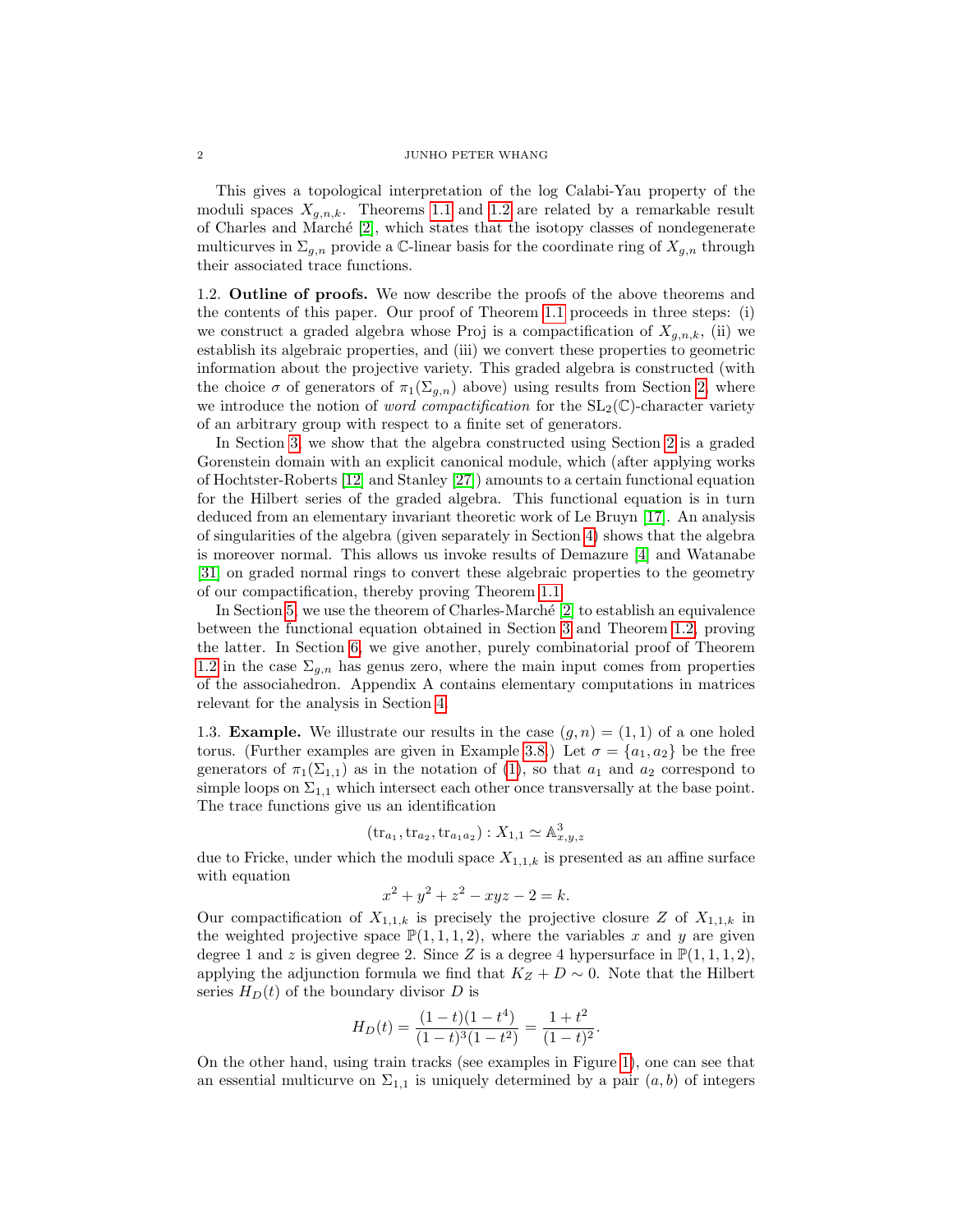lying in  $\{(0,b):b\in\mathbb{Z}_{\geq0}\}\cup\{(a,b):a\in\mathbb{Z}_{\geq1},b\in\mathbb{Z}\}$ , and that  $\text{length}_{\sigma}(a,b)=a+|b|$ under this identification. In particular, we compute

$$
Z_{1,1}(t) = \sum_{b=0}^{\infty} t^b + \sum_{a=1}^{\infty} \sum_{b \in \mathbb{Z}} t^{a+|b|} = \frac{1}{1-t} + \frac{t}{1-t} \frac{1+t}{1-t} = \frac{1+t^2}{(1-t)^2}
$$

so that  $Z_{1,1}(1/t) = Z_{1,1}(t)$ . Note that  $Z_{1,1}(t) = H_D(t)$ .



<span id="page-2-0"></span>FIGURE 1. Some essential multicurves on  $\Sigma_{1,1}$ 

1.4. **Remarks.** For k integral, the varieties  $X_{g,n,k}$  admit natural integral models. Our main motivation for Theorem [1.1](#page-0-0) comes from its direct ramifications for the expected Diophantine analysis of the integral points. For instance, in [\[32\]](#page-40-3), we show that the set of integral points  $X_{g,n,k}(\mathbb{Z})$  is finitely generated, in a suitable sense, under the natural action of the mapping class group. This invites an analogy with finite generation results for integral points on log Calabi-Yau varieties of linear type, such as algebraic tori and abelian varieties. This analogy is explored further in [\[33\]](#page-40-4), where we give an effective Diophantine analysis of integral points for nondegenerate algebraic curves on  $X_{g,n,k}$ , partly inspired by works of Vojta [\[29\]](#page-40-5), [\[30\]](#page-40-6) and Faltings [\[6\]](#page-39-3) on subvarieties of semiabelian varieties.

The varieties  $X_{q,n,k}$  are in general singular. The definition of a possibly singular log Calabi-Yau pair  $(Z, D)$  varies somewhat across the literature (see e.g. [\[14\]](#page-40-7), [\[3\]](#page-39-4),  $[15]$ ,  $[10]$ ), in the type of boundary divisor D, type of triviality of the log canonical divisor  $K_Z + D$ , and singularity type. Our notion coincides with that of [\[3\]](#page-39-4).

Admitting the normality of  $X_{g,n,k}$  proved in this paper, the triviality of the canonical divisor of the affine variety  $X_{g,n,k}$  can also be deduced from the fact that the smooth locus  $X_{g,n,k}^s \subset X_{g,n,k}$  admits an algebraic symplectic form, by work of Goldman (see for example [\[9\]](#page-39-6)). The top power of the symplectic form provides a holomorphic volume form which trivializes the canonical bundle on  $X_{g,n,k}^s$ . Another construction of a volume form is given by the Reidemeister torsion, see [\[22\]](#page-40-9). Informally, Theorem [1.1](#page-0-0) can be viewed as saying that such a holomorphic volume form on  $X_{g,n,k}$  has simple poles at infinity for the compactification at hand.

Given the explicit nature of our compactifications, the results of this paper may be relevant to conjectures surrounding the boundary divisors of relative character varieties for surfaces, as formulated by Simpson [\[26\]](#page-40-10) (verified therein for punctured spheres; see also [\[16\]](#page-40-11)), or more generally of log Calabi-Yau varieties, cf. [\[15\]](#page-40-8). We leave this interesting topic for a future investigation.

For the "decorated" moduli spaces of local systems of Fock and Goncharov [\[7\]](#page-39-7) which are related to, but different from, the moduli spaces considered in this paper, log Calabi-Yau compactifications of open subspaces can be constructed by general techniques of cluster varieties established by Gross-Hacking-Keel [\[10\]](#page-39-5); see also [\[11\]](#page-39-8) for an elaboration of this point.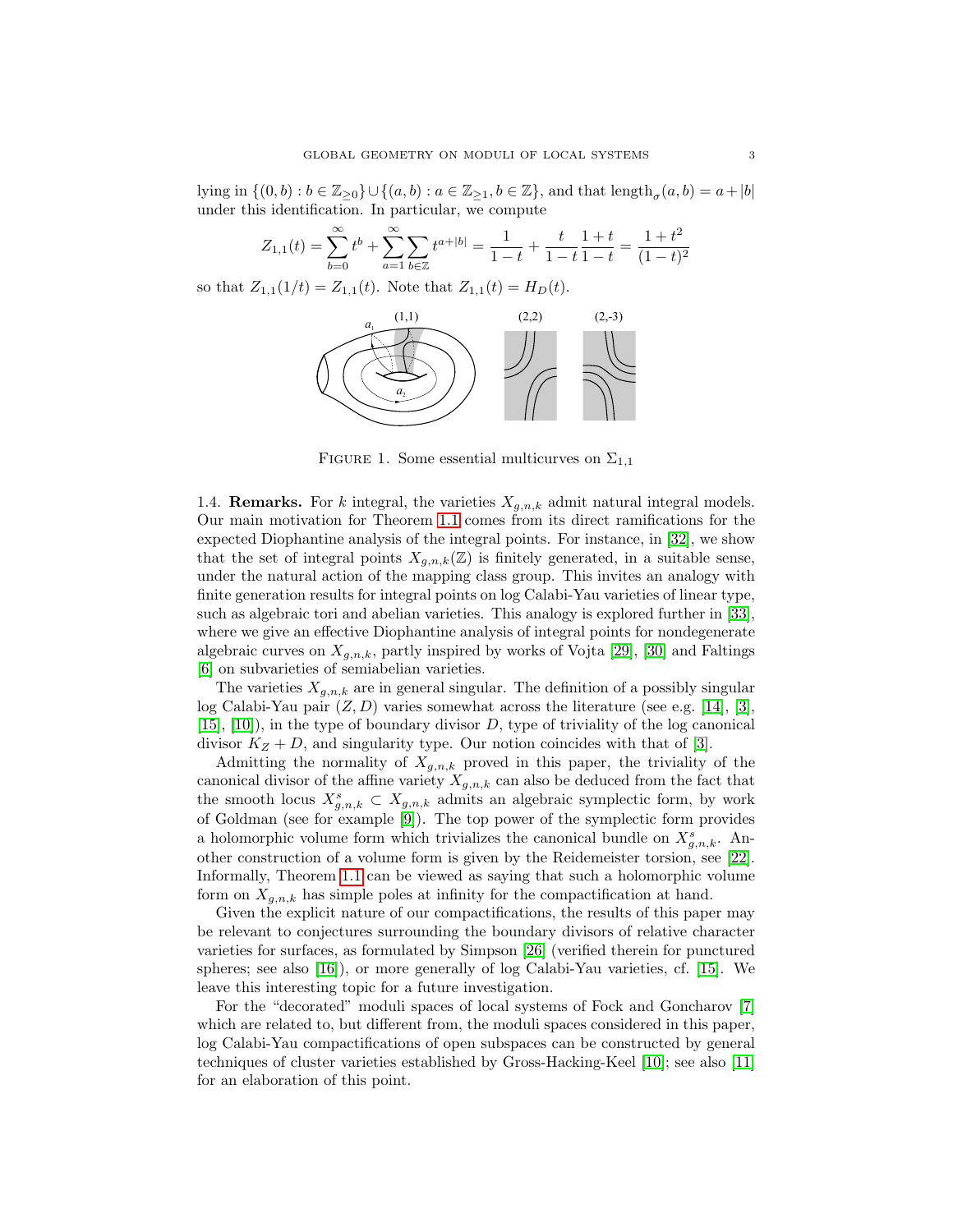We mention another interesting compactification of the  $SL<sub>2</sub>$  (or more general) character variety for free groups due to Manon [\[19\]](#page-40-12), using different Rees algebras associated to trivalent graphs, arising in the context of moduli spaces of principal bundles on closed Riemann surfaces and their degenerations. (Actually, in the setting of free groups with free generators, our word compactification coincides with a special case of a construction considered in [\[19\]](#page-40-12); see our remark at the end of Section [2.4.](#page-7-0)) See also [\[20\]](#page-40-13) for another compactification.

<span id="page-3-1"></span>1.5. Conventions. Throughout this paper, a ring or an algebra will always mean a commutative algebra with unity over the complex numbers C, unless otherwise specified. All schemes will be defined over  $\mathbb C$ . Given an affine scheme  $X$ , we denote by  $\mathbb{C}[X]$  its coordinate ring. Let M denote the affine scheme parametrizing  $2 \times 2$ matrices. Let  $\{x_{ij}\}_{i,j\in\{1,2\}}$  be the regular functions on M corresponding to the  $(i, j)$ th entries of a matrix, giving an identification  $(x_{ij}) : \mathbb{M} \simeq \mathbb{A}^4$  with affine space. The standard matrix variable x and its adjugate  $x^*$  are the 2 × 2 matrices with coefficients in  $\mathbb{C}[\mathbb{M}]$  given by

$$
x = \begin{bmatrix} x_{11} & x_{12} \\ x_{21} & x_{22} \end{bmatrix}
$$
, and  $x^* = \begin{bmatrix} x_{22} & -x_{12} \\ -x_{21} & x_{11} \end{bmatrix}$ 

.

In particular,  $det(x)$  and  $tr(x)$  are regular functions on M. Let  $* : \mathbb{M} \to \mathbb{M}$  denote the involution on M determined by  $x \mapsto x^*$ .

Given  $2 \times 2$  matrices a and b, we shall denote  $\langle a, b \rangle = aba^*b^*$  and  $[a, b] = ab - ba$ in this paper, to avoid confusion. Given complex numbers  $t, k \in \mathbb{C}$ , let  $\mathbb{M}_t \subset \mathbb{M}$  be the subscheme of matrices with determinant t, and let  $\mathbb{M}_{t,k} \subset \mathbb{M}_t$  be the subscheme of matrices with determinant t and trace k. We shall denote  $SL_2 = M_1$  and  $SL_{2,k} =$  $\mathbb{M}_{1,k}$ . Let 1 be the identity matrix. We shall say that a matrix a is scalar if  $a = \lambda 1$ for some  $\lambda \in \mathbb{C}$ , and nonscalar otherwise. As usual, let  $\mathfrak{sl}_2(\mathbb{C})$  denote the tangent space to  $SL_2$  at 1. It is the space of traceless matrices in  $\mathbb{M}_2(\mathbb{C})$ .

Given an integer  $m \geq 1$ , consider  $\mathfrak{C}_m = \mathbb{Z}/m\mathbb{Z}$  with its natural cyclic ordering. By a cyclic interval in  $\mathfrak{C}_m$  we shall mean a sequence of the form  $i_0, i_0 + 1, \ldots, i_0 + k$ for some  $i_0 \in \mathfrak{C}_m$  and for some  $k \in \{0, \ldots, m-1\}$ . If  $|I| = k+1 < m$ , then those elements of  $\mathfrak{C}_m$  not contained in I together form a cyclic interval, denoted  $I^c$ .

1.6. Acknowledgements. This work was done as part of the author's Ph.D. thesis at Princeton University. I thank my advisor Peter Sarnak, Phillip Griffiths, and Sophie Morel for their guidance and encouragement during the writing of this paper. I also thank Carlos Simpson and Sean Keel for correspondences illuminating the literature, and Yuchen Liu for useful conversations. I thank Julien March´e and an anonymous referee for providing helpful remarks and suggesting improvements to this paper.

### 2. Word compactifications

<span id="page-3-0"></span>In this section, we introduce the notion of word compactification for the character variety of a group with respect to a finite set of generators. In Sections [2.1](#page-4-0) and [2.2,](#page-5-0) we recall basic facts about graded algebras and Rees algebras, mainly to set our notation. We introduce the  $(SL<sub>2</sub>)$  character varieties of groups and their basic facts in Section [2.3.](#page-6-0) In Section [2.4,](#page-7-0) we define the notion of word compactification for a character variety, and give an alternate description in Section [2.5.](#page-8-0)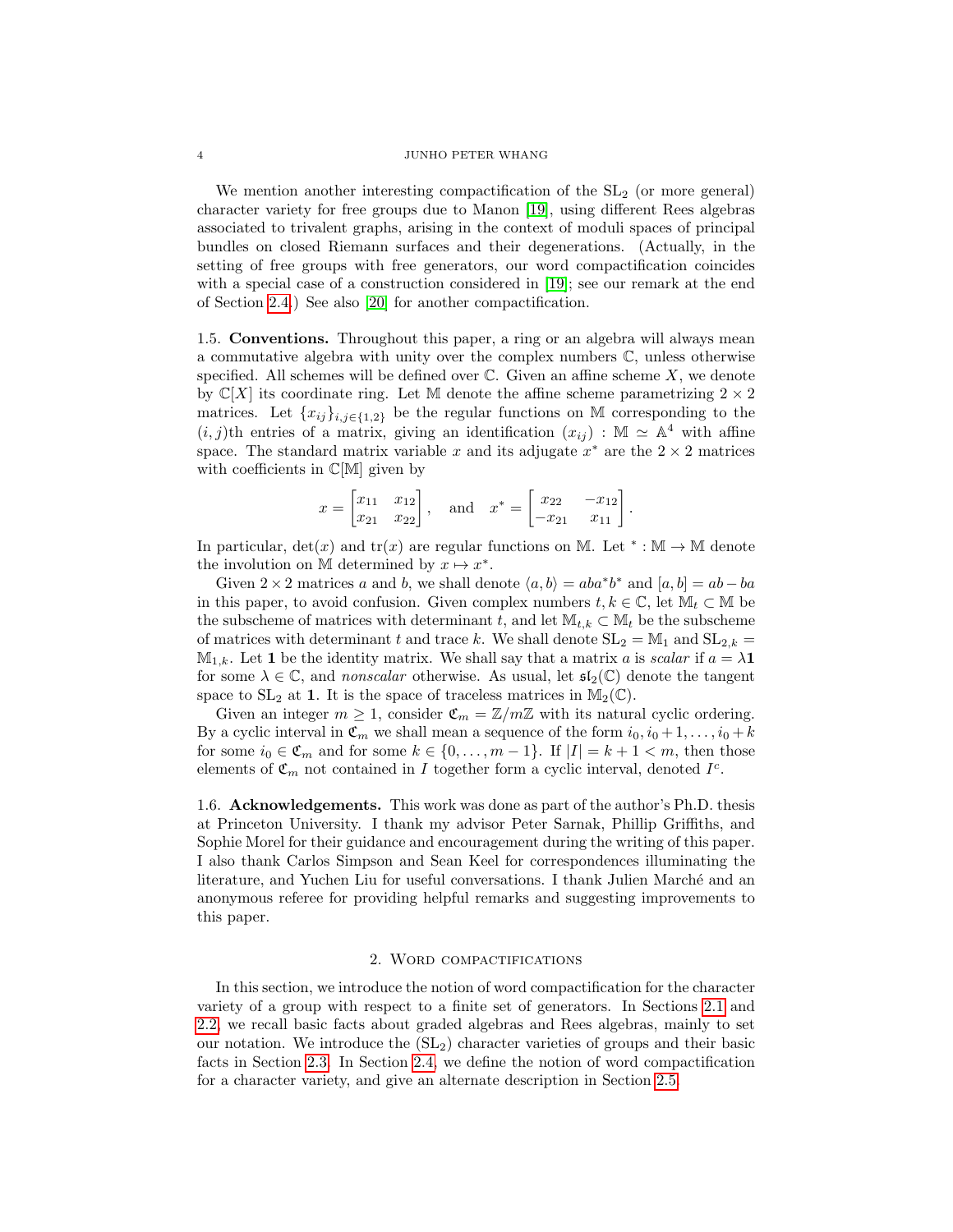<span id="page-4-0"></span>2.1. Graded rings. Given an affine scheme  $X$  with an action by the multiplicative group  $\mathbb{G}_m$ , its coordinate ring  $A = \mathbb{C}[X]$  also carries a  $\mathbb{G}_m$ -action, or equivalently the structure of a graded ring via the  $\mathbb{G}_m$ -eigenspace decomposition:

$$
A = \bigoplus_{r \in \mathbb{Z}} A_r, \quad \text{where} \quad A_r = \{a \in A : \lambda \cdot a = \lambda^{-r} a \text{ for all } \lambda \in \mathbb{G}_m(\mathbb{C})\}.
$$

Conversely, the spectrum Spec A of a graded ring A carries a natural  $\mathbb{G}_m$ -action. Given a morphism of graded rings  $B \to A$ , we have an associated  $\mathbb{G}_m$ -equivariant morphism of schemes Spec  $A \to \text{Spec } B$ , and given  $b \in \text{Spec } B(\mathbb{C})$  and  $\lambda \in \mathbb{G}_m(\mathbb{C})$ the fibers  $(\text{Spec } A)_b$  and  $(\text{Spec } A)_{\lambda \cdot b}$  are isomorphic via  $\lambda$ .

*Example* 2.1. For the grading of the polynomial ring  $\mathbb{C}[t]$  by degree, the associated  $\mathbb{G}_m$ -action on the affine line  $\mathbb{A}^1 = \text{Spec } \mathbb{C}[t]$  is the usual one  $\lambda \cdot a = \lambda a$  on points.

Let A be a graded algebra. An element  $t \in A_1$  is non-nilpotent if and only if the morphism  $\mathbb{C}[t] \to A$  is injective, or in other words the associated  $\mathbb{G}_m$ -equivariant morphism of schemes  $\pi : X = \operatorname{Spec} A \to \mathbb{A}^1$  is dominant. Let  $X_0 = \operatorname{Spec} A/(t)$ and  $X_1 = \text{Spec } A/(t-1)$  be the fibers of  $\pi$  over 0 and 1, respectively, and let  $X|_{\mathbb{G}_m} = \pi^{-1}(\mathbb{G}_m)$  where  $\mathbb{G}_m = \text{Spec } \mathbb{C}[t,1/t] \subset \mathbb{A}^1$  is the complement of 0.

<span id="page-4-1"></span>**Lemma 2.2.** Let A be a graded ring, and let  $t \in A_1$  be non-nilpotent as above. We have a natural  $\mathbb{G}_m$ -equivariant isomorphism

$$
X_1 \times \mathbb{G}_m \simeq X|_{\mathbb{G}_m},
$$

equipping  $X_1$  with the trivial  $\mathbb{G}_m$ -action. In particular,  $A/(t-1) \simeq A[1/t]_0$ .

*Proof.* The morphisms  $X_1 \times \mathbb{G}_m \to X|_{\mathbb{G}_m}$  and  $X|_{\mathbb{G}_m} \to X_1 \times \mathbb{G}_m$  given at the level of points by  $(a, \lambda) \mapsto \lambda \cdot a$  and  $a \mapsto ((\pi(a))^{-1} \cdot a, \pi(a))$ , respectively, are inverses to each other and are  $\mathbb{G}_m$ -equivariant. This proves the first part of the lemma, and gives us an isomorphism of graded rings  $A/(t-1) \otimes \mathbb{C}[t, 1/t] \simeq A[1/t]$ . Taking the degree 0 parts of both sides, the second assertion follows.

<span id="page-4-2"></span>Lemma 2.3. Let A be a connected graded Cohen-Macaulay ring of pure dimension, and let  $t \in A_1$  be non-nilpotent. Suppose that

- (1)  $X_1$  is a normal scheme, and
- (2)  $X_0$  is reduced of dimension dim  $A-1$ .

Then A is a normal domain.

*Proof.* Since  $\vec{A}$  is connected, if it is a normal ring then it is automatically a normal domain. Since  $A$  is Cohen-Macaulay, in order to show that  $A$  is normal it suffices by Serre's criterion for normality [\[21,](#page-40-14) Theorem 23.8, p.183] to show that A is regular in codimension 1.

Since t is not nilpotent, the  $\mathbb{G}_m$ -equivariant morphism  $\pi: X \to \mathbb{A}^1$  is dominant, with isomorphic fibers of dimension dim  $A - 1$  over  $\mathbb{G}_m$ . By condition (2), in fact  $\pi$  has equidimensional fibers everywhere. By the miracle flatness theorem [\[21,](#page-40-14) Theorem 23.1, p.179, since A is Cohen-Macaulay and  $\mathbb{C}[t]$  is regular it follows that A is flat over  $\mathbb{C}[t]$ . In particular, t is not a zero divisor in A.

By Lemma [2.2,](#page-4-1) we have  $X|_{\mathbb{G}_m} \simeq X_1 \times \mathbb{G}_m$ , which is regular in codimension 1 by condition (1). Thus, given any prime ideal  $\mathfrak{p} \subset A$  of height  $\leq 1$  such that  $t \notin \mathfrak{p}$ , the localization  $A_{\mathfrak{p}}$  is regular. Next, suppose that  $\mathfrak{p} \subset A$  is a prime ideal of height 1 with  $t \in \mathfrak{p}$ . Since  $t \in A$  is not a zero divisor,  $A/(t)$  is Cohen-Macaulay of dimension  $\dim A/(t) = \dim A - 1$ . Hypothesis (2) implies that  $(A/tA)$ <sub>p</sub> is regular, and hence  $A_{\mathfrak{p}}$  is regular. This proves the result.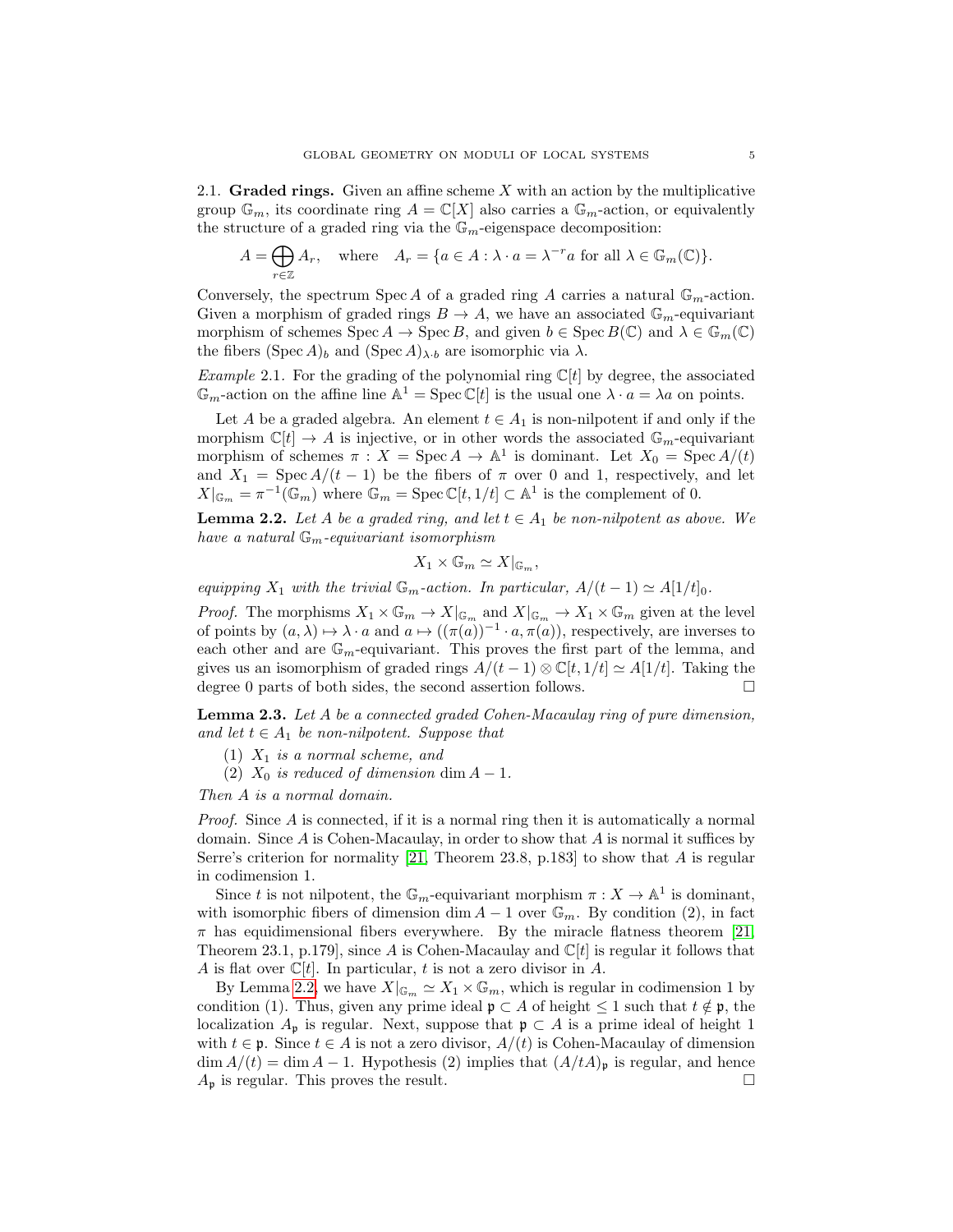<span id="page-5-0"></span>2.2. Rees algebras. By a *filtered algebra*  $(A, Fil)$  we mean an algebra  $A$  and an increasing filtration Fil of A by complex vector spaces, indexed by  $\mathbb{Z}_{\geq 0}$ , such that:

- (1)  $\mathbb{C} \subseteq \text{Fil}_{0} A$ , and
- (2) Fil<sub>r</sub> · Fil<sub>s</sub>  $\subseteq$  Fil<sub>r+s</sub> for every  $r, s \geq 0$ .

A morphism of filtered algebras  $(B, Fil) \rightarrow (A, Fil)$  is a morphism of algebras  $B \rightarrow A$ mapping Fil<sub>r</sub> into Fil<sub>r</sub> for every  $r \geq 0$ . Given a  $\mathbb{Z}_{\geq 0}$ -graded algebra A, we have an associated filtered algebra  $(A, \text{Fil})$  where Fil is given by Fil<sub>r</sub>  $A = \bigoplus_{s=0}^{r} A_s$ .

Example 2.4. For the grading of  $\mathbb{C}[t]$  by degree, or more generally the grading of a polynomial ring  $\mathbb{C}[x_1,\ldots,x_N]$  in several variables by (total) degree, we shall denote by Fil<sup>deg</sup> the associated filtration.

Given a filtered algebra  $(A, Fil)$ , the Rees algebra  $A<sup>Fil</sup>$  is the graded algebra

$$
A^{\mathrm{Fil}} = \bigoplus_{r=0}^{\infty} \mathrm{Fil}_r.
$$

A morphism of filtered algebras  $(B, \text{Fil}) \rightarrow (A, \text{Fil})$  induces a morphism  $B^{\text{Fil}} \rightarrow A^{\text{Fil}}$ of Rees algebras. Given a filtered algebra  $(A, \text{Fil})$ , we shall denote by  $t$  the element of degree 1 in  $A^{\text{Fil}}$  corresponding to  $1 \in \text{Fil}_1 A = A_1^{\text{Fil}}$ . We have identifications

$$
A^{\text{Fil}}/(t-1) = A \quad \text{and} \quad A^{\text{Fil}}/(t) = \text{Gr}^{\text{Fil}} A
$$

where the latter preserves gradings. Note that  $\operatorname{Spec} A^{\operatorname{Fil}}$  is connected if and only if Spec  $A_0^{\text{Fil}}$  is connected. We have a natural identification  $A = A^{\text{Fil}}[1/t]_0$  by Lemma [2.2.](#page-4-1) Thus, if  $A<sup>Fil</sup>$  is a finitely generated graded algebra, then Proj  $A<sup>Fil</sup>$  is a projective scheme containing  $Spec A$  as an open affine complement to the closed subscheme Proj Gr<sup>Fil</sup> A. For simplicity of notation, given a filtered algebra  $(A, Fil^x)$  where x is a symbol, we shall often write  $A^x = A^{\text{Fil}^x}$  for the Rees algebra.

<span id="page-5-1"></span>Example 2.5. We have the following.

- (1) Equipping C with the trivial filtration Fil given by Fil<sub>r</sub> =  $\mathbb C$  for all  $r >$ 0, we have  $\mathbb{C}^{\text{Fil}} = \mathbb{C}[t]$  with grading by degree. For any filtered algebra  $(A, Fil)$ , the obvious morphism  $(\mathbb{C}, Fil) \to (A, Fil)$  induces a  $\mathbb{G}_m$ -equivariant morphism of schemes  $\pi : \operatorname{Spec} A^{\mathrm{Fil}} \to \mathbb{A}^1$ .
- (2) Given a filtered algebra  $(B, \text{Fil})$  and a surjective algebra homomorphism  $\varphi : B \to A$ , we have an induced filtration Fil on A defined by  $\mathrm{Fil}_r = \varphi(\mathrm{Fil}_r)$ for every  $r \geq 0$  making  $\varphi$  a morphism of filtered algebras. We thus have an induced morphism  $\varphi : B^{\text{Fil}} \to A^{\text{Fil}}$ .
- (3) For  $(A = \mathbb{C}[x_1, \ldots, x_N],$  Fil<sup>deg</sup>) the polynomial ring with the filtration by degree, let  $A^{\text{deg}}$  be the Rees algebra. We then have an isomorphism  $A^{\text{deg}} \simeq$  $\mathbb{C}[X_1,\ldots,X_N,T]$  given by

$$
f(x_1,\ldots,x_N)\mapsto T^r f(X_1/T,\ldots,X_N/T)
$$

for each  $f \in \text{Fil}_r^{\text{deg}} A = A_r^{\text{deg}}$ . The projective space  $\text{Proj } A^{\text{deg}} \simeq \mathbb{P}^N$  is the usual compactification of the affine space  $\text{Spec } A = \mathbb{A}^N$ .

<span id="page-5-2"></span>Lemma 2.6. Given a filtered algebra  $(A, Fil)$ , we have the following.

- (1)  $A<sup>Fil</sup>$  is an integral domain if and only if A is.
- (2) If  $A<sup>Fil</sup>$  is a normal domain, then so is  $\ddot{A}$ .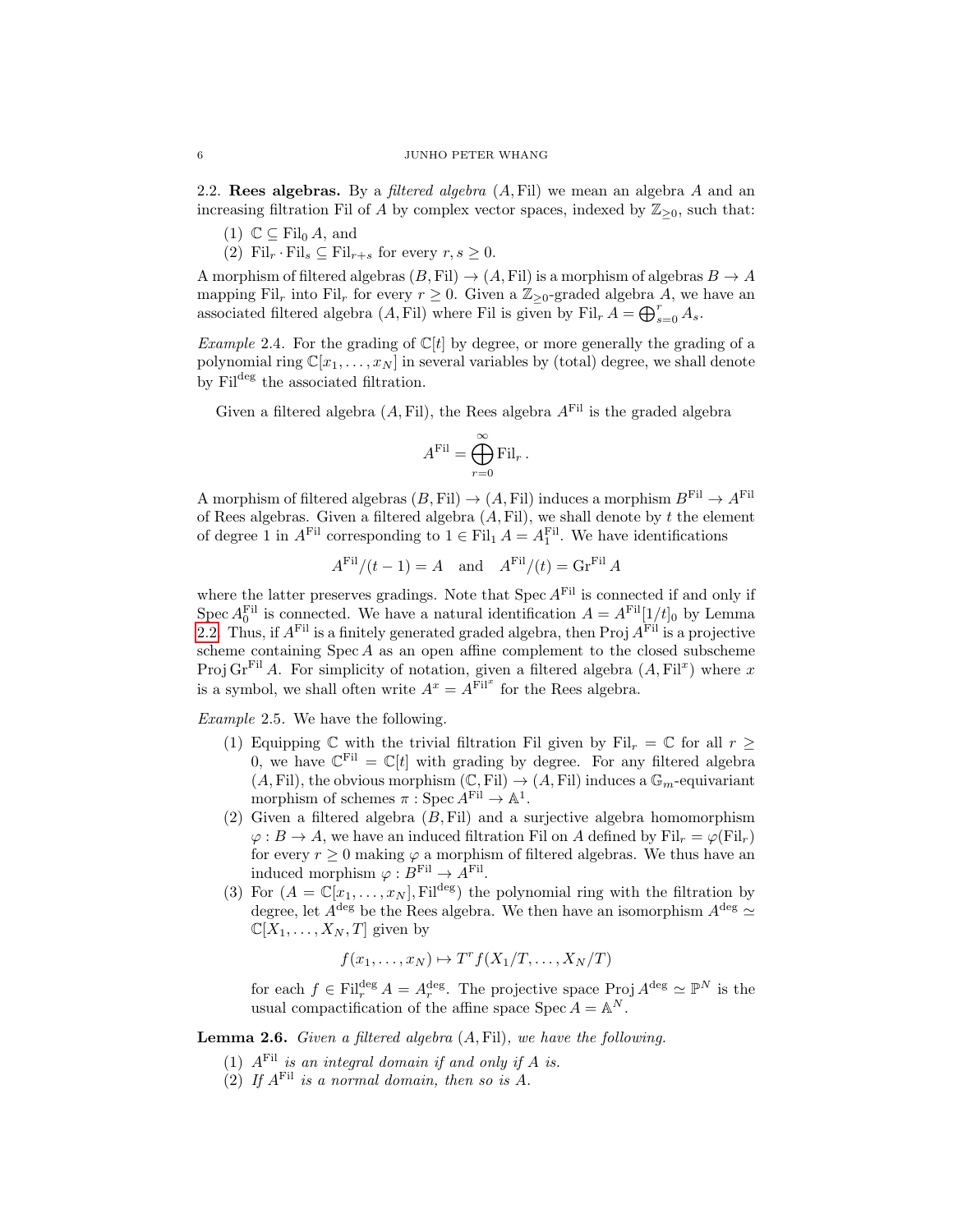*Proof.* (1) If  $A<sup>Fil</sup>$  is an integral domain, then so is  $A = A<sup>Fil</sup>[1/t]_0$ . Conversely, suppose that A is an integral domain. If  $ab = 0$  in  $A<sup>Fil</sup>$ , then replacing a and  $b$  by nonzero terms (if any) of highest degree we may assume that  $a$  and  $b$  are homogeneous of degree r and s, respectively. We then have  $ab = 0 \in A_{r+s}^{Fil} = Fil_{r+s}$ within A, and hence  $a = 0$  or  $b = 0$ . This proves that  $A<sup>Fil</sup>$  is an integral domain.

(2) Given a normal Z-graded domain B, its degree 0 component  $B_0$  is also a normal domain. Indeed, it is obvious that  $B_0$  is a domain; to see that  $B_0$  is also normal, note that if  $x \in B$  is integral over  $B_0$  then we must have  $x \in B_0$  by degree reasons. Applying this to  $A = A<sup>Fil</sup>[1/t]_0$ , we see that if  $A<sup>Fil</sup>$  is a normal domain then so is  $A$ .

<span id="page-6-0"></span>2.3. Character varieties of groups. Let  $\pi$  be a finitely generated group. The  $(SL_2)$  representation variety  $Rep_{\pi}$  is the affine scheme determined by the functor

$$
A \mapsto \text{Hom}(\pi, \text{SL}_2(A))
$$

for every commutative ring A. Given a sequence of generators of  $\pi$  with m elements, we have a presentation of  $\mathrm{Rep}_{\pi}$  as a closed subscheme of  $\mathrm{SL}_{2}^m$  defined by equations coming from relations among the generators. For each  $a \in \pi$ , let  $\text{tr}_a$  be the regular function on Rep<sub>π</sub> given by  $\rho \mapsto \text{tr } \rho(a)$ .

The  $(SL_2)$  character variety of  $\pi$  over  $\mathbb C$  is the affine invariant theoretic quotient

$$
X_{\pi} = \text{Rep}_{\pi} \, / \! / \, \text{SL}_2 = \text{Spec} \, \mathbb{C}[\text{Rep}_{\pi}]^{\text{SL}_2(\mathbb{C})}
$$

under the simultaneous conjugation action of  $SL<sub>2</sub>$ . Note that the regular function tr<sub>a</sub> for each  $a \in \pi$  descends to a regular function on  $X(\pi)$ . Moreover,  $X(\pi)$  has a natural model over Z, defined as the spectrum of

$$
R_{\pi} = \mathbb{Z}[\mathrm{tr}_{a} : a \in \pi]/(\mathrm{tr}_{1} - 2, \mathrm{tr}_{a} \mathrm{tr}_{b} - \mathrm{tr}_{ab} - \mathrm{tr}_{ab-1}).
$$

The relations in the above presentation arise from the fact that the trace of the  $2\times 2$ identity matrix is 2, and  $tr(A) tr(B) = tr(AB) + tr(AB^{-1})$  for every  $A, B \in SL_2(\mathbb{C})$ . We refer to [\[13\]](#page-40-15), [\[24\]](#page-40-16), [\[25\]](#page-40-17) for details.

<span id="page-6-1"></span>Example 2.7. We refer to Goldman [\[8\]](#page-39-9) for details of examples below. Let  $F_m$  denote the free group on  $m \geq 1$  generators  $a_1, \ldots, a_m$ .

- (1) We have  $\text{tr}_{a_1} : X(F_1) \simeq \mathbb{A}^1$ .
- (2) We have  $(\text{tr}_{a_1}, \text{tr}_{a_2}, \text{tr}_{a_1 a_2}) : X(F_2) \simeq \mathbb{A}^3$  by Fricke [\[8,](#page-39-9) Section 2.2].
- (3) The coordinate ring  $\mathbb{Q}[X(F_3)]$  is the quotient of the polynomial ring

 $\mathbb{Q}[\mathrm{tr}_{a_1},\mathrm{tr}_{a_2},\mathrm{tr}_{a_3},\mathrm{tr}_{a_1a_2},\mathrm{tr}_{a_2a_3},\mathrm{tr}_{a_1a_3},\mathrm{tr}_{a_1a_2a_3},\mathrm{tr}_{a_1a_3a_2}]$ 

by the ideal generated by two elements

 $\text{tr}_{a_1a_2a_3} + \text{tr}_{a_1a_3a_2} - (\text{tr}_{a_1a_2} \text{tr}_{a_3} + \text{tr}_{a_1a_3} \text{tr}_{a_2} + \text{tr}_{a_2a_3} \text{tr}_{a_1} - \text{tr}_{a_1} \text{tr}_{a_2} \text{tr}_{a_3})$ 

and

$$
\begin{aligned} \text{tr}_{a_1a_2a_3} \, \text{tr}_{a_1a_3a_2} & - \{ (\text{tr}_{a_1}^2 + \text{tr}_{a_2}^2 + \text{tr}_{a_3}^2) + (\text{tr}_{a_1a_2}^2 + \text{tr}_{a_2a_3}^2 + \text{tr}_{a_1a_3}^2) \\ &- (\text{tr}_{a_1} \, \text{tr}_{a_2} \, \text{tr}_{a_1a_2} + \text{tr}_{a_2} \, \text{tr}_{a_3} \, \text{tr}_{a_2a_3} + \text{tr}_{a_1} \, \text{tr}_{a_3} \, \text{tr}_{a_1a_3}) \\ &+ \text{tr}_{a_1a_2} \, \text{tr}_{a_2a_3} \, \text{tr}_{a_1a_3} - 4 \}. \end{aligned}
$$

We record the following, which is attributed by Goldman [\[8\]](#page-39-9) to Vogt [\[28\]](#page-40-18).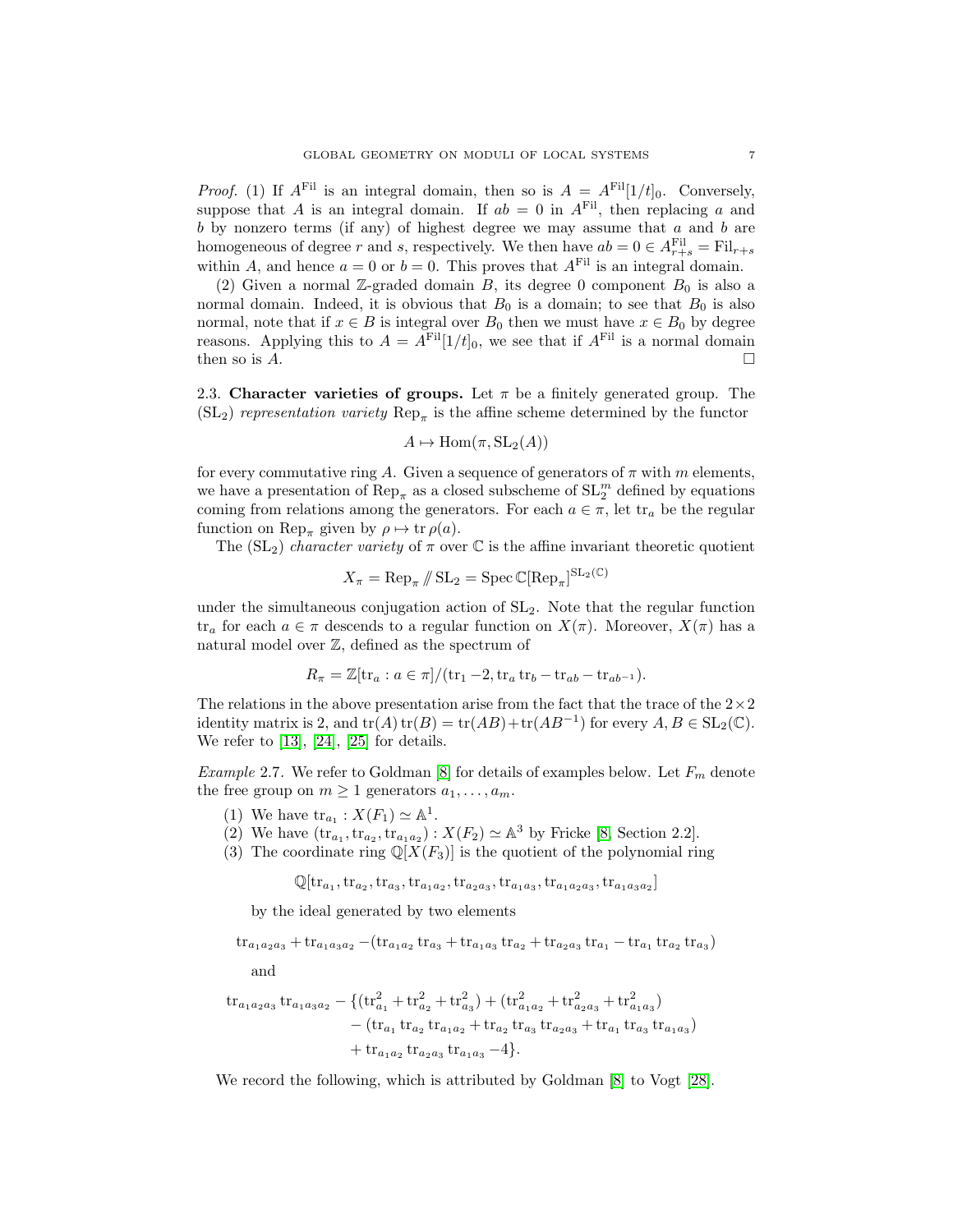<span id="page-7-1"></span>**Lemma 2.8.** Given a finitely generated group  $\pi$  and  $a_1, a_2, a_3, a_4 \in \pi$ , we have

$$
\begin{aligned} 2\mathrm{tr}_{a_1a_2a_3a_4} & = \mathrm{tr}_{a_1}\mathrm{tr}_{a_2}\mathrm{tr}_{a_3}\mathrm{tr}_{a_4} + \mathrm{tr}_{a_1}\mathrm{tr}_{a_2a_3a_4} + \mathrm{tr}_{a_2}\mathrm{tr}_{a_3a_4a_1} + \mathrm{tr}_{a_3}\mathrm{tr}_{a_4a_1a_2} \\ & + \mathrm{tr}_{a_4}\mathrm{tr}_{a_1a_2a_3} + \mathrm{tr}_{a_1a_2}\mathrm{tr}_{a_3a_4} + \mathrm{tr}_{a_4a_1}\mathrm{tr}_{a_2a_3} - \mathrm{tr}_{a_1a_3}\mathrm{tr}_{a_2a_4} \\ & - \mathrm{tr}_{a_1}\mathrm{tr}_{a_2}\mathrm{tr}_{a_3a_4} - \mathrm{tr}_{a_3}\mathrm{tr}_{a_4}\mathrm{tr}_{a_1a_2} - \mathrm{tr}_{a_4}\mathrm{tr}_{a_1}\mathrm{tr}_{a_2a_3} - \mathrm{tr}_{a_2}\mathrm{tr}_{a_3}\mathrm{tr}_{a_4a_1}. \end{aligned}
$$

The above computation implies the following fact.

**Fact 2.9.** If  $\pi$  is a group generated by  $a_1, \ldots, a_m$ , then  $\mathbb{Q}[X(\pi)]$  is generated as a Q-algebra by the collection  $\{\text{tr}_{a_{i_1}\cdots a_{i_k}} : 1 \leq i_1 < \cdots < i_k \leq m\}_{1 \leq k \leq 3}$ .

<span id="page-7-0"></span>2.4. Word compactifications. Let  $\pi$  be a finitely generated group. Recall that a length function on  $\pi$  is a function  $\ell : \pi \to \mathbb{R}_{\geq 0}$  satisfying the conditions:

- $(1) \ell(1) = 0,$
- (2)  $\ell(g^{-1}) = \ell(g)$  for every  $g \in \pi$ , and
- (3)  $\ell(gh) \leq \ell(g) + \ell(h)$  for every  $g, h \in \pi$ .

A length function equips  $\pi$  with a pseudo-metric via the formula  $d_{\ell}(g, h) = \ell(gh^{-1}).$ Given a generating set  $\sigma \subseteq \pi$ , we have the  $\sigma$ -word length function length $_{\sigma}: \pi \to \mathbb{Z}_{\geq 0}$ which is given by length<sub> $\sigma$ </sub> $(a) = \min\{r : a = w_1 \cdots w_r \text{ for some } w_i \in \sigma \cup \sigma^{-1}\}\.$  Let Fil<sup> $\sigma$ </sup> be the increasing filtration of the coordinate ring  $R_{\pi}$  of the character variety of  $\pi$  given by

$$
\mathrm{Fil}_{r}^{\sigma} R_{\pi} = \mathrm{Span}_{\mathbb{C}} \{ \mathrm{tr}_{a} : a \in \pi, \mathrm{length}_{\sigma}(a) \leq r \}.
$$

We have  $\mathbb{C} = \mathbb{C} \cdot tr_1 = Fil_0 R_\pi$ , and the relations  $tr_a tr_a = tr_{ab} + tr_{ab^{-1}}$  on  $R_\pi$  show that  $\text{Fil}_{r}^{\sigma} \cdot \text{Fil}_{s}^{\sigma} \subseteq \text{Fil}_{r+s}^{\sigma}$  for every  $r, s \in \mathbb{Z}_{\geq 0}$ . Thus,  $(R_{\pi}, \text{Fil}_{\sigma}^{\sigma})$  is a filtered algebra. Let  $R^{\sigma}_{\pi}$  denote the associated Rees algebra.

**Definition 2.10.** The  $\sigma$ -word compactification of  $X_{\pi}$  is the scheme  $X_{\pi}^{\sigma} = \text{Proj } R_{\pi}^{\sigma}$ .

<span id="page-7-2"></span>**Lemma 2.11.** Let  $\pi$  be a group generated by a finite set  $\sigma$ .

- (1) We have  $(R^{\sigma}_{\pi})_0 = \mathbb{C}$ . For each  $r \geq 1$ , we have  $\dim_{\mathbb{C}} (R^{\sigma}_{\pi})_r < \infty$ .
- (2)  $R_{\pi}^{\sigma}$  is finitely generated by homogeneous elements of degree  $\leq$  3.

In particular,  $X_{\pi}^{\sigma}$  is projective and can be presented as a closed subscheme of some weighted projective space  $\mathbb{P}(w_1, \ldots, w_s)$  with  $w_i \in \{1, 2, 3\}.$ 

*Proof.* (1) We have  $\text{length}_{\sigma}(g) = 1$  if and only if  $g = 1$ , and there are at most finitely many  $\sigma$ -words of length  $\leq r$  in  $\pi$  for any given r.

(2) Applying Lemma [2.8](#page-7-1) and induction, we see that the class  $\operatorname{tr}_w \in R_\pi$  of every word w of length  $r \geq 4$  in  $\pi$  is a linear combination of terms of the form  $\text{tr}_{w_1} \cdots \text{tr}_{w_s}$ with  $\sum_{i=1}^{s} \text{length}_{\sigma}(w_i) \leq r$  and  $\text{length}_{\sigma}(w_i) \leq 3$  for each  $i = 1, \ldots, s$ . This shows that  $R^{\sigma}_{\pi}$  is generated by  $(R^{\sigma}_{\pi})_1 \oplus (R^{\sigma}_{\pi})_2 \oplus (R^{\sigma}_{\pi})_3$ . Applying part (1) of this lemma, we obtain the desired result.

Remark. When  $\pi$  is a free group with free generating set  $\sigma$  (which is the case mainly considered in this paper), the filtration  $\text{Fil}^{\sigma}$  on  $R_{\pi}$  defined above gives a special case of the filtrations, constructed by Manon [\[19\]](#page-40-12), on the free group character variety coming from valuations. More precisely, for the unique graph with  $|\sigma|$  edges and one vertex together with an assignment of length 1 to each edge, the general construction in [\[19\]](#page-40-12) applies to give a valuation on  $R_\pi$  whose associated filtration agrees with  $\text{Fil}^{\sigma}$  (see in particular Lemma 8.3 loc.cit.).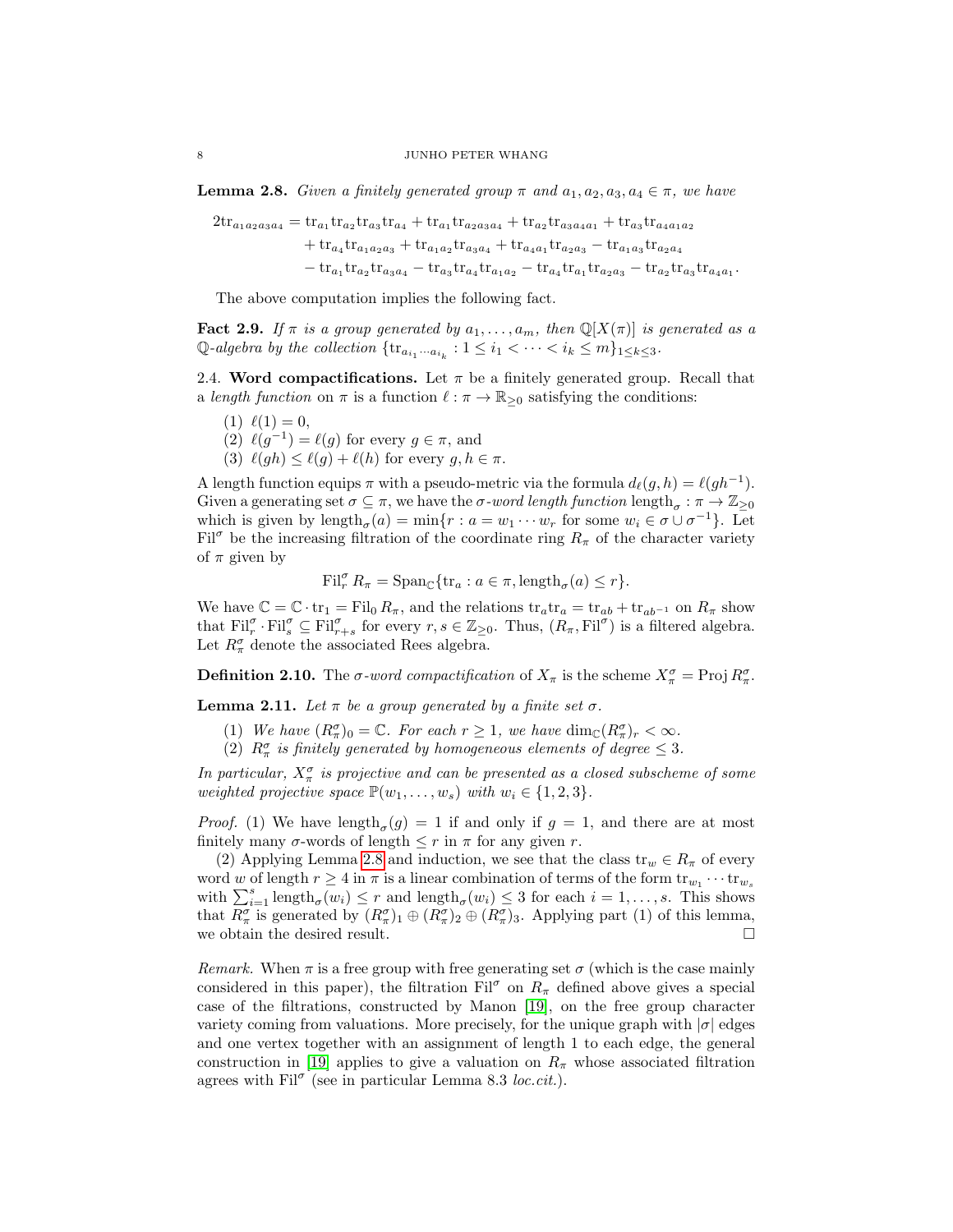<span id="page-8-0"></span>2.5. An alternate description. Following the notation from the beginning of this paper, let  $M$  be the scheme parametrizing  $2 \times 2$  matrices. Using the isomorphism  $(x_{ij}) : \mathbb{M} \simeq \mathbb{A}^4$  via matrix entries, we equip  $\mathbb{C}[\mathbb{M}^m]$  for each  $m \geq 1$  with grading by degree and associated filtration Fil<sup>deg</sup>. We have  $SL_2$  acting on  $\mathbb{M}^m$  by simultaneous conjugation, preserving the grading (and hence the filtration) on  $\mathbb{C}[\mathbb{M}^m]$ . Therefore,  $SL_2$  acts on the Rees algebra  $\mathbb{C}[\mathbb{M}^m]^{\text{deg}}$  of  $(\mathbb{C}[\mathbb{M}^m], \mathrm{Fil}^{\text{deg}})$  preserving the grading. By Example [2.5.](#page-5-1)(3), we have an identification

$$
\mathbb{C}[\mathbb{M}^m]^{\text{deg}} = \mathbb{C}[(X_1)_{ij}, \dots, (X_m)_{ij}, T]
$$

with the polynomial ring on  $4m+1$  generators, so that  $Spec \mathbb{C}[\mathbb{M}^m]^{\text{deg}} = \mathbb{M}^m \times \mathbb{A}^1$ . The  $SL_2$ -action is the product of the conjugation action on  $M^m$  and the trivial action on  $\mathbb{A}^1$ . The morphism  $\pi : \mathbb{M}^m \times \mathbb{A}^1 \to \mathbb{A}^1$  from Example [2.5.](#page-5-1)(1) is just the projection onto the second factor.

Let  $\pi$  be a group with a finite generating sequence  $\sigma$  of length m. The choice of  $\sigma$  gives us a  $SL_2$ -equivariant closed immersion  $\sigma^* : \text{Rep}_{\pi} \hookrightarrow \text{Rep}_m = SL_2^m \subset \mathbb{M}^m$ , where  $\text{Rep}_m = \text{Rep}_{F_m}$  is the representation variety of the free group  $F_m$  on m generators. Via the surjective morphism  $\mathbb{C}[\mathbb{M}^m] \to \mathbb{C}[\text{Rep}_{\pi}]$ , the filtration Fil<sup>deg</sup> on  $\mathbb{C}[\mathbb{M}^m]$  induces a filtration on  $\mathbb{C}[\text{Rep}_{\pi}]$  which we shall denote  $\text{Fil}^{\sigma}$ .

<span id="page-8-1"></span>**Proposition 2.12.** We have  $\text{Fil}_r^{\sigma} R_{\pi} = (\text{Fil}_r^{\sigma} \mathbb{C}[\text{Rep}_{\pi}])^{\text{SL}_2}$  for every  $r \geq 0$ . In particular, there is a surjective morphism of graded rings

$$
\Phi_{\sigma}: (\mathbb{C}[\mathbb{M}^m]^{\text{deg}})^{\text{SL}_2} \to R_{\pi}^{\sigma}.
$$

*Proof.* We begin by considering the filtration Fil<sup>deg</sup> on  $\mathbb{C}[\mathbb{M}^m]$ . For each  $r \geq 0$ , a close inspection of the work of Procesi [\[23\]](#page-40-19) (Theorems 1.1, 1.2, and 1.3 loc.cit.) shows that the space of invariants  $(\mathbb{C}[\mathbb{M}^m]_r)^{\text{SL}_2}$  is spanned by elements of the form

$$
\operatorname{tr}(w_1)\operatorname{tr}(w_2)\cdots\operatorname{tr}(w_s)
$$

where each  $w_i$  is a noncommutative monomial in the standard matrix variables  $x_1, \ldots, x_m$  on  $\mathbb{M}^m$  such that we have  $\sum_{i=1}^s \deg(w_i) = r$ . Here, the degree  $\deg(w_i)$ refers to the total multiplicity of matrices  $x_1, \ldots, x_m$  appearing in the monomial  $w_i$ . Since  $SL_2$  is linearly reductive, we see that the map

$$
(\mathrm{Fil}_r^{\mathrm{deg}} \mathbb{C}[\mathbb{M}^m])^{\mathrm{SL}_2} \to (\mathrm{Fil}_r^{\sigma} \mathbb{C}[\mathrm{Rep}_\pi])^{\mathrm{SL}_2},
$$

obtained from the surjective morphism

$$
\mathrm{Fil}^{\mathrm{deg}}_r\,\mathbb{C}[\mathbb{M}^m]\rightarrow\mathrm{Fil}^\sigma_r\,\mathbb{C}[\mathrm{Rep}_\pi]
$$

of finite-dimensional complex representations of  $SL<sub>2</sub>$ , remains surjective. In particular, the vector space  $(\mathrm{Fil}_{r}^{\sigma} \mathbb{C}[\mathrm{Rep}_{\pi}])^{\mathrm{SL}_2}$  is spanned by elements of the form

$$
\operatorname{tr}_{w_1}\operatorname{tr}_{w_2}\cdots\operatorname{tr}_{w_s}
$$

where each  $w_i$  is a product of elements of  $\sigma$  (with multiplicities, but without inverses) such that the sum total number of elements appearing is  $\leq r$ . This shows that  $(\text{Fil}_{r}^{\sigma} \mathbb{C}[\text{Rep}_{\pi}])^{\text{SL}_{2}} \subseteq \text{Fil}_{r}^{\sigma} R_{\pi}$  since each element of the above form lies in Fil<sup> $\sigma$ </sup>  $R_{\pi}$ , recalling that the filtration Fil<sup> $\sigma$ </sup> is compatible with multiplication on  $R_{\pi}$ . The other containment  $\text{Fil}_{r}^{\sigma} R_{\pi} \subseteq (\text{Fil}_{r}^{\sigma} \mathbb{C}[\text{Rep}_{\pi}])^{\text{SL}_2}$  follows from the observation that, using the relation  $tr_a tr_a = tr_{ab} + tr_{ab^{-1}}$  in  $R_{\pi}$ , one can write any  $tr_a$  with  $\text{length}_{\sigma}(a) \leq r$  as a linear combination of elements of the above form. Finally,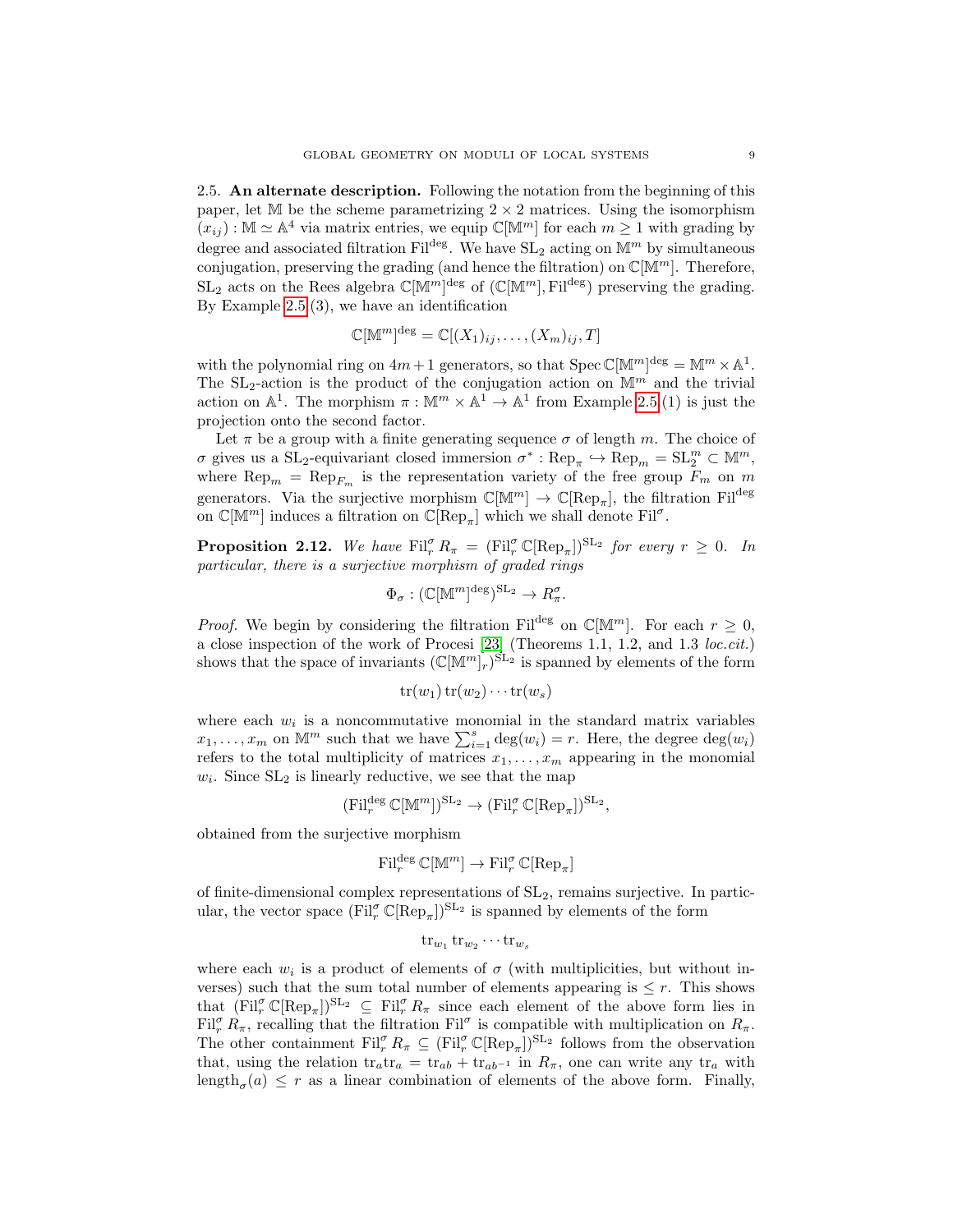since the surjection  $\mathbb{C}[\mathbb{M}^m] \to \mathbb{C}[\text{Rep}_{\pi}]$  is compatible with the filtrations and the  $SL<sub>2</sub>$ -actions, we obtain a surjection

$$
(\mathbb{C}[\mathbb{M}^m]^{\text{deg}})^{\text{SL}_2} \to (\mathbb{C}[\text{Rep}_{\pi}]^{\sigma})^{\text{SL}_2} = (\mathbb{C}[\text{Rep}_{\pi}]^{\text{SL}_2})^{\sigma} = R_{\pi}^{\sigma}
$$

<span id="page-9-0"></span>which proves the second part of the proposition.  $\Box$ 

# 3. Log Calabi-Yau property

In this section, we give a proof of the log Calabi-Yau property of the moduli spaces  $X_{a,n,k}$  introduced in Section [1.](#page-0-3) In Section [3.1,](#page-9-1) we analyze the homogeneous coordinate ring of the word compactifications of character varieties for free groups, relying on the invariant theoretic results of Hochster-Roberts [\[12\]](#page-39-1) and Le Bruyn [\[17\]](#page-40-1) as well as a Hilbert series characterization of graded Gorenstein domains among graded Cohen-Macaulay domains due to Stanley [\[27\]](#page-40-0). In Section [3.2,](#page-11-0) we combine the results from Section [3.1](#page-9-1) with the analysis of singularities in Section [4](#page-15-0) to deduce Theorem [1.1,](#page-0-0) using the works of Demazure [\[4\]](#page-39-2) and Watanabe [\[31\]](#page-40-2).

<span id="page-9-1"></span>3.1. Free groups. Let  $F_m$  be the free group on  $m \geq 1$  generators  $\sigma$ . As before, let  $\text{Rep}_m = \text{SL}_2^m$  be the representation variety of  $F_m$ , and let  $X_m = \text{Rep}_m / \text{SL}_2$ be the character variety of  $F_m$  with  $R_m = \mathbb{C}[\text{Rep}_m]^{\text{SL}_2}$ . Let  $\text{Fil}^{\sigma}$  be the filtration on the coordinate ring  $\mathbb{C}[\text{Rep}_m]$  of  $\text{Rep}_m = \text{SL}_2^m$  defined in Section [2.5.](#page-8-0) In other words, it is the filtration obtained by the projection of Fil<sup>deg</sup> under the surjective ring homomorphism  $\mathbb{C}[\mathbb{M}^m] \to \mathbb{C}[\text{Rep}_m]$ . For  $i \in \{1, ..., m\}$ , let us write

$$
E_i = \det(X_i) - T^2
$$

for the homogeneous element in  $\mathbb{C}[\mathbb{M}^m]^{\text{deg}}$  of degree 2, with the identification  $\mathbb{C}[\mathbb{M}^m]^{\text{deg}} = \mathbb{C}[(X_1)_{ij}, \ldots, (X_m)_{ij}, T]$  from Section [2.5.](#page-8-0)

<span id="page-9-2"></span>Lemma 3.1. We have the following.

- (1)  $\mathbb{C}[\mathbb{M}^m]^{\text{deg}}/(E_1,\ldots,E_m)$  is a normal graded Cohen-Macaulay domain.
- (2)  $E_1, \ldots, E_m$  is a regular sequence in  $\mathbb{C}[\mathbb{M}^m]^{\text{deg}}$ .
- (3) We have  $\mathbb{C}[\operatorname{Rep}_m]^{\sigma} \simeq \mathbb{C}[\mathbb{M}^m]^{\deg}/(E_1, \ldots, E_m)$ .

*Proof.* Let us write  $\text{Rep}'_m = \text{Spec } \mathbb{C}[\mathbb{M}^m]^{\text{deg}}/(E_1, \ldots, E_m)$ . Our proof of (1) and (2) will proceed by induction on m. Both statements are clear when  $m = 1$  (we note by the Jacobian criterion that the singular locus of  $\text{Rep}'_1$  consists of a single point). So let  $m \geq 2$ . For any  $s \in \{1, \ldots, m\}$ , note that we have

$$
\mathbb{C}[\mathbb{M}^m]^{\text{deg}}/(E_1,\ldots,E_s)=\mathbb{C}[\text{Rep}'_s]\otimes \mathbb{C}[(X_{s+1})_{ij},\ldots,(X_m)_{ij}].
$$

In particular, each

$$
\mathbb{C}[\mathbb{M}^m]^{\text{deg}}/(E_1,\ldots,E_s)
$$

is an integral domain, showing that  $E_1, \ldots, E_m$  is a regular sequence in  $\mathbb{C}[\mathbb{M}^m]^{\text{deg}}$ , and  $\mathbb{C}[\text{Rep}_m']$  is a graded Cohen-Macaulay ring of pure dimension  $3m+1$ . Consider the  $\mathbb{G}_m$ -equivariant morphism

$$
\pi: {\mathop{\mathrm{Rep}}\nolimits}'_m \to {\mathbb{A}}^1
$$

associated to the morphism of graded rings  $\mathbb{C}[t] \to \mathbb{C}[\text{Rep}_m']$  given by  $t \mapsto T$ . The fiber  $\pi^{-1}(1) = SL_2^m$  is smooth, and  $\pi^{-1}(0) = \mathbb{M}_0^m$  is reduced of dimension 3m. We thus conclude by Lemma [2.3](#page-4-2) that  $\mathbb{C}[\text{Rep}_m']$  is a normal domain. This completes the induction, and we have proven  $(1)$  and  $(2)$ . It remains to prove  $(3)$ . Note that we have a natural surjective ring homomorphism  $\mathbb{C}[\text{Rep}_m] \to \mathbb{C}[\text{Rep}_m]^{\sigma}$ . Note that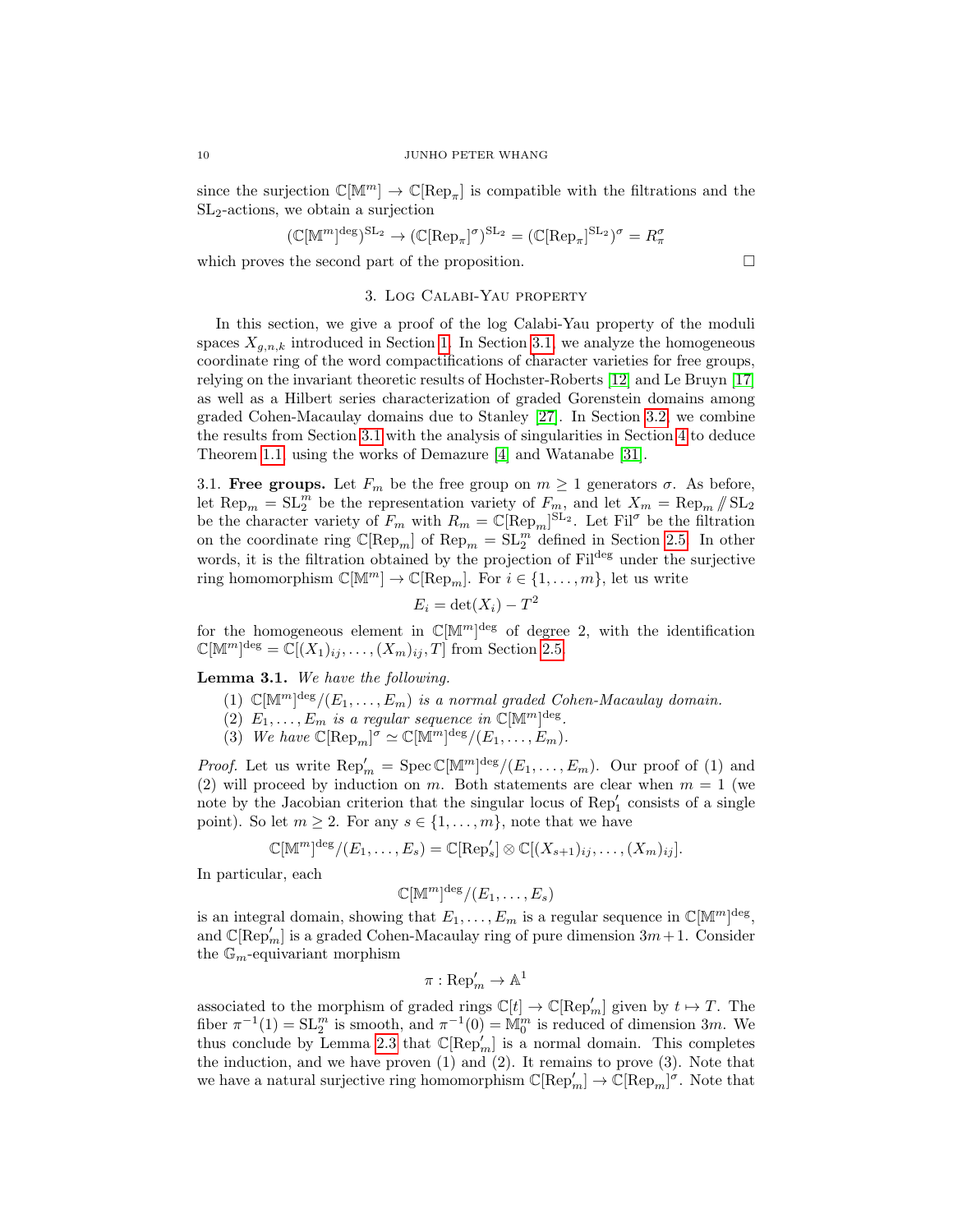$\mathbb{C}[\text{Rep}_m]^\sigma$  is integral by Lemma [2.6,](#page-5-2) and has dimension at least  $3m + 1$ . Thus, we see that  $\mathbb{C}[\text{Rep}_m] \to \mathbb{C}[\text{Rep}_m]^{\sigma}$  must be an isomorphism, as the former is also integral of dimension  $3m + 1$ . This completes the proof of the lemma.

Let Fil<sup> $\sigma$ </sup> be the  $\sigma$ -word filtration on  $R_m$  defined in Section [3.1,](#page-9-1) and let  $R_m^{\sigma}$  be the associated Rees algebra.

<span id="page-10-0"></span>**Proposition 3.2.** The ring  $R_m^{\sigma}$  is a normal graded Cohen-Macaulay domain.

Proof. First, by a result of Hochster-Roberts [\[12,](#page-39-1) Main Theorem], we see that  $(\mathbb{C}[\mathbb{M}^m]^{\text{deg}})^{\text{SL}_2}$  is Cohen-Macaulay. We next claim that the surjective homomorphism  $\Phi_{\sigma} : (\mathbb{C}[\mathbb{M}^m]^{\text{deg}})^{\text{SL}_2} \to R_m^{\sigma}$  constructed in Proposition [2.12](#page-8-1) induces an isomorphism

$$
(\mathbb{C}[\mathbb{M}^m]^{\text{deg}})^{\text{SL}_2}/(E_1,\ldots,E_m)\simeq R_m^{\sigma}.
$$

Indeed, since  $(\mathbb{C}[\mathbb{M}^m]^{\text{deg}})^{\text{SL}_2}$  is a pure subring of  $\mathbb{C}[\mathbb{M}^m]^{\text{deg}}$ , the left hand side is isomorphic to  $(\mathbb{C}[\mathbb{M}^m]^{\text{deg}}/(E_1,\ldots,E_m))^{\text{SL}_2} = (\mathbb{C}[\text{Rep}_m]^{\sigma})^{\text{SL}_2} = R_m^{\sigma}$  by Lemma [3.1,](#page-9-2) which is the desired result. Since  $\mathbb{C}[\text{Rep}_m]^{\sigma}$  is a normal graded domain by Lemma [3.1,](#page-9-2) so is  $R_m^{\sigma}$ . To show that  $R_m^{\sigma}$  is Cohen-Macaulay, it suffices to show that  $E_1, \ldots, E_m$  is a regular sequence in  $(\mathbb{C}[\mathbb{M}^m]^{\text{deg}})^{\text{SL}_2}$ . But this follows from the fact that  $E_1, \ldots, E_m$  is a regular sequence in  $\mathbb{C}[\mathbb{M}^m]^{\text{deg}}$  and that  $(\mathbb{C}[\mathbb{M}^m]^{\text{deg}})^{\text{SL}_2}$  is a pure subring of  $\mathbb{C}[\mathbb{M}^m]^{\text{deg}}$ . The desired result follows.

The Hilbert series  $H_m(t)$  of the graded algebra  $R_m^{\sigma}$  is by definition the following formal power series. Note that  $H_m(t)$  is well-defined by Lemma [2.11.](#page-7-2)

$$
H_m(t) = \sum_{r=0}^{\infty} (\dim_{\mathbb{C}} (R_m^{\sigma})_r) t^r = \sum_{r=0}^{\infty} (\dim_{\mathbb{C}} \mathrm{Fil}_r^{\sigma} R_m) t^r \in \mathbb{Z}[[t]].
$$

<span id="page-10-1"></span>**Theorem 3.3.** Assume that  $m \geq 2$ . Then  $H_m(t)$  is rational and satisfies

$$
H_m(1/t) = (-1)^{3m-2} t^{2m+1} H_m(t).
$$

In particular,  $R_m^{\sigma}$  is Gorenstein with canonical module  $R_m^{\sigma}(-2m-1)$ .

*Proof.* For  $m = 2$  and  $F_2$  a free group on generators  $\sigma = \{a_1, a_2\}$ , we may verify the functional equation by direct computation as follows. Recall the isomorphism  $(tr_{a_1}, tr_{a_2}, tr_{a_1 a_2}) : X_2 \simeq \mathbb{A}^3$  from Example [2.7.](#page-6-1) It follows  $R_2^{\sigma} \simeq \mathbb{C}[X_1, X_2, X_3, T]$ with each  $X_1, X_2, T$  given degree 1 and  $X_3$  given degree 2, so that the Krull dimension of  $R_2^{\sigma}$  is 4 and

$$
H_2(t) = \frac{1}{(1-t)^3(1-t^2)}
$$

from which the desired symmetry follows. For  $m \geq 3$ , we have the following result of Le Bruyn [\[17\]](#page-40-1) (based on rational expressions due to Weyl and Schur, cf. loc.cit.): the Hilbert series  $h_m(t)$  of the graded algebra  $\mathbb{C}[\mathbb{M}^m]^{\text{SL}_2}$  has the functional equation  $h_m(1/t) = -t^{4m}h_m(t)$ . Our Hilbert series  $H_m(t)$  is related to the series  $h_m(t)$  by

$$
H_m(t) = \frac{(1 - t^2)^m}{1 - t} h_m(t),
$$

where the factor  $(1 - t^2)^m/(1 - t)$  arises as we take the SL<sub>2</sub>-invariants of

$$
\mathbb{C}[\mathbb{M}^m]^{\text{deg}}/(E_1,\ldots,E_m)
$$

instead of  $\mathbb{C}[\mathbb{M}^m]$ , noting that  $E_1, \ldots, E_m$  is a regular sequence of homogeneous elements of degree 2 in  $\mathbb{C}[\mathbb{M}^m]^{\text{deg}}$ . Thus, the functional equation of  $H_m(t)$  follows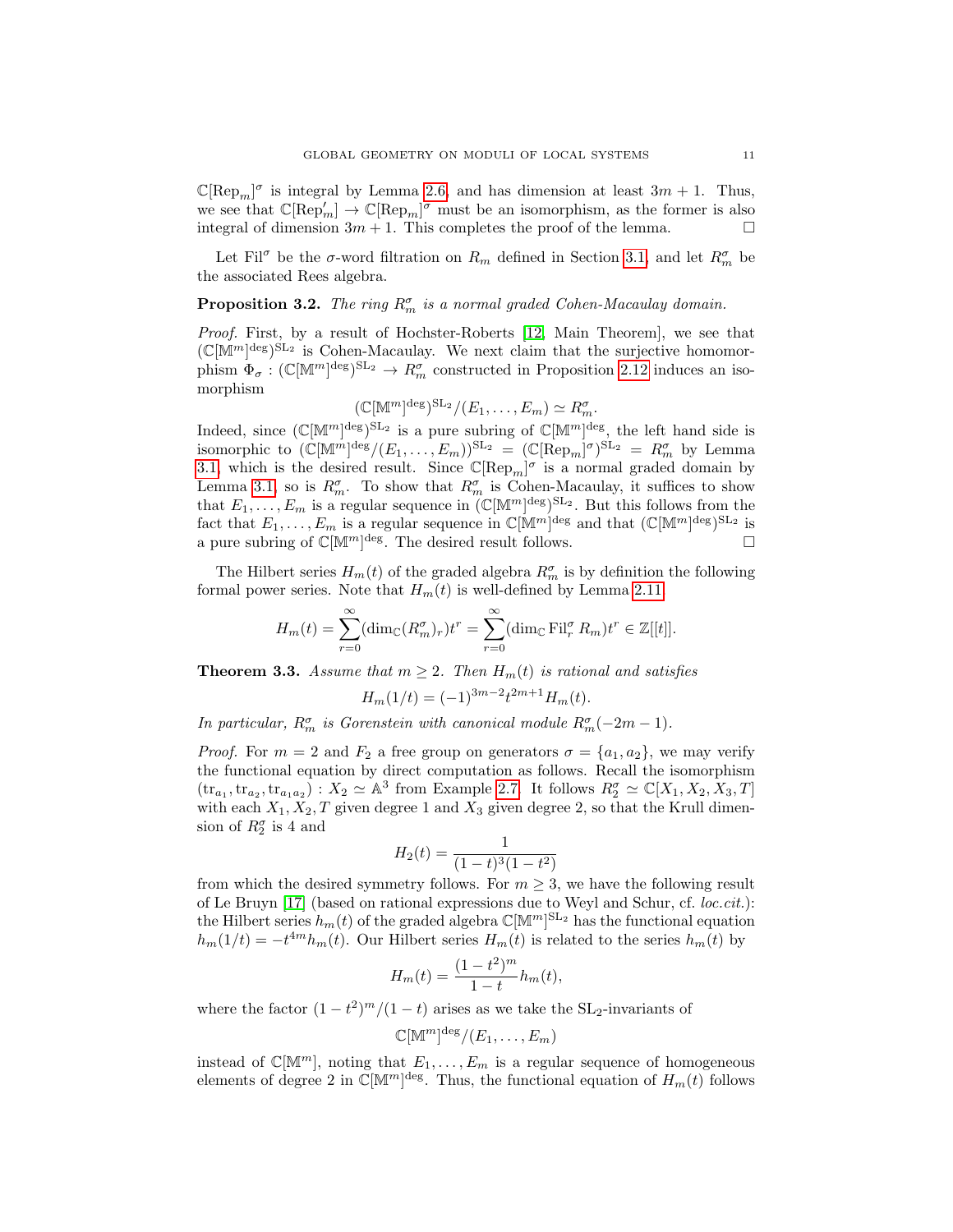from that of  $h_m(t)$ . Now, the Krull dimension of  $R_m^{\sigma}$  is  $(3m-3)+1$ . Hence, our last claim follows from the functional equation and Proposition [3.2,](#page-10-0) by the result of Stanley [\[27,](#page-40-0) Theorem 4.4] (see also [\[1,](#page-39-10) Corollary 4.4.6, p.177]).

<span id="page-11-0"></span>3.2. Relative character varieties. Let  $\Sigma_{q,n}$  be a compact oriented surface of genus  $g \ge 0$  with  $n \ge 1$  boundary components such that  $\chi(\Sigma_{g,n}) = 2 - 2g - n < 0$ . We fix a standard presentation of the fundamental group

$$
\pi_1(\Sigma_{g,n}) = \langle a_1, \ldots, a_{2g+n} | [a_1, a_2] \cdots [a_{2g-1}, a_{2g}] a_{2g+1} \cdots a_{2g+n} \rangle.
$$

By our assumption,  $\pi_1(\Sigma_{q,n})$  is a free group of rank  $m = 2g + n - 1 \geq 2$ . We shall refer to the set  $\sigma = \{a_1, \ldots, a_{2q+n-1}\}\$  of free generators as standard.

Let  $\operatorname{Rep}_{g,n} = \operatorname{Rep}_{\pi_1(\Sigma_{g,n})}$  be the representation variety of  $\Sigma_{g,n}$  (or of  $\pi_1(\Sigma_{g,n})$ ), and let  $X_{g,n} = \text{Rep}_{g,n} / \text{SL}_2$  be the character variety of  $\Sigma_{g,n}$ . The latter is also the coarse moduli space of  $SL_2(\mathbb{C})$ -local systems on  $\Sigma_{q,n}$ . Note that the standard free generators  $\sigma$  of the fundamental group gives us isomorphisms

$$
\sigma^* : \text{Rep}_{g,n} \simeq \text{Rep}_m = \text{SL}_2^m
$$

$$
\sigma^* : X_{g,n} \simeq X_m
$$

,

where  $\text{Rep}_m$  and  $X_m$  are as in Section [3.1.](#page-9-1) For each  $k = (k_1, \ldots, k_n) \in \mathbb{A}^n(\mathbb{C})$ , the corresponding fibers  $\text{Rep}_{q,n,k}$  and  $X_{g,n,k}$  of the morphisms

$$
(\mathrm{tr}(x_{2g+1}),\ldots,\mathrm{tr}(x_{2g+n-1}),\mathrm{tr}(x_{2g+n})) : \mathrm{Rep}_{g,n} \to \mathbb{A}^n,
$$
  

$$
(\mathrm{tr}_{a_{2g+1}},\ldots,\mathrm{tr}_{a_{2g+n}}) : X_{g,n} \to \mathbb{A}^n
$$

(where  $x_1, \ldots, x_{2g+n-1}$  are the matrix variables of  $SL_2^m$  and we abbreviated here  $x_{2g+n} = (\langle x_1, x_2 \rangle \cdots \langle x_{2g-1}, x_{2g} \rangle x_{2g+1} \cdots x_{2g+n-1})^*$  for simplicity) are called the *relative representation variety* and *relative character variety* of  $\Sigma_{g,n}$ . Let us denote  $R_{g,n} = \mathbb{C}[X_{g,n}]$  and by  $R_{g,n,k} = \mathbb{C}[X_{g,n,k}].$ 

<span id="page-11-1"></span>Example 3.4. We review the presentations of some relative character varieties for surfaces of small Euler characteristic, following Goldman [\[8\]](#page-39-9).

- (1)  $(g, n) = (0, 3)$ . By Example [2.7.](#page-6-1)(2), we have  $(\text{tr}_{a_1}, \text{tr}_{a_2}, \text{tr}_{a_1a_2}) : X_{0,3} \simeq \mathbb{A}^3$ . Since the 3 boundary components of  $\Sigma_{0,3}$  correspond to  $a_1, a_2$ , and  $a_1a_2$ , we see that  $X_{0,3,k}$  is simply a point for every  $k \in \mathbb{A}^3(\mathbb{C})$ .
- (2)  $(g, n) = (1, 1)$ . By Example [2.7.](#page-6-1)(2), we have

$$
(\mathrm{tr}_{a_1}, \mathrm{tr}_{a_2}, \mathrm{tr}_{a_1 a_2}): X_{1,1} \simeq \mathbb{A}^3_{(x,y,z)}
$$

where  $(x, y, z)$  denotes the sequence of standard coordinate functions on  $\mathbb{A}^3$ . The boundary component of  $\Sigma_{1,1}$  corresponds to  $\langle a_1, a_2 \rangle$ , which defines the function given by the expression

$$
[\langle a_1, a_2 \rangle] = f(x, y, z) = x^2 + y^2 + z^2 - xyz - 2
$$

obtained using the identities  $tr_a tr_b = tr_{ab} + tr_{ab^{-1}}$  in the coordinate ring  $R_2$ . Thus,  $X_{1,1,k}$  for  $k \in \mathbb{A}^1(\mathbb{C})$  is an affine cubic surface which is given by a level set  $f^{-1}(k)$  in  $\mathbb{A}^3$  of the above function, also called a (generalized) Markoff surface. Looking at the partial derivatives of the above function, its critical locus is given by the conditions

$$
2x = yz, \quad 2y = xz, \quad \text{and} \quad 2z = xy.
$$

The critical locus is thus  $\{(0,0,0), (s_1 2, s_2 2, s_3 2) : s_1 s_2 s_3 = 1, s_i \in \{\pm 1\}\},\$ and every relative character variety  $X_{1,1,k}$  is normal.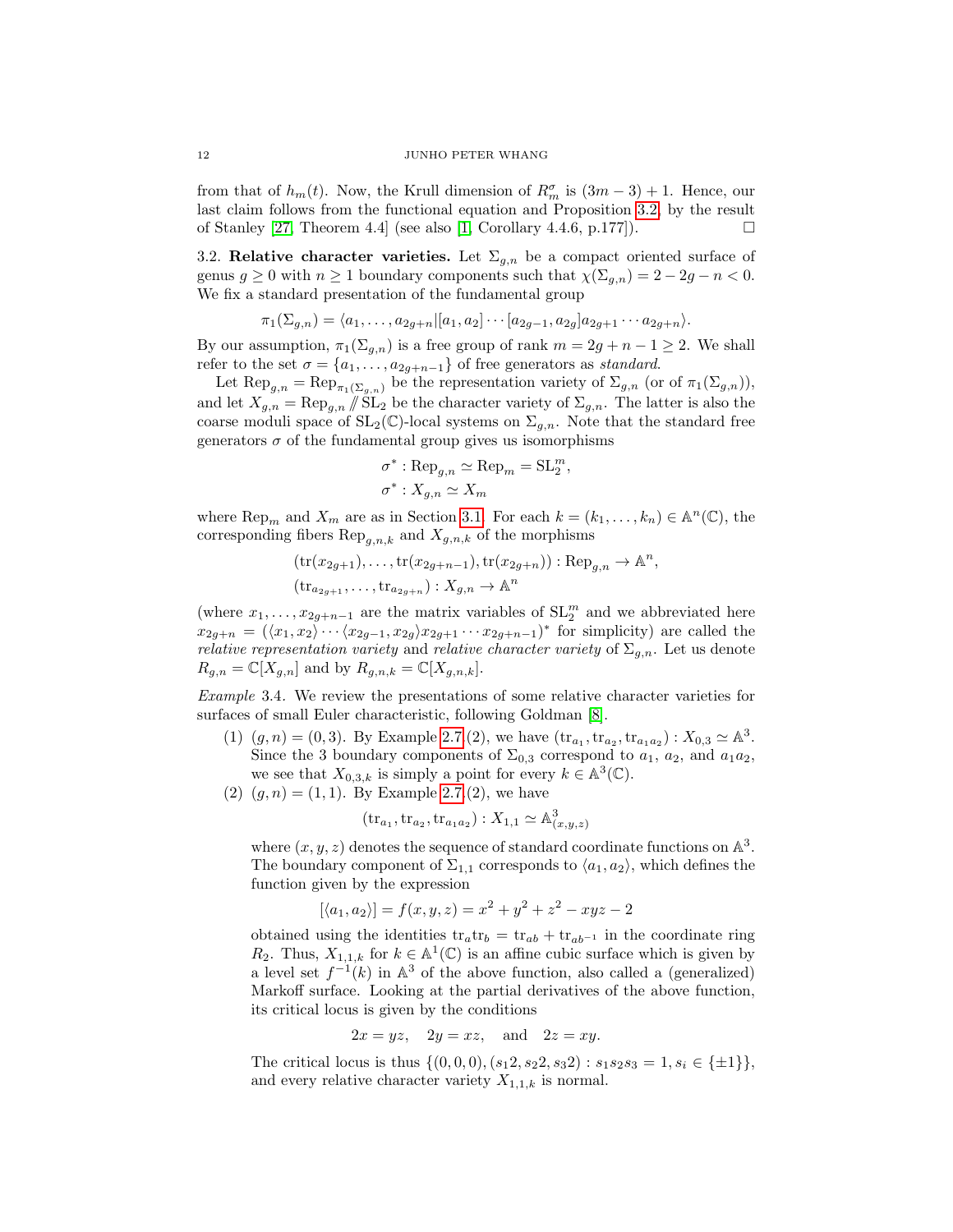(3)  $(g, n) = (0, 4)$ . Using Example [2.7.](#page-6-1)(3), given  $k = (k_1, ..., k_4) \in \mathbb{A}^4(\mathbb{C})$  we have a closed immersion

 $(\mathrm{tr}_{a_1a_2}, \mathrm{tr}_{a_2a_3}, \mathrm{tr}_{a_1a_3}): X_{0,4} \hookrightarrow \mathbb{A}^3_{(x,y,z)}$ 

with the image given by the affine cubic surface

 $f_k(x, y, z) = x^2 + y^2 + z^2 + xyz - ax - by - cz - d = 0$ 

where we define  $a = k_1k_2 + k_3k_4$ ,  $b = k_2k_3 + k_1k_4$ ,  $c = k_1k_3 + k_2k_4$ , and  $d = 4 - k_1^2 - k_2^2 - k_3^2 - k_4^2 - k_1 k_2 k_3 k_4$ . The critical locus of the function f is given by the conditions

 $2x + yz - a = 0$ ,  $2y + xz - b = 0$ ,  $2z + xy - c = 0$ .

We see that the locus  $\subset \mathbb{A}^3$  defined by the above three equations is finite. Hence, every relative character variety  $X_{0,4,k}$  is normal.

From Section [2,](#page-3-0) we have the  $\sigma$ -word filtration Fil<sup> $\sigma$ </sup> on the coordinate ring  $R_{g,n}$ with Rees algebra  $R_{g,n}^{\sigma} = (\mathbb{C}[\text{Rep}_{g,n}]^{\sigma})^{\text{SL}_2}$ . For fixed  $k = (k_1, \ldots, k_n) \in \mathbb{A}^n(\mathbb{C})$  as before, let  $F_1, \ldots, F_{n-1}$  and  $F_n$  respectively be the homogeneous elements in  $R_{g,n}^{\sigma}$ of degree  $1, \ldots, 1$  and  $4g + n - 1$  given by

$$
F_1 = \text{tr}_{a_{2g+1}} - k_1 t
$$
, ...,  $F_{n-1} = \text{tr}_{a_{2g+n-1}} - k_{n-1} t$ , and  
 $F_n = \text{tr}_{a_{2g+n}} - k_n t^{4g+n-1}$ .

Here,  $F_n$  is homogeneous since  $\text{length}_{\sigma}(a_{2g+n}) = 4g+n-1$ . Let us define the quotient

$$
R_{g,n,k}^{\sigma} = R_{g,n}/(F_1,\ldots,F_n).
$$

(This notation is unambiguous; it will follow from our work that the above ring is the same as the Rees algebra associated to the projection of the  $\sigma$ -word filtration Fil<sup> $\sigma$ </sup> on  $R_{g,n,k}$ .) Note that  $R^{\sigma}_{g,n,k}/(t-1) = R_{g,n,k}$ . The pair

$$
(Z, D) = (\text{Proj } R^{\sigma}_{g,n,k}, \text{Proj } R^{\sigma}_{g,n,k}/(t))
$$

is our projective compactification and boundary divisor of  $X_{g,n,k}$  mentioned in Theorem [1.1.](#page-0-0) The goal of this section is to verify that  $(Z, D)$  satisfies the desired properties.

<span id="page-12-0"></span>**Theorem 3.5.** The ring  $R^{\sigma}_{g,n,k}$  is a normal graded Gorenstein domain of dimension  $6g + 2n - 5$ , with canonical module  $R_{g,n,k}^{\sigma}(-1)$ .

*Proof.* We have an identification  $R_{g,n}^{\sigma} = R_m^{\sigma}$ . We claim that  $F_1, \ldots, F_n$  is a regular sequence in  $R_m^{\sigma} = (\mathbb{C}[\text{Rep}_m]^{\sigma})^{\text{SL}_2}$ . Indeed, using the fact that  $(\mathbb{C}[\mathbb{M}^m]^{\text{deg}})^{\text{SL}_2}$  is a pure subring of  $\mathbb{C}[\mathbb{M}^m]^{\text{deg}}$ , it suffices to note that  $\mathbb{C}[\text{Rep}_m]^{\sigma}/(F_1,\ldots,F_s)$  is an integral domain (of successively lower dimension) for  $1 \leq s \leq n-1$ . This follows from an easy application of Lemma [2.3](#page-4-2) (as in the proof of Lemma [3.1\)](#page-9-2). Now, by Theorem [3.3,](#page-10-1)  $R_m^{\sigma}$  is a graded Gorenstein ring of dimension  $3m - 2$  with canonical module  $R_m^{\sigma}(-2m-1)$ . Hence, it follows that

$$
R_{g,n,k}^{\sigma} = R_{g,n}^{\sigma}/(F_1,\ldots,F_n)
$$

is a graded Gorenstein ring of dimension  $3m - 2 - n = 6g + 2n - 5$  with canonical module

$$
R_{g,n,k}^{\sigma}(-2m-1+(n-1+4g+n-1)) = R_{g,n,k}^{\sigma}(-1),
$$

provided that we know  $R_{g,n,k}^{\sigma}$  is a domain. Indeed,  $R_{g,n,k}^{\sigma}$  is a graded Cohen-Macaulay ring, being a quotient of  $R_{g,n}^{\sigma}$  by a regular sequence  $F_1, \ldots, F_n$ , and its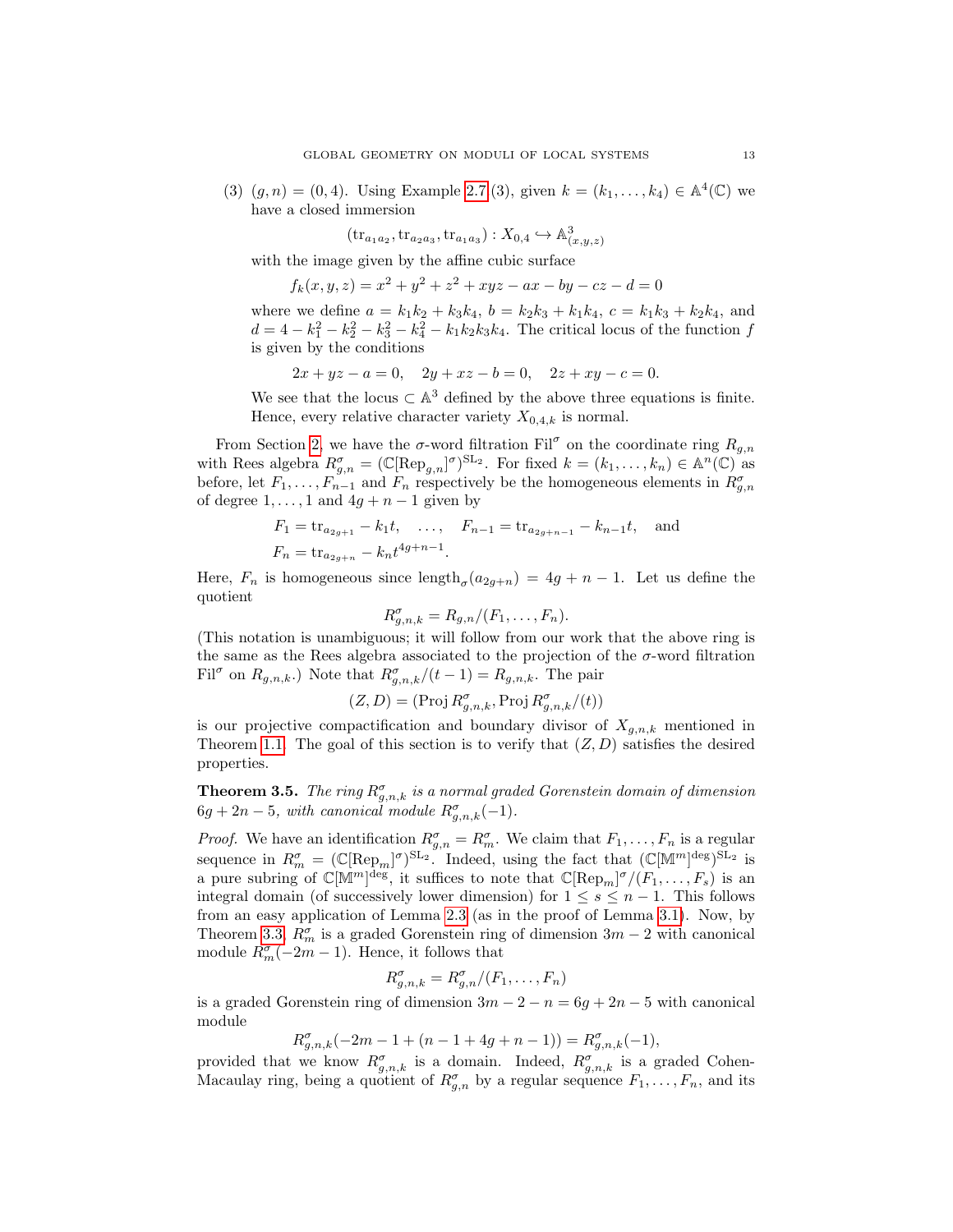Hilbert series is  $(1-t)^{n-1}(1-t^{4g+n-1})$  times the Hilbert series of  $R^{\sigma}_{g,n}$ ; by applying parts (c) and (b) of [\[1,](#page-39-10) Corollary 4.4.6, p.177] and [\[1,](#page-39-10) Theorem 4.4.5, p.176], we would then deduce the above.

It thus remains to show that  $R_{g,n,k}^{\sigma}$  is a normal domain. By Lemma [2.3,](#page-4-2) it suffices to show the following:

(1)  $R_{q,n,k}$  is a normal ring, and

(2)  $R_{g,n,k}^{\sigma}/(t)$  is reduced of dimension  $6g + 2n - 6$ .

If  $\chi(\Sigma_{q,n}) \leq -3$ , then (1) and (2) will follow from Propositions [4.7](#page-19-0) and [4.9](#page-22-0) proved in Section [4.](#page-15-0) Let us now consider the cases where  $|\chi(\Sigma_{g,n})| \leq 2$ . If  $\chi(\Sigma_{g,n}) = -2$ , then (1) and (2) follow from Propositions [4.8](#page-21-0) and [4.9](#page-22-0) for  $(g, n) = (1, 2)$ , and they follow from Example [3.4.](#page-11-1)(3) and Proposition [4.9](#page-22-0) for  $(g, n) = (0, 4)$ . The case  $\chi(\Sigma_{g,n}) = -1$ remains. The case  $(g, n) = (0, 3)$  is trivial, and for  $(g, n) = (1, 1)$  Example [3.4.](#page-11-1)(2) verifies (1). It thus remains to verify (2) for  $(g, n) = (1, 1)$ . But we find that

$$
R_{1,1,k}^{\sigma}/(t) \simeq \mathbb{C}[x,y,z]/(z(z-xy)),
$$

whose spectrum is the union of the plane  $\{z = 0\}$  with the surface  $\{z = xy\}$  in  $\mathbb{A}^3_{(x,y,z)}$ , and hence is reduced and of dimension 2. This completes the proof.  $\Box$ 

Let Z be the compactification of  $X_{g,n,k}$  as above. Note that Z is a normal irreducible projective scheme, since  $R_{g,n,k}^{\sigma}$  is a normal domain by Theorem [3.5.](#page-12-0) By the result of Demazure [\[4,](#page-39-2) Théorème  $(3.5)$  p.51], there is an ample Q-divisor E on Z such that

$$
R_{g,n,k}^{\sigma} = \bigoplus_{r=0}^{\infty} H^0(Z, \mathcal{O}_Z(rE))t^r
$$

where  $t \in (R^{\sigma}_{g,n,k})_1$  is the image of  $t \in (R^{\sigma}_{g,n})_1$  under the projection  $R^{\sigma}_{g,n} \to R^{\sigma}_{g,n,k}$ . Following Demazure (loc.cit.), the  $\mathbb Q$ -divisor E is given explicitly as follows. Let us write  $\text{Div}(t) = \sum p_F F$  for the Weil divisor on Spec  $R_{g,n,k}^{\sigma}$  determined by t. Note that each F is given by Spec  $B_F$  where  $B_F$  is a graded integral quotient of  $R_{g,n,k}^{\sigma}$ . Defining  $q_F \geq 0$  by

$$
(B_F)_n \neq 0 \iff n \in q_F \mathbb{Z},
$$

the  $\mathbb{Q}$ -divisor E on Z is given by

$$
E = \sum_{q_F \neq 0} \frac{p_F}{q_F} \operatorname{Proj}(B_F).
$$

<span id="page-13-0"></span>**Lemma 3.6.** We have  $p_F \in \{0,1\}$  and  $q_F \in \{0,1,2\}$  for every prime Weil divisor F of Spec  $R_{g,n,k}^{\sigma}$ .

*Proof.* The claim  $p_F \in \{0, 1\}$  follows from the fact that

$$
\operatorname{Spec}(R^{\sigma}_{g,n,k}/t) = (\mathbb{C}[\operatorname{Rep}'_{g,n,k}]/(t))^{\operatorname{SL}_2}
$$

is reduced by Proposition [4.9.](#page-22-0) To see that  $q_F \in \{0, 1, 2\}$ , note that  $B_F$  is gen-erated in degrees 1, 2, and 3 by Lemma [2.11](#page-7-2) so we must have  $q_F \in \{0, 1, 2, 3\}.$ Suppose toward contradiction that  $q_F = 3$ , so that  $(B_F)_1 = (B_F)_2 = 0$ . Given any  $a_1, a_2, a_3 \in \pi_1(\Sigma_{g,n})$ , on  $R_{g,n,k}$  we have the relations

$$
tr_{a_1a_2a_3} + tr_{a_1a_3a_2} = tr_{a_1a_2} tr_{a_3} + tr_{a_1a_3} tr_{a_2} + tr_{a_2a_3} tr_{a_1} - tr_{a_1} tr_{a_2} tr_{a_3}
$$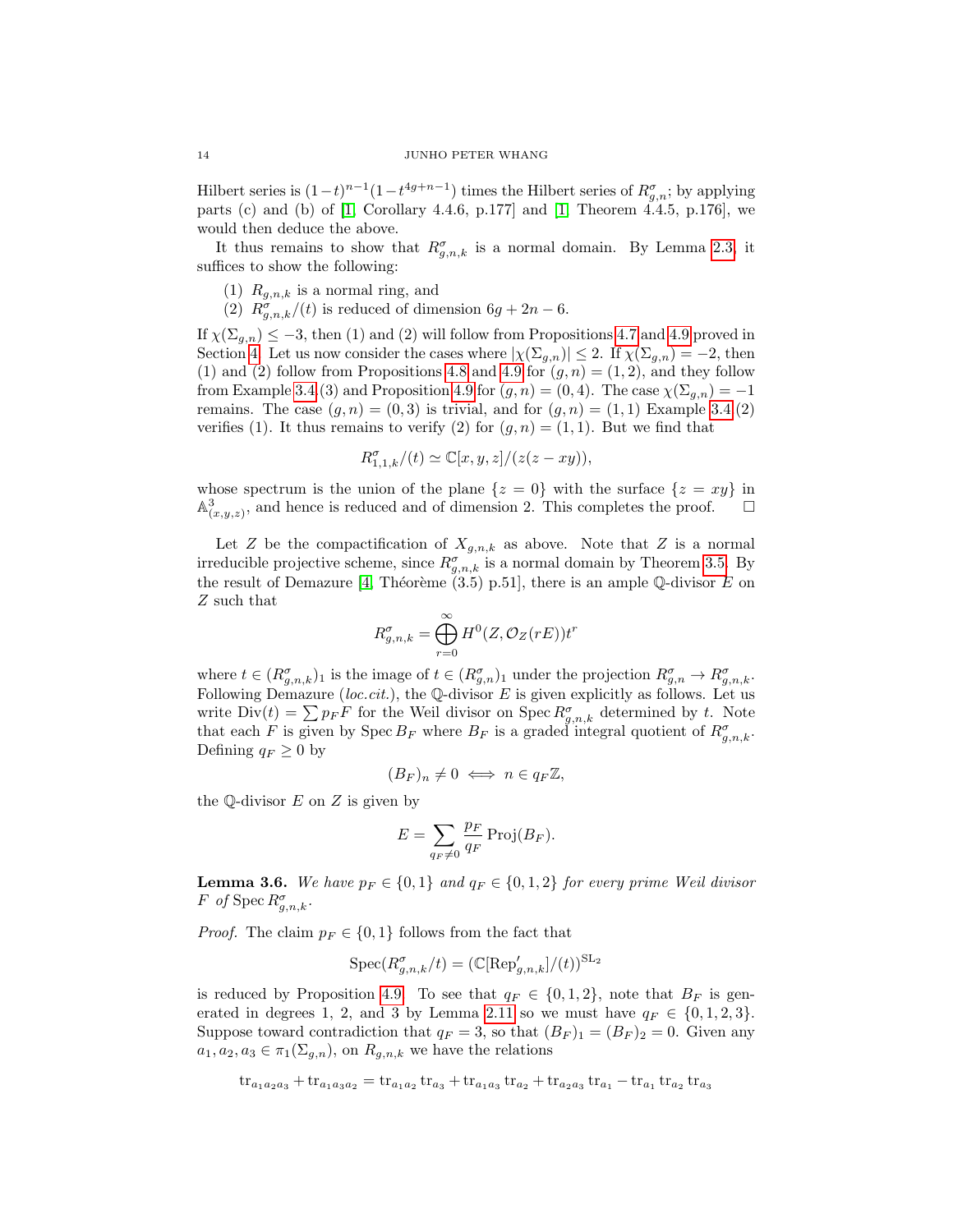and

$$
\begin{aligned} \text{tr}_{a_1a_2a_3} \, \text{tr}_{a_1a_3a_2} &= \left( \text{tr}_{a_1}^2 + \text{tr}_{a_2}^2 + \text{tr}_{a_3}^2 \right) + \left( \text{tr}_{a_1a_2}^2 + \text{tr}_{a_2a_3}^2 + \text{tr}_{a_1a_3}^2 \right) \\ &- \left( \text{tr}_{a_1} \, \text{tr}_{a_2} \, \text{tr}_{a_1a_2} + \text{tr}_{a_2} \, \text{tr}_{a_3} \, \text{tr}_{a_2a_3} + \text{tr}_{a_1} \, \text{tr}_{a_3} \, \text{tr}_{a_1a_3} \right) \\ &+ \text{tr}_{a_1a_2} \, \text{tr}_{a_2a_3} \, \text{tr}_{a_1a_3} - 4. \end{aligned}
$$

Since the right hand sides of both equations are zero on  $B_F$  which is an integral domain, this shows that  $\text{tr}_{a_1a_2a_3} = \text{tr}_{a_1a_3a_2} = 0$  on  $B_F$ . This shows that we must have  $(B_F)_3 = 0$  as well, a contradiction. Hence, we must have  $q_F \in \{0, 1, 2\}$ .

Let  $D = Z \setminus X_{q,n,k}$  be the reduced boundary divisor on Z. As a Weil divisor, D is a formal sum  $\sum_{V} V$  of prime divisors V where  $V = \text{Proj } B_F$  runs over integral quotients  $B_F$  of  $R^{\sigma}_{g,n,k}/(t)$  by minimal homogeneous prime ideals. We are ready to prove the main part of Theorem [1.1,](#page-0-0) restated as follows.

Theorem 3.7. We have  $K_Z + D \sim 0$ .

Proof. Combining Corollary [3.5](#page-12-0) with the result of Watanabe [\[31,](#page-40-2) Corollary 2.9], we find that  $K + E' + E = Div(f)$  for some  $f \in \mathbb{C}(Z)$  (the function field of Z) and

$$
E' = \sum_{q_F \neq 0} \frac{q'_F - 1}{q'_F} \operatorname{Proj} B_F,
$$

where we have set  $q'_F = q_F / \gcd(p_F, q_F)$  for  $q_F \neq 0$ , so that in particular  $q'_F = 1$  if  $p_F = 0$ . But in light of Lemma [3.6,](#page-13-0) we have

$$
0 \sim K + E' + E
$$
  
=  $K + \sum_{\substack{p_F = 1 \ q_F = 2}} \frac{1}{2} \operatorname{Proj} B_F + \left\{ \sum_{\substack{p_F = 1 \ q_F = 2}} \frac{1}{2} \operatorname{Proj} B_F + \sum_{\substack{p_F = 1 \ q_F = 1}} \operatorname{Proj} B_F \right\}$   
=  $K + D$ 

from which we conclude the result.

<span id="page-14-0"></span>Example 3.8. For the values of  $(g, n)$  considered below, one can describe the compactification Z of  $X_{q,n,k}$  and compute the Hilbert series  $H_D(t)$  of D (or of the graded ring  $R_{g,n,k}^{\sigma}$  (*t*)) directly.

(1)  $(g, n) = (1, 1)$ . By Example [2.7.](#page-6-1)(2), the word compactification  $X_{1,1}^{\sigma}$  of  $X_{1,1}$ is the weighted projective three-space  $\mathbb{P}(1,1,1,2)$  and our compactification Z is a hypersurface of degree 4. As mentioned in the example of Section [1.3,](#page-1-0) we have

$$
H_D(t) = \frac{1+t^2}{(1-t)^2}.
$$

(2)  $(g, n) = (0, 4)$ . The fundamental group of  $\Sigma$  is free of rank 3. By Example [2.7.](#page-6-1)(3), the word compactification  $X_{0,4}^{\sigma}$  of  $X_{0,4}$  is a complete intersection of two hypersurfaces of degree 3 and 6 in the weighted projective space

$$
\mathbb{P}(1,1,1,1,2,2,2,3,3).
$$

Here, the weights above appear from the presentation of  $R_{0,4}$  as a quotient of the polynomial ring  $\mathbb{Q}[tr_{a_1},$ ,  $tr_{a_2},$ ,  $tr_{a_3},$ ,  $tr_{a_1a_2},$ ,  $tr_{a_2a_3},$ ,  $tr_{a_1a_2a_3},$ ,  $tr_{a_1a_3a_2}$ .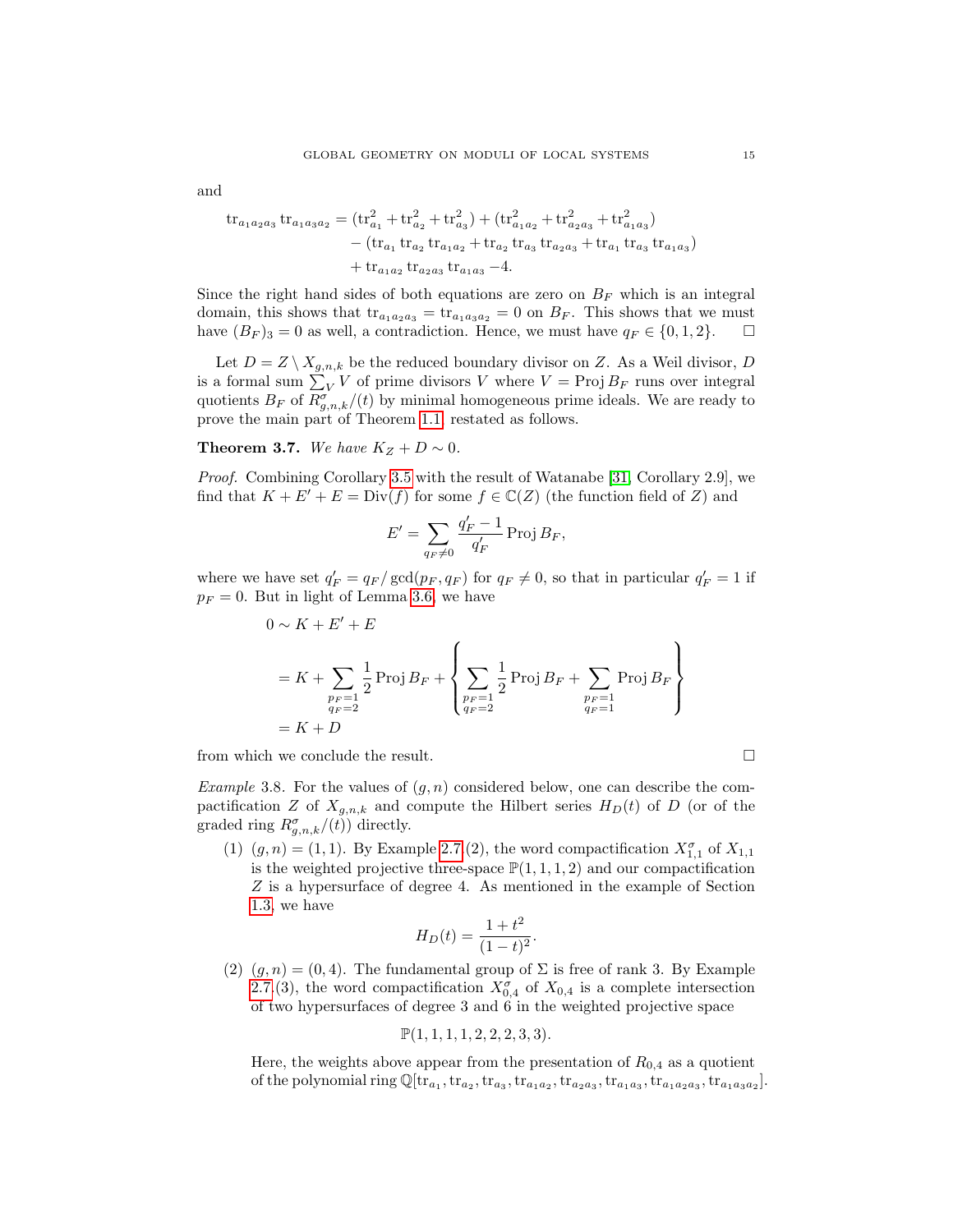Our compactification Z of  $X_{0,4,k}$  is then a complete intersection of four hypersurfaces of degree 1, 1, 1, and  $3 = 4g + n - 1$  in  $X_{0,4}^{\sigma}$ . We therefore have

$$
H_D(t) = \frac{(1-t^3)(1-t^6)}{(1-t)^3(1-t^2)^3(1-t^3)^2} \cdot (1-t)^3(1-t^3) = \frac{1-t^6}{(1-t^2)^3}.
$$

(3)  $(g, n) = (1, 2)$ . As in the previous case, the fundamental group of  $\Sigma$  is free of rank 3. By Example [2.7.](#page-6-1)(3), the word compactification  $X_{1,2}^{\sigma}$  is a complete intersection of two hypersurfaces of degree 3 and 6 in the weighted projective space  $\mathbb{P}(1,1,1,1,2,2,2,3,3)$ . Our compactification Z of  $X_{1,2,k}$ is then a complete intersection of two hypersurfaces of degrees  $1$  and  $5 =$  $4g + n - 1$  in  $X_{1,2}^{\sigma}$ . We therefore have

$$
H_D(t) = \frac{(1-t^3)(1-t^6)}{(1-t)^3(1-t^2)^3(1-t^3)^2} \cdot (1-t)(1-t^5) = \frac{(1+t^3)(1-t^5)}{(1-t)^2(1-t^2)^3}.
$$

In each of the above cases, we can verify directly that  $H_D(1/t) = H_D(t)$ , a symmetry which holds for general  $(g, n)$  by Theorem [3.5](#page-12-0) and [\[1,](#page-39-10) Corollary 4.4.6, p.177]. Our work in Section [5](#page-25-0) will show that  $H_D(t) = Z_{g,n}(t)$  for general  $(g, n)$ . Thus, even when an explicit presentation for  $X_{q,n,k}$  is not given, the series  $H_D(t) = Z_{q,n}(t)$ can be computed using combinatorial arguments. For instance, the combinatorics in Section [6](#page-30-0) can be used to show that

$$
Z_{2,1}(t) = \frac{(1-t^8)(1+t^2+4t^3+t^4+t^6)}{(1-t)^4(1-t^2)^5}
$$

(equal to  $(1-t^8)Z_4(t)$  in the notation of Section [6\)](#page-30-0); we omit the details.

## 4. Analysis of singularities

<span id="page-15-0"></span>The purpose of this section is to provide an analysis of singularities for various algebras appearing in Section [3.](#page-9-0) For the convenience of the reader, in this paragraph we provide a brief outline of this section. Using the notation of the proof of Theorem [3.5,](#page-12-0) what need to be proved are:

- (1)  $R_{g,n,k}$  is a normal ring, and
- (2)  $R_{g,n,k}^{\sigma}/(t)$  is reduced of dimension  $6g + 2n 6$ .

The goal of this section is to establish this (except in certain special cases which are dealt with separately in the proof of Theorem [3.5\)](#page-12-0) at the level of representation varieties. That is, we shall show in Section [4.3](#page-19-1) that

- (1) the coordinate ring of  $\text{Rep}_{q,n,k}$  from Section [3.2](#page-11-0) is normal (Propositions [4.7](#page-19-0)) and [4.8\)](#page-21-0), and
- (2) the coordinate ring  $H_{g,n}$ , which is defined below and whose ring of  $SL_2(\mathbb{C})$ invariants recovers  $R^{\sigma}_{g,n,k}/(t)$ , is reduced (Proposition [4.9\)](#page-22-0).

(The fact that  $H_{g,n}$  has dimension  $6g + 2n - 3$  (whence  $R^{\sigma}_{g,n,k}/(t)$  has dimension  $6g + 2n - 6$ ) is easily seen by arguing as in the beginning of the proof of Theorem [3.5.](#page-12-0)) The advantage of working with representation varieties and  $H_{q,n}$  is that their singular loci can be partly understood using conditions on matrix variables, which are obtained in Section [4.1](#page-16-0) in the form of Lemma [4.2.](#page-17-0) The main work in Section [4.3](#page-19-1) is therefore to bound from above the dimensions of spaces of matrices cut out by such conditions. To this end, various preliminary dimension bounds and computations are carried out in Section [4.2](#page-18-0) and the Appendix.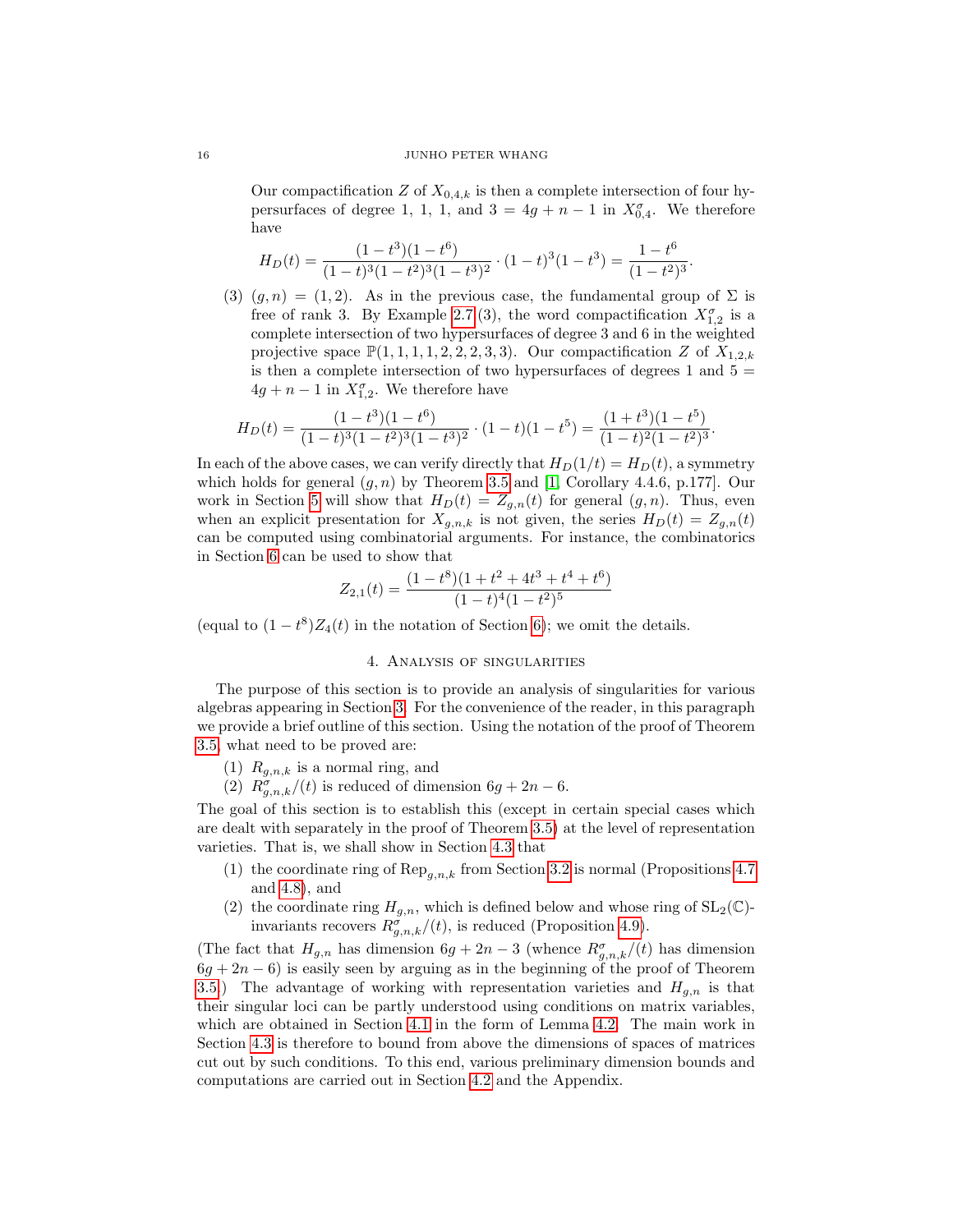Let  $m \geq 1$  be an integer. Recall from Section [2.5](#page-8-0) that we have an identification

$$
\mathbb{C}[\mathbb{M}^m]^{\text{deg}} = \mathbb{C}[(X_1)_{ij}, \dots, (X_m)_{ij}, T] = \mathbb{C}[\mathbb{M}^m \times \mathbb{A}^1].
$$

As before, for  $i = 1, ..., m$ , let  $E_i = \det(X_i) - T^2$  be the element of degree 2 in  $\mathbb{C}[\mathbb{M}^m]^{\text{deg}}$ . Recall that  $\mathbb{C}[\text{Rep}_m]^{\sigma} = \mathbb{C}[\mathbb{M}^m]^{\text{deg}}/(E_1,\ldots,E_m)$ , where  $\text{Rep}_m$  is the representation variety of the free group on  $m$  generators  $\sigma.$ 

Let  $g \geq 0$  and  $n \geq 1$  be integers with  $2g + n - 1 = m$ . Fix  $k = (k_1, \ldots, k_n) \in$  $\mathbb{A}^n(\mathbb{C})$ . Let  $F_1,\ldots,F_{n-1}$  and  $F_n$  respectively be the homogeneous elements in  $\mathbb{C}[\mathbb{M}^m]^{\text{deg}}$  of degrees  $1,\ldots,1$  and  $4g+n-1$  given by

$$
F_1 = \text{tr}(X_{2g+1}) - k_1T, \dots, F_{n-1} = \text{tr}(X_{2g+n-1}) - k_{n-1}T, \text{ and}
$$
  
\n
$$
F_n = \text{tr}(\langle X_1, X_2 \rangle \cdots \langle X_{2g-1}, X_{2g} \rangle X_{2g+1} \cdots X_{2g+n-1}) - k_n T^{4g+n-1}.
$$

Let us define  $\text{Rep}'_m = \text{Spec } \mathbb{C}[\text{Rep}_m]^{\sigma}$  and  $\text{Rep}'_{g,n,k} = \text{Spec } \mathbb{C}[\text{Rep}'_m]/(F_1, \ldots, F_n)$ . The singular locus of  $\text{Rep}'_{g,n,k}$  is the intersection of  $\text{Rep}'_{g,n,k}$  with the locus of critical points Crit $(E, F)$  of the morphism  $(E_1, \ldots, E_m, F_1, \ldots, F_n) : \mathbb{M}^m \times \mathbb{A}^1 \to \mathbb{A}^{m+n}$ . Consider now the  $\mathbb{G}_m$ -equivariant morphism

$$
\pi: \operatorname{Rep}'_{g,n,k} \to \mathbb{A}^1
$$

of affine schemes induced by the the morphism of graded rings  $\mathbb{C}[t] \to \mathbb{C}[\text{Rep}'_{g,n,k}]$ sending  $t \mapsto T$ . Note that  $\pi^{-1}(1) \simeq \text{Rep}_{g,n,k}$  is the relative representation variety of the compact surface  $\Sigma_{g,n}$  of genus g with n boundary components corresponding to k, as introduced in Section [3.2.](#page-11-0) Let us define  $H_{g,n} = \pi^{-1}(0)$ .

<span id="page-16-0"></span>4.1. Critical points. Fix integers  $q \ge 0$  and  $n \ge 1$  such that  $m = 2q + n - 1 \ge 1$ . Fix a complex number  $t \in \mathbb{C}$ . For each  $s \in \mathbb{C}$  such that  $s^2 = t$ , the fiber of the morphism (considered in the proof of Lemma [3.1\)](#page-9-2)

$$
\pi: \operatorname{Rep}'_m \to \mathbb{A}^1
$$

above s is the scheme  $\mathbb{M}^m_t$ . By definition, a point  $a \in \mathbb{M}^m_t(\mathbb{C})$  is represented by an m-tuple of matrices  $a = (a_1, \ldots, a_m)$ , each  $a_i$  having determinant t. Given such a point, let us introduce the following supplementary notation.

- (1) Let  $b_i = \langle a_{2i-1}, a_{2i} \rangle$  for each  $i \in \{1, ..., g\}.$
- (2) Let  $b_{g+j} = a_{2g+j}$  for each  $j \in \{1, ..., n-1\}$ .
- (3) In generality, for a cyclic interval  $I = (i_0, i_0 + 1, \ldots, i_0 + k)$  in  $\mathfrak{C}_{g+n-1}$ (cf. Section [1.5\)](#page-3-1), let  $b_I = b_{i_0} \cdots b_{i_0+k}$  where the indices are considered modulo  $g + n - 1$ . Also, let  $b^I = b_{I^c}$  when  $I^c$  is defined. Let us write  $b^i = b^{(i)}$  for simplicity.

For example, we have

$$
b_{(1,...,g+n-1)} = b_1 \cdots b_{g+n-1} = \langle a_1, a_2 \rangle \cdots \langle a_{2g-1}, a_{2g} \rangle a_{2g+1} \cdots a_{2g+n-1}.
$$

We shall describe, in terms of these parameters, the critical locus of the morphism  $F = (F_1, \ldots, F_n) : \text{Rep}'_m \to \mathbb{A}^n$  defined in Section [4.1](#page-16-0) restricted to  $\mathbb{M}_t^m \subset \text{Rep}'_m$ . We begin with a lemma on tangent spaces.

**Lemma 4.1.** Let  $a \in M(\mathbb{C})$  be given.

- (1)  $T_a \mathbb{M}_{\det a} = \{v \in \mathbb{M}(\mathbb{C}) : \text{tr}(va^*) = 0\}.$  We have  $\mathfrak{sl}_2(\mathbb{C}) \cdot a \subseteq T_a \mathbb{M}_{\det a}$  and  $a \cdot \mathfrak{sl}_2(\mathbb{C}) \subseteq T_a \mathbb{M}_{\det a}$ . The containments are equalities if  $\det(a) \neq 0$ .
- (2)  $T_a \mathbb{M}_{\det a, \text{tr } a} = \{v \in \mathbb{M}(\mathbb{C}) : \text{tr}(v) = \text{tr}(va^*) = 0\}.$  We have a containment  $[\mathfrak{sl}_2(\mathbb{C}), a] \subseteq T_a \mathbb{M}_{\det a, \text{tr } a}$  which is an equality if a is nonscalar.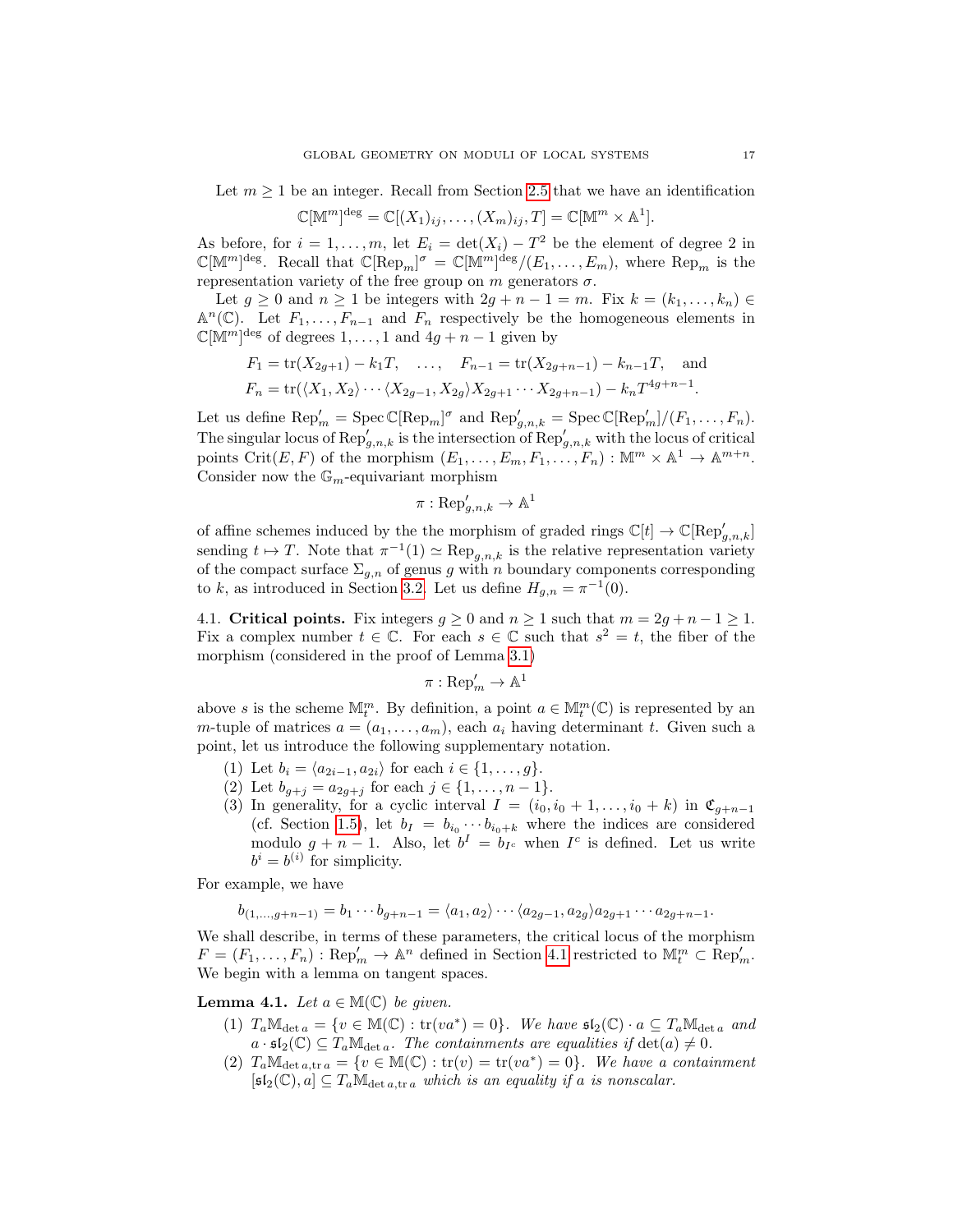*Proof.* (1) For any  $a, v \in M(\mathbb{C})$ , we have  $\det(a + \varepsilon v) = \det(a) + \varepsilon \operatorname{tr}(v a^*)$  within  $\mathbb{C}[\varepsilon]/(\varepsilon^2)$ , from which the first statement follows. In particular, dim  $T_a \mathbb{M}_{\det a} = 3$ provided that  $a \neq 0$ . Since  $tr(uaa^*) = tr(aua^*) = det(a) tr(u) = 0$  for every  $u \in \mathfrak{sl}_2(\mathbb{C})$ , we have  $\mathfrak{sl}_2(\mathbb{C}) \cdot a \subseteq T_a \mathbb{M}_{\det a}$  and  $a \cdot \mathfrak{sl}_2(\mathbb{C}) \subseteq T_a \mathbb{M}_{\det a}$ . Lastly, if  $\det(a) \neq 0$  then  $\dim \mathfrak{sl}_2(\mathbb{C}) \cdot a = \dim a \cdot \mathfrak{sl}_2(\mathbb{C}) = 3$  from which the equalities follow by dimension reasons.

(2) For any  $a, v \in M(\mathbb{C})$  we have  $tr(a + \varepsilon v) = tr(a) + \varepsilon tr(v)$  within  $\mathbb{C}[\varepsilon]/(\varepsilon^2)$ , from which the first statement follows. We have  $tr([v, a]a^*) = tr(vaa^* - ava^*)$  $\det(a) \operatorname{tr}(v) - \det(a) \operatorname{tr}(v) = 0$  and  $\operatorname{tr}([v, a]) = 0$  for any  $v \in \mathfrak{sl}_2(\mathbb{C})$ , and hence  $[\mathfrak{sl}_2(\mathbb{C}), a] \subseteq T_{a,\text{Char}}$ . Finally, if a is nonscalar, then we have  $\dim_{\mathbb{C}} T_a \mathbb{M}_{\det a, \text{tr } a} = 2$ since  $v \mapsto \text{tr}(v a^*)$  and  $w \mapsto \text{tr}(v)$  are linearly independent on M(C). On the other hand,  $\dim_{\mathbb{C}}[\mathfrak{sl}_2(\mathbb{C}),a]=2$  if a is nonscalar, and hence  $T_a\mathbb{M}_{\det a,\text{tr }a}=[\mathfrak{sl}_2(\mathbb{C}),a]$  by dimension reasons.

<span id="page-17-0"></span>**Lemma 4.2.** A critical point  $(a_1, \ldots, a_m)$  of  $F : \mathbb{M}_t^m \to \mathbb{A}^n$  must satisfy at least one of the following two conditions.

- (1)  $a_{2g+j}$  is scalar for some  $j \in \{1, ..., n-1\}.$
- (2)  $[b_i, b^i] = 0$  for every  $i \in \{1, ..., g + n 1\}$ , and

$$
[a_{2i-1}, a_{2i}a_{2i-1}^*a_{2i}^*b^i] = [a_{2i}, a_{2i-1}^*a_{2i}^*b^ia_{2i-1}]
$$
  

$$
= [a_{2i-1}^*, a_{2i}^*b^ia_{2i-1}a_{2i}] = [a_{2i}^*, b^ia_{2i-1}a_{2i}a_{2i-1}^*] = 0
$$

for every  $i \in \{1, \ldots, g\}.$ 

*Proof.* Assume that  $a \in \mathbb{M}^m_t(\mathbb{C})$  satisfies neither of the conditions (1) and (2). We must show that  $d_a F : T_a \mathbb{M}^m_t \to \mathbb{C}^n$  is surjective. Now, the first  $n-1$  coordinates of  $d_aF$  are given by

$$
(u_1,\ldots,u_m)\mapsto (\text{tr}(u_{2g+1}),\ldots,\text{tr}(u_{2g+n-1}))
$$

for each  $u = (u_1, \ldots, u_m) \in T_a \mathbb{M}_t^m$ . Since  $a_{2g+j}$  is nonscalar for  $j \in \{1, \ldots, n-1\}$ by hypothesis, each of the functionals  $u \mapsto \text{tr}(u_{2g+j})$  is nonzero. Thus, to show surjectivity of  $d_aF$  it remains to show that  $(0, \ldots, 0, 1) \in \text{Im } d_aF$ .

Let  $u \in \mathfrak{sl}_2(\mathbb{C})$  be given. We then have  $[u, b_{g+j}] \in T_{b_{g+j}}\mathbb{M}_t$  for  $j \in \{1, \ldots, n-1\}$ , and the composition  $T_{b_{g+j}}\mathbb{M}_t \hookrightarrow T_a\mathbb{M}^m_t \to \mathbb{C}^n$  with  $d_a F$  sends

$$
[u, b_{g+j}] \mapsto (0, \dots, 0, \text{tr}([u, b_{g+j}]b^{g+j})) = (0, \dots, 0, \text{tr}(u[b_{g+j}, b^{g+j}])).
$$

Similarly, after a short computation (using the fact  $u^* = -u$  for  $u \in \mathfrak{sl}_2(\mathbb{C})$ ) we also find that for  $i \in \{1,\ldots,g\}$  the composition  $T_{(a_{2i-1},a_{2i})}\mathbb{M}^2_t \hookrightarrow T_a\mathbb{M}^m_t \to \mathbb{C}^n$  with  $d_aF$  sends

$$
(ua_{2i-1} - a_{2i-1}u, -a_{2i}u) \mapsto (0, \dots, 0, \text{tr}(u[a_{2i-1}, a_{2i}a_{2i-1}^*a_{2i}^*b^i])),
$$
  
\n
$$
(a_{2i-1}u, 0) \mapsto (0, \dots, 0, \text{tr}(u[a_{2i}, a_{2i-1}^*a_{2i}^*b^ia_{2i-1}]))
$$
  
\n
$$
(0, a_{2i}u) \mapsto (0, \dots, 0, \text{tr}(u[a_{2i-1}^*a_{2i}^*b^ia_{2i-1}a_{2i}]))
$$
  
\n
$$
(-a_{2i-1}u, ua_{2i} - a_{2i}u) \mapsto (0, \dots, 0, \text{tr}(u[a_{2i}^*b_i^*a_{2i-1}a_{2i}a_{2i-1}^*]))
$$

In particular, summing up the above tangent vectors in  $T_a \mathbb{M}^m_t$  we find that

 $(ua_{2i-1} - a_{2i-1}u, ua_{2i} - a_{2i}u) \mapsto (0, \dots, 0, \text{tr}(u[b_i, b^i])).$ 

Thus, if  $a$  does not satisfy condition  $(2)$ , at least one of the expressions above must be nonzero for some  $u \in \mathfrak{sl}_2(\mathbb{C})$ . This implies that  $(0,\ldots,0,1) \in \text{Im } d_aF$ , and hence  $d_aF$  is surjective, as desired.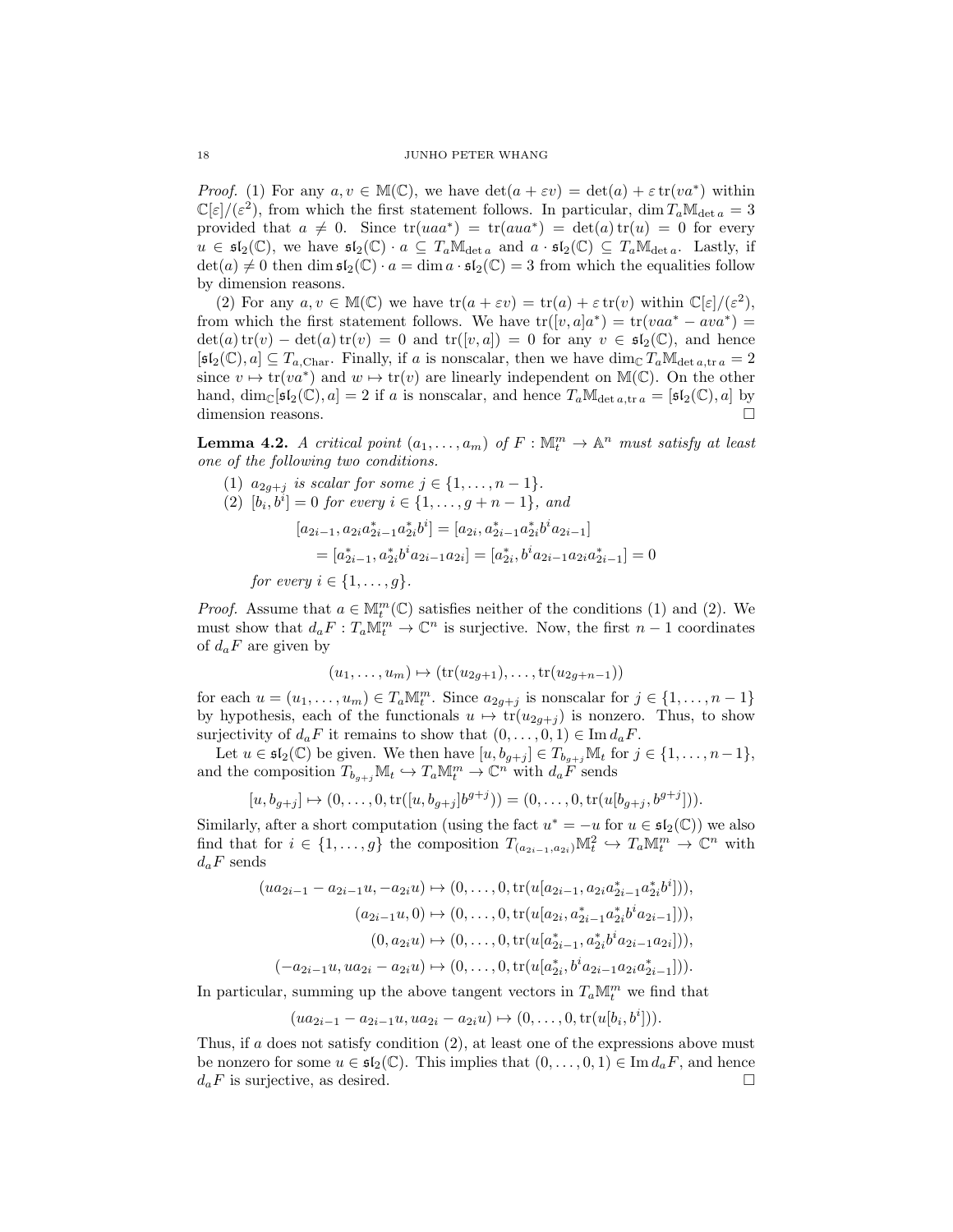<span id="page-18-0"></span>4.2. Dimension estimates. We collect a number of estimates for the dimensions of certain schemes parametrizing sequences of matrices with prescribed conditions. We will later use them to analyze the singularities of  $\text{Rep}_{g,n,k}$  and  $H_{g,n}$ . Throughout Section [4.3,](#page-19-1) fix integers  $g \ge 0$  and  $n \ge 0$  such that  $m = 2g + n - 1 \ge 1$ .

Fix  $k = (k_1, \ldots, k_n) \in \mathbb{A}^n(\mathbb{C})$ , and let  $\Phi : SL_2^{2g} \times \prod_{i=1}^n SL_{2,k_i} \to SL_2$  be the morphism given by

$$
(a_1,\ldots,a_{2g+n}) \mapsto \langle a_1,a_2 \rangle \cdots \langle a_{2g-1},a_{2g} \rangle a_{2g+1} \cdots a_{2g+n}.
$$

<span id="page-18-1"></span>**Lemma 4.3.**  $\Phi$  is flat above  $SL_2 \setminus \{\pm 1\}$  with fibers of dimension  $6g + 2n - 3$ .

*Proof.* First,  $\Phi$  is dominant by Lemma [A.3.](#page-35-0) Note that  $SL_2^{2g} \times \prod_{i=1}^n SL_{2,k_i}$  is a complete intersection scheme of dimension  $6g + 2n$ , and in particular Cohen-Macaulay. The target  $SL_2$  of  $\Phi$  is regular of dimension 3. By the miracle flatness theorem, to prove that  $\Phi$  is flat it suffices to show that the fibers of  $\Phi$  are equidimensional, of dimension  $6g + 2n - 3$ . Consider the composition  $\text{tr} \circ \Phi : \mathrm{SL}_2^{2g} \times \prod_{i=1}^n \mathrm{SL}_{2,k_i} \to \mathbb{A}^1$ . Since tr  $\circ\Phi$  is dominant, it is flat. In particular, the fibers of tr  $\circ\Phi$  are all of pure dimension  $6g + 2n - 1$ .

Next, note that  $SL_2$  acts by conjugation on the domain and target of  $\Phi$ , and  $\Phi$ is equivariant with respect to this action. Hence, given any  $l \in \mathbb{C}$  the fibers of the restriction  $\Phi : \Phi^{-1}(\mathrm{SL}_{2,l}) \to \mathrm{SL}_{2,l}$ , away from the fibers over  $\pm 1$ , are isomorphic hence equidimensional of dimension  $6g + 2n - 3$ .

<span id="page-18-2"></span>**Lemma 4.4.** If  $2g + n - 1 \geq 2$ , then  $\Phi^{-1}(\pm 1)$  has dimension at most  $6g + 2n - 3$ .

*Proof.* Let us denote by  $F_+$  (reps.  $F_-$ ) the fiber of  $\Phi$  above 1 (resp. -1). We shall proceed by induction on  $(g, n)$ . Consider first the case where  $n = 0$ . We must then have  $g \geq 2$ . Consider the projection

$$
\pi: F_{\pm} \subset {\rm SL}_2^{2g} \to {\rm SL}_2^2
$$

onto the last two copies of  $SL_2$ . Given  $(b_1, b_2) \in SL_2^2(\mathbb{C})$ , the dimension of the fiber  $\pi^{-1}(b_1, b_2)$  is estimated as follows.

(1) If  $\langle b_1, b_2 \rangle \neq \pm 1$ , then dim  $\pi^{-1}(b_1, b_2) = 6(g - 1) - 3$  by Lemma [4.3.](#page-18-1)

(2) If  $\langle b_1, b_2 \rangle = \pm 1$ , then dim  $\pi^{-1}(b_1, b_2) \le 6(g - 1) - 2$ .

Here, part (2) follows from the inductive hypothesis and the fact that, when  $q = 2$ so that  $g - 1 = 1$ , the fiber of  $\langle -, - \rangle : SL_2^2 \to SL_2$  above  $\pm 1$  has dimension at most 4 by Lemma [A.4.](#page-36-0) Since the locus of  $(b_1, b_2) \in SL_2^2$  defined by part (1) is 6-dimensional, and the locus defined by condition (2) is at most 4-dimensional by Lemma [A.4,](#page-36-0) we see that dim  $F_{\pm} \leq 6g - 3$  as desired. Consider next the case where  $n\geq 1.$  If  $g=0,$  then we must have  $n\geq 3.$  Consider the projection

$$
\pi: F_{\pm} \subset \operatorname{SL}_2^{2g} \times \prod_{i=1}^n \operatorname{SL}_{2,k_i} \to \operatorname{SL}_{2,k_n}
$$

onto the last factor of the product. Given  $b \in SL_{2,k_n}(\mathbb{C})$ , the dimension of the fiber  $\pi^{-1}(b)$  is estimated as follows.

(1) If  $b \neq \pm 1$ , then dim  $\pi^{-1}(b) = 6g + 2(n-1) - 3$  by the Lemma [4.3.](#page-18-1)

(2) If  $b = \pm 1$ , then dim  $\pi^{-1}(b) \leq 6g + 2(n-1) - 2$ .

Here, part (2) follows from the inductive hypothesis, from Lemma [A.4](#page-36-0) in the case  $(g, n) = (1, 1)$ , and from the observation that the fiber of  $SL_{2,l} \times SL_{2,\pm l} \rightarrow SL_2$ ,  $(a_1, a_2) \mapsto a_1 a_2$  over  $\pm 1$  has dimension 2 in the case  $(g, n) = (0, 3)$ . Since the locus of b satisfying (1) has dimension 2, we find that dim  $F_{\pm} \leq 6g + 2n - 3$  as desired. □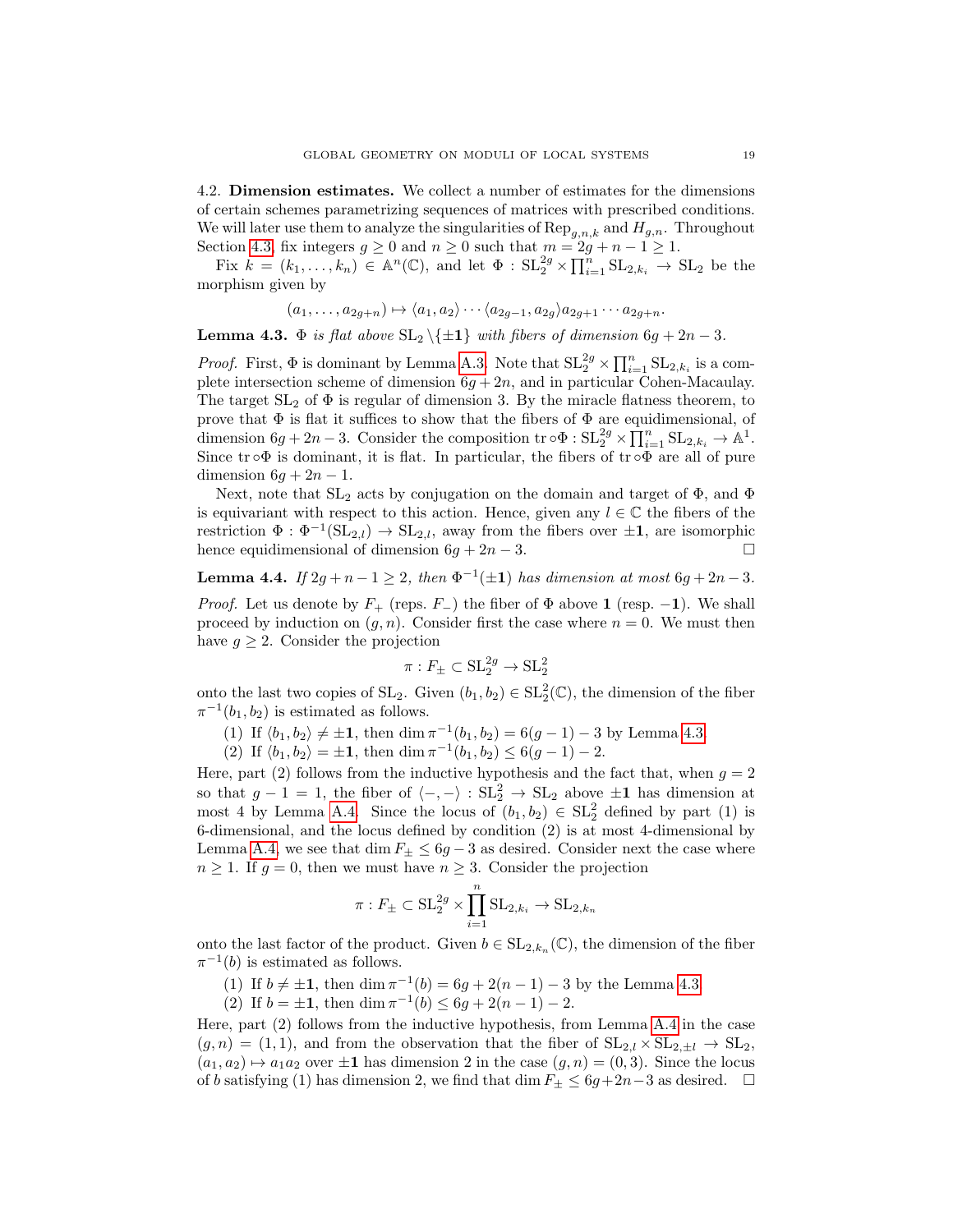Let  $\Psi : \mathbb{M}_0^{2g} \times \mathbb{M}_{0,0}^n \to \mathbb{M}_0$  be the morphism given by

$$
(a_1,\ldots,a_{2g+n})\mapsto \langle a_1,a_2\rangle\cdots\langle a_{2g-1},a_{2g}\rangle a_{2g+1}\cdots a_{2g+n}.
$$

<span id="page-19-2"></span>**Lemma 4.5.**  $\Psi$  is flat above  $\mathbb{M}_0 \setminus \{0\}$  with fibers of dimension  $6g + 2n - 3$ .

*Proof.* First,  $\Psi$  is dominant by Lemma [A.8.](#page-38-0) Note that  $\mathbb{M}_0^{2g} \times \mathbb{M}_{0,0}^n$  is a complete intersection scheme of dimension  $6g + 2n$ , and in particular Cohen-Macaulay. The target  $\mathbb{M}_0$  of  $\Psi$  is regular away from  $\{0\}$ , of dimension 3. By the miracle flatness theorem, to prove that  $\Psi$  is flat over  $\mathbb{M}_0 \setminus \{0\}$  it suffices to show that the fibers of  $\Psi$  are equidimensional, of dimension  $6g + 2n - 3$ . Consider the composition tr  $\circ \Psi_{g,n} : \mathbb{M}_0^{2g} \times \mathbb{M}_{0,0}^n \to \mathbb{A}^1$ . Since tr  $\circ \Psi$  is dominant, it is flat. In particular, the fibers of tr  $\circ \Psi$  are all of pure dimension  $6g + 2n - 1$ .

Next, note that  $SL_2$  acts by conjugation on the domain and target of  $\Psi$ , and  $\Psi$  is equivariant with respect to this action. Hence, given any  $l \in \mathbb{C}$  the fibers of the restriction  $\Psi : \Psi^{-1}(\mathbb{M}_{0,l}) \to \mathbb{M}_{0,l}$  are isomorphic, hence equidimensional of dimension  $6q + 2n - 3$ , away from the fiber over 0.

<span id="page-19-3"></span>**Lemma 4.6.**  $\Psi^{-1}(0)$  has dimension at most  $6g + 2n - 1$ .

*Proof.* Since the domain  $\mathbb{M}_0^{2g} \times \mathbb{M}_{0,0}^n$  of  $\Psi$  has dimension  $6g + 2n$  and is integral, if  $\dim \Psi^{-1}(0) \geq 6g + 2n$  then  $\Psi$  must be identically zero, contradicting the fact that Ψ is dominant by Lemma [A.8.](#page-38-0)

<span id="page-19-1"></span>4.3. **Singularities.** Let  $\Sigma_{g,n}$  be a compact oriented surface of genus  $g \geq 0$  with  $n \geq 1$  boundary components and  $\chi(\Sigma_{g,n}) = 2-2g-n < 0$ . The fundamental group of  $\Sigma_{g,n}$  is free of rank  $m = 2g + n - 1 \geq 2$ . Let  $k = (k_1, \ldots, k_n) \in \mathbb{A}^n(\mathbb{C})$ , and let  $F_1, \ldots, F_n \in \mathbb{C}[\mathbb{M}^m]^{\text{deg}}$  be as in Section [4.1.](#page-16-0)

<span id="page-19-0"></span>**Proposition 4.7.** If  $m \geq 4$ , the scheme  $\text{Rep}_{g,n,k}$  is normal.

*Proof.* Since  $\text{Rep}_{g,n,k}$  is a complete intersection of dimension  $6g + 2n - 3$  in the regular scheme  $\mathbb{M}^m$ , it is Cohen-Macaulay. As a consequence of Serre's criterion for normality [\[21,](#page-40-14) Theorem 23.8, p.183], a Cohen-Macaulay ring is normal if and only if it is regular in codimension 1. It thus suffices to demonstrate that  $\text{Rep}_{a,n,k}$ is regular in codimension 1. Consider the restriction of  $F = (F_1, \ldots, F_n)$  above to  $SL_2^m \subset \mathbb{M}^m \times \mathbb{A}^1$ . Since  $SL_2^m$  is regular, the singular locus of  $\text{Rep}_{g,n,k} = F^{-1}(0)$ is the intersection of  $\text{Rep}_{g,n,k}$  with the critical locus of F. It suffices to show that the locus in  $\text{Rep}_{q,n,k}$  defined by each of the conditions (1) and (2) of Lemma [4.2](#page-17-0) has dimension at most  $(6g + 2n - 3) - 2$ . We shall represent points of Rep<sub>g,n,k</sub> by sequences  $(a_1, \ldots, a_{2g+n-1})$  of matrices, and adopt the same notations  $b_I$  and  $b^I$ for the various products of matrices as used in Lemma [4.2.](#page-17-0)

First, consider the locus  $W \subset \text{Rep}_{q,n,k}$  defined by condition (1) of Lemma [4.2,](#page-17-0) which plays a role only when  $n \geq 2$ . For each  $i = 1, ..., n - 1$  and  $s \in {\pm 1}$ , the locus  ${b_{g+i} = s1} \subset \text{Rep}_{g,n,k}$  is isomorphic to  $\text{Rep}_{g,n-1,k'}$  where k' is the  $(n-1)$ tuple obtained from k by omitting  $k_i$  and replacing  $k_n$  by  $sk_n$ . By our assumption on  $(g, n)$ , we have  $2g + (n - 1) - 1 \geq 2$ , and we find by Lemma [4.4](#page-18-2)

 $\dim\{b_{g+i} = s\mathbf{1}\} = \dim\operatorname{Rep}_{a,n-1,k'} = 6g + 2(n-1) - 3 = (6g + 2n - 3) - 2.$ 

As  $W = \bigcup_{i=1}^{n-1} \{b_{g+i} = \pm 1\}$ , it has codimension 2 in  $\text{Rep}_{g,n,k}$  as desired.

Next, let  $Z \subset \text{Rep}_{a,n,k}$  be the locus defined by condition (2) of Lemma [4.2.](#page-17-0) We stratify Z further into three subloci  $Z_1$ ,  $Z_2$ , and  $Z_3$ , and estimate their dimensions as follows.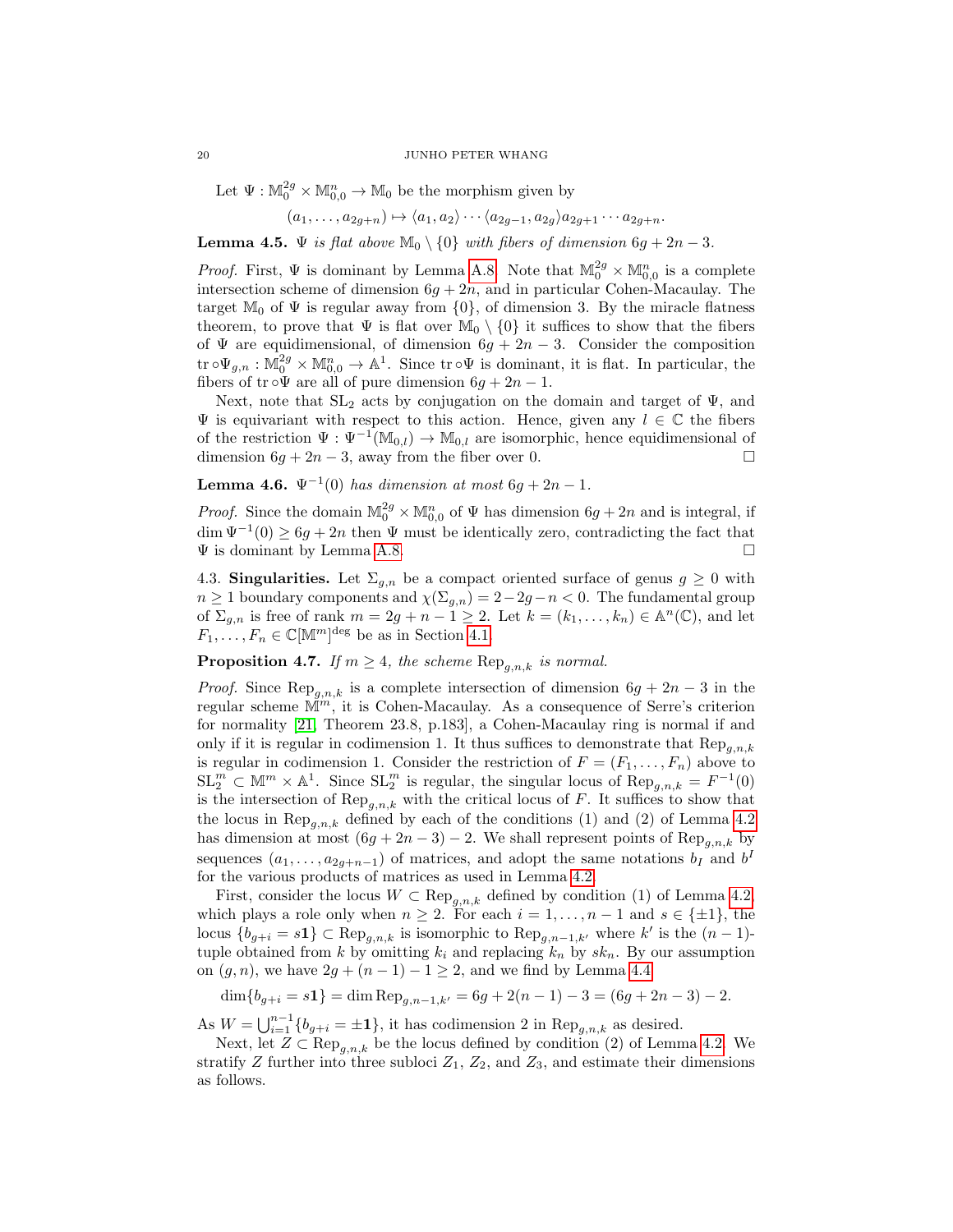(1) Let  $Z_1 \subset Z$  be the sublocus consisting of  $(a_1, \ldots, a_m)$  such that  $b_i = \pm 1$ for some  $i \in \{1, ..., g\}$  or  $b_{g+j}b_{g+j+1} = \pm 1$  for some  $j \in \{1, ..., n-2\}$ . We claim that dim  $Z_1 \leq (6g + 2n - 3) - 2$ .

Given  $i \in \{1, \ldots, g\}$  and  $s \in \{\pm 1\}$ , consider the locus where  $b_i = s\mathbf{1}$ . By Lemma [A.4,](#page-36-0)  $(a_{2i-1}, a_{2i})$  must vary over a locus of dimension at most 4. For fixed  $(a_{2i-1}, a_{2i})$  the remaining matrices in the sequence  $(a_1, \ldots, a_m)$  vary over a locus isomorphic to  $\text{Rep}_{q-1,n,k'}$  for  $k = (k_1,\ldots,k_{n-1}, sk_n)$ , which has dimension dim  $\text{Rep}_{q-1,n,k'} = 6(g-1) + 2n - 3$  by Lemma [4.4](#page-18-2) since  $2(g-1)+n-1\geq 2$  by our assumption. Thus, the locus in  $Z_1$  where where  $b_i = s\mathbf{1}$  for  $i \in \{1, \ldots, g\}$  has dimension bounded by

$$
4 + (6(g - 1) + 2n - 3) = (6g + 2n - 3) - 2.
$$

Given  $j \in \{1, \ldots, n-2\}$  and  $s \in \{\pm 1\}$ , consider the locus where  $b_{g+j} b_{g+j+1} = s1$ . The pair  $(b_{g+j}, b_{g+j+1})$  then varies over a locus of dimension at most 2. Tor fixed  $(b_{g+j}, b_{g+j+1})$  the remaining matrices in the sequence  $(a_1, \ldots, a_m)$  vary over a locus isomorphic to  $\text{Rep}_{g,n-2,k'}$  where  $k'$  is obtained from k by removing  $k_j$  and  $k_{j+1}$ , and replacing  $k_n$  by  $sk_n$ . We have dim Rep<sub>a,n−2,k'</sub> = 6g + 2(n−2) – 3 by Lemma [4.4](#page-18-2) since  $2g + (n-2) - 1 \ge 2$ by our assumption. Thus, the given locus has dimension bounded by

$$
2 + (6g + 2(n - 2) - 3) = (6g + 2n - 3) - 2.
$$

This shows that dim  $Z_1 \leq (6g + 2n - 3) - 2$ .

(2) Let  $Z_2 \subset Z \setminus Z_1$  be the sublocus consisting of  $(a_1, \ldots, a_m)$  with  $tr(b_i) = \pm 2$ for some  $i \in \{1, ..., g\}$  or  $\text{tr}(b_{g+j}b_{g+j+1}) = \pm 2$  for some  $j \in \{1, ..., n-2\}$ . We claim that dim  $Z_2 \leq (6g + 2n - 3) - 2$ .

Given  $i \in \{1, \ldots, g\}$ , consider the locus  $\text{tr}(b_i) = \pm 2$ . By Lemma [4.3,](#page-18-1) the pair  $(a_{2i-1}, a_{2i})$  varies over a locus of dimension at most 5. For fixed  $(a_{2i-1}, a_{2i})$ , by Lemma [A.2](#page-35-1) the product  $b<sup>i</sup>$  must vary over a locus of dimension at most 1. We have two possibilities.

- (a) We have  $b^i \in {\pm 1}$ . We must have  $2(g-1) + (n-1) 1 \ge 2$  since  $Z_2$  lies in the complement of  $Z_1$ . By Lemma [4.4,](#page-18-2) for fixed  $(a_{2i-1}, a_{2i})$ the remaining matrices in  $(a_1, \ldots, a_m)$  vary over a locus of dimension at most  $6(g-1) + 2(n-1) - 3$ .
- (b) We have  $b^i \neq \pm 1$ . By Lemma [4.3,](#page-18-1) for fixed  $(a_{2i-1}, a_{2i})$  and  $b^i$  the remaining matrices in  $(a_1, \ldots, a_m)$  vary over a locus of dimension at most  $6(q-1) - 2(n-1) - 3$ .

Thus, we see that the locus of  $(a_1, \ldots, a_m)$  in Z satisfying  $tr(b_i) = \pm 2$  for some  $i \in \{1, \ldots, g\}$  has dimension bounded by

$$
5 + 1 + (6(g - 1) + 2(n - 1) - 3) = (6g + 2n - 3) - 2.
$$

Given  $j \in \{1, \ldots, n-2\}$ , consider the locus  $\text{tr}(b_{g+j}b_{g+j+1}) = \pm 2$ . By Lemma [4.3,](#page-18-1) we see that the pair  $(b_{g+j}, b_{g+j+1})$  varies over a locus of dimension 3. For fixed  $(b_{g+j}, b_{g+j+1})$ , by Lemma [A.2](#page-35-1) the product  $b^{\{g+j,g+j+1\}}$ must vary over a locus of dimension at most 1. We have two possibilities.

(a) We have  $b^{\{g+j,g+j+1\}} \in {\{\pm 1\}}$ . We must have  $2g + (n-3) - 1 \ge 2$  since  $Z_2$  lies in the complement of  $Z_1$ . By Lemma [4.4,](#page-18-2) for fixed  $(b_{g+j}, b_{g+j+1})$ the remaining matrices in  $(a_1, \ldots, a_m)$  vary over a locus of dimension at most  $6g + 2(n-3) - 3$ .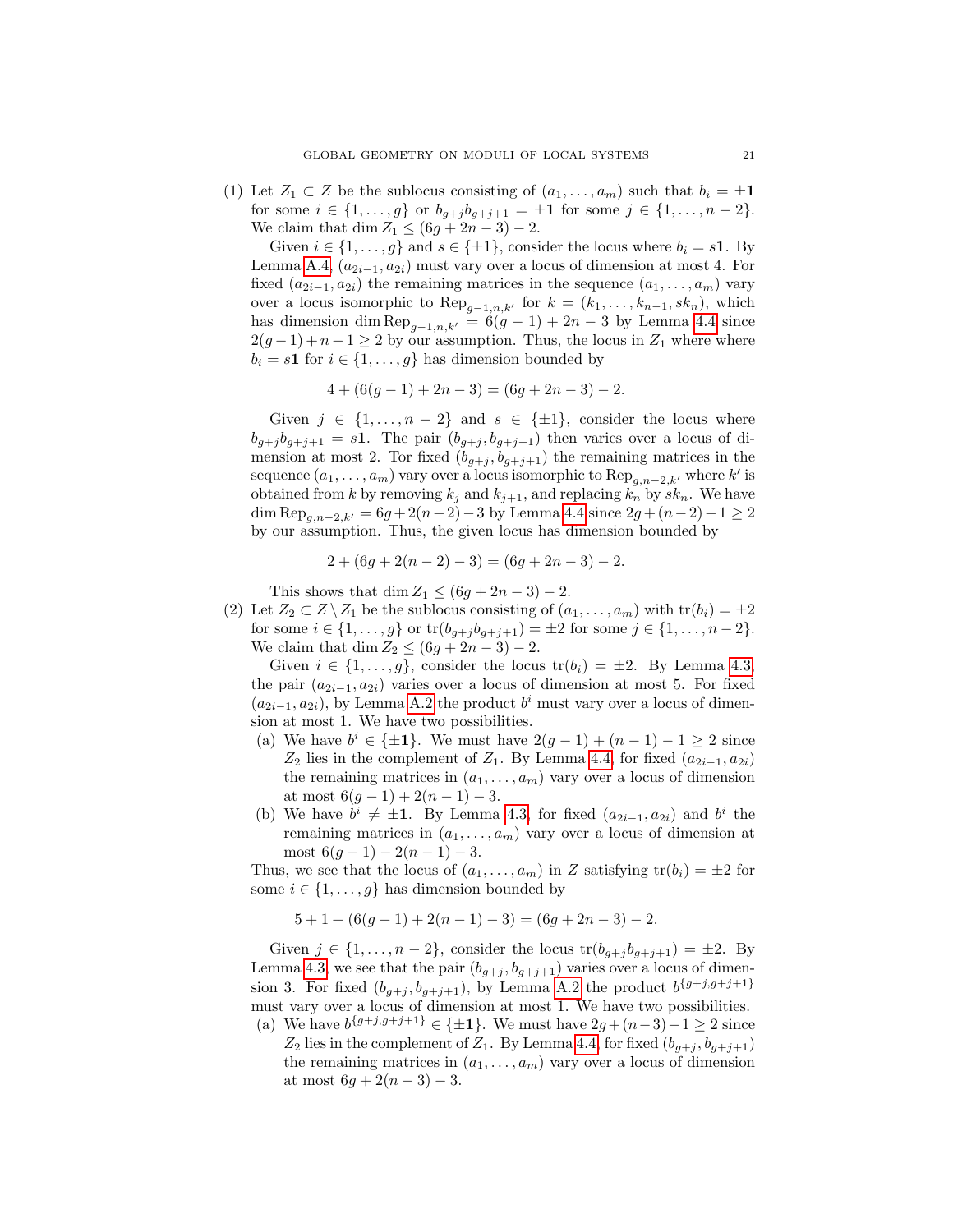(b) We have  $b^{\{g+j,g+j+1\}} \neq \pm 1$ . By Lemma [4.4,](#page-18-2) for fixed  $(b_{g+j}, b_{g+j+1})$ and  $b^{\{g+j,g+j+1\}}$  the remaining matrices in  $(a_1,\ldots,a_m)$  vary over a locus of dimension at most  $6g - 2(n-3) - 3$ .

Thus, we see that the locus of  $(a_1, \ldots, a_m)$  in Z with  $tr(b_{q+j} b_{q+j+1}) = \pm 2$ for some  $j \in \{1, \ldots, n-2\}$  has dimension bounded by

$$
3 + 1 + (6g + 2(n - 3) - 3) = (6g + 2n - 3) - 2.
$$

This shows that dim  $Z_2 \leq (6g + 2n - 3) - 2$ .

(3) We claim that  $Z_3 = Z \setminus (Z_1 \cup Z_2)$  must have dim  $Z_3 \leq (6g + 2n - 3) - 2$ . Suppose first that  $g \geq 1$ . The pair  $(a_1, a_2)$  varies over a locus of dimension 6. For fixed  $(a_1, a_2)$ , since  $tr(b_1) \neq \pm 2$  we see by Lemma [A.2](#page-35-1) that there are only finitely many possible values of  $b^i$ . For fixed  $(a_1, a_2)$  and value of  $b^i$ , the remaining matrices in  $(a_1, \ldots, a_m)$  vary over a locus of dimension  $6(g-1)+2(n-1)-3$  by Lemma [4.3](#page-18-1) (noting that  $2(g-1)+(n-1)-1\geq 2$ ) if  $b^i \in {\pm 1}$  by assumption that  $Z_3 \cap Z_1 = \emptyset$ . Hence, for  $g \geq 1$ ,  $Z_3$  has dimension bounded by

$$
6 + (6(g - 1) + 2(n - 1) - 3) = (6g + 2n - 3) - 2.
$$

Arguing similarly, if  $g = 0$  so that  $n \geq 5$ ,  $Z_3$  has dimension bounded by

$$
4 + (6g + 2(n-3) - 3) = (6g + 2n - 3) - 2.
$$

Therefore, dim  $Z_3 \le (6g + 2n - 3) - 2$ .

From the above computations, we conclude that dim  $Z \leq (6g + 2n - 3) - 2$ . Hence,  $\text{Rep}_{a,n,k}$  is normal, as desired.

# <span id="page-21-0"></span>Proposition 4.8.  $\text{Rep}_{1,2,k}$  is normal.

*Proof.* Since  $\text{Rep}_{1,2,k}$  is a complete intersection of dimension 7 in the regular scheme  $\mathbb{M}^m$ , it is in particular Cohen-Macaulay. By Serre's criterion, it suffices to show that Rep<sub>1,2</sub>, is regular in dimension 1. It suffices to show that locus defined by each of conditions (1) and (2) of Proposition [4.2](#page-17-0) is of dimension at most 5. We shall represent a point of  $\text{Rep}_{1,2,k}$  by a triple of matrices  $(a_1, a_2, a_3) \in SL_2^3$  satisfying  $tr(a_3) = k_1$  and  $tr(\langle a_1, a_2 \rangle a_3) = k_2$ , and adopt the notations of Section [4.1.](#page-16-0)

Consider first the locus of Rep<sub>1,2,k</sub> where  $a_i = \pm 1$  for some  $i \in \{1, 2, 3\}$ . By Lemmas [4.3](#page-18-1) and [A.4,](#page-36-0) we see that this locus has dimension at most  $3+2-1=4$  when  $i \in \{1, 2\}$ , and at most  $3 + 3 - 1 = 5$  when  $i = 3$ . The union  $Y = \bigcup_{i=1}^{3} \{a_i = \pm 1\}$ includes the locus of  $\text{Rep}_{1,2,k}$  defined by condition (1) of Proposition [4.2,](#page-17-0) and is at most 5-dimensional.

It remains to estimate the dimension of the locus  $Z \subset \text{Rep}_{1,2,k} \backslash Y$  defined by condition (2) of Proposition [4.2.](#page-17-0) In what follows, we stratify Z into subloci and estimate their respective dimensions.

(1) Let  $Z_1 \subset Z$  be the locus where  $\text{tr}(a_1) \neq \pm 2$ . From the condition

$$
[a_1^{-1}, a_2^{-1} a_3 a_1 a_2] = 0,
$$

and Lemma [A.6,](#page-37-0) we see that for given  $a_1$  there are only finitely many possible values of  $a_2^{-1}a_3a_1a_2$ . The sublocus where  $a_3a_1 = \pm 1$  has dimension at most  $2 + 3 = 5$ , so we may restrict our attention to the sublocus of  $Z_1$ where  $a_3a_1 \neq \pm 1$ . For fixed  $a_1$ , there are only finitely many possible values of  $tr(a_3a_1)$ , and hence  $a_3$  varies over a locus of dimension 1, and for fixed  $a_1$  and  $a_3$  since there are only finitely many possible values of  $a_2^{-1}a_3a_1a_2$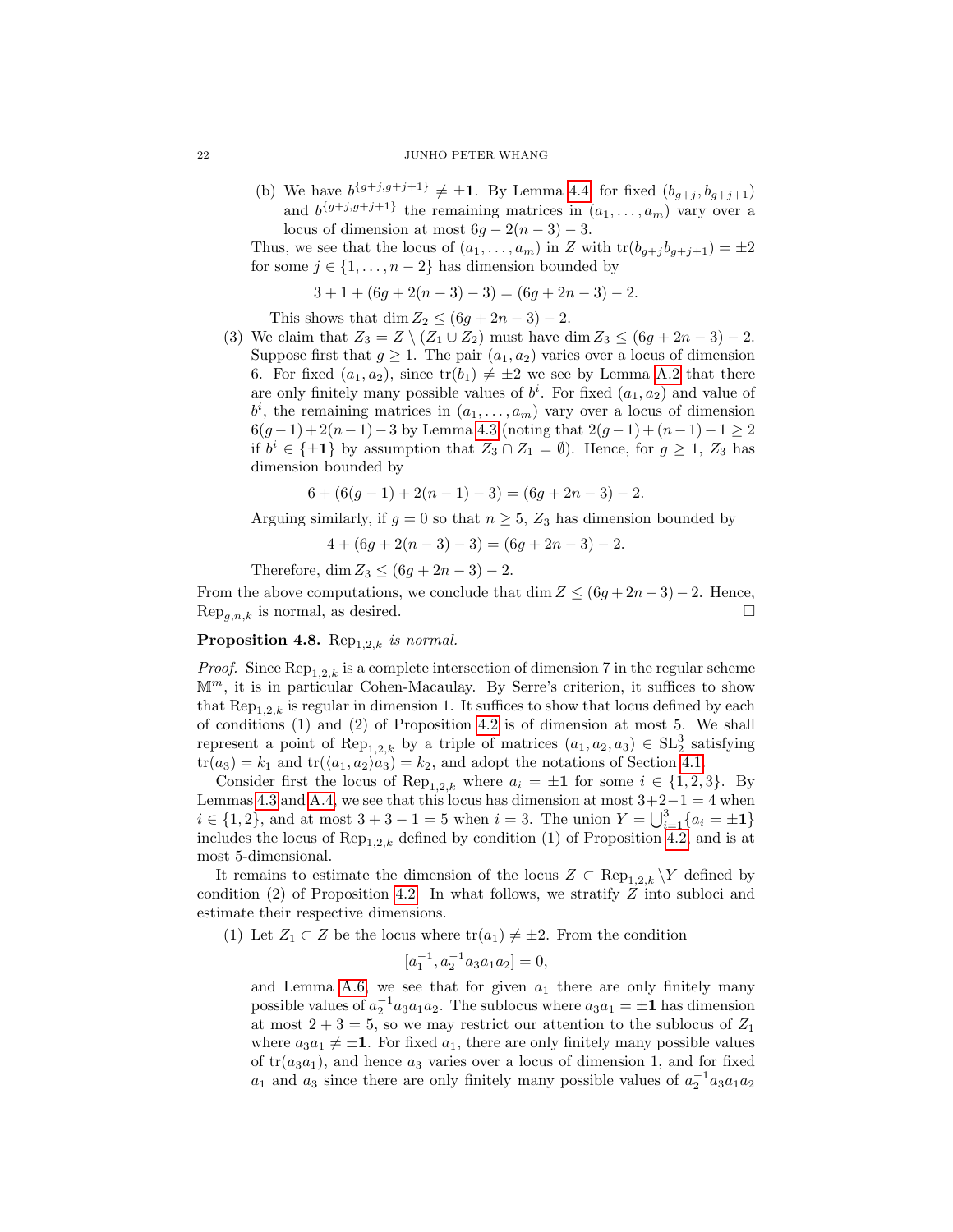showing that  $a_2$  varies over a locus of dimension 1 (the centralizer of  $a_1a_3 \neq$  $\pm 1$  being 1-dimensional). Thus, the sublocus of  $Z_1$  where  $a_3a_1 \neq \pm 1$  has dimension at most  $3 + 1 + 1 = 5$ . Therefore, we conclude that dim  $Z_1 \leq 5$ .

(2) Let  $Z_2 \subset Z \setminus Z_1$  be the locus where  $tr(a_2) \neq \pm 2$ . We then consider

$$
[a_2, a_1^{-1}a_2^{-1}a_3a_1] = 0,
$$

and by the same argument as in part (1) we conclude that dim  $Z_2 \leq 5$ .

(3) Let  $Z_3 \subset Z \setminus (Z_1 \cup Z_2)$  be the locus where  $\text{tr}(a_1 a_2) \neq \pm 2$ . By the condition

$$
[a_1 a_2, a_1^{-1} a_2^{-1} a_3] = 0
$$

and Lemma [A.6,](#page-37-0) for fixed  $a_1$  and  $a_2$  there are at most finitely many possible values of  $a_1^{-1}a_2^{-1}a_3$  and hence of  $a_3$ . Thus,  $\dim Z_4 \leq 2 + 2 = 4$ .

(4) Let  $Z_4 = Z \setminus (Z_1 \cup Z_2 \cup Z_3)$ . We must have  $tr(a_1)$ ,  $tr(a_2)$ ,  $tr(a_1a_2) \in {\pm 2}$ , and hence  $(a_1, a_2)$  varies over a locus of dimension at most 3. Hence, dim  $Z_4 \leq 3 + 2 = 5$ .

This completes the proof that dim  $Z \leq 5$ , and hence  $\text{Rep}_{1,2,k}$  is normal.

<span id="page-22-0"></span>**Proposition 4.9.** If  $m \geq 3$ , the intersection Crit $(E, F) \cap H_{g,n}$  has codimension at least 1 in  $H_{g,n}$ , and in particular  $H_{g,n}$  is reduced.

*Proof.* First, the locus in  $H_{q,n}$  determined by the condition  $a_i = 0$  has dimension

$$
3+6(g-1)+2(n-1) = (6g+2n-3)-2
$$
 if  $i \in \{1, ..., 2g\}$ ,  
\n
$$
6g+2(n-2) = (6g+2n-3)-1
$$
 if  $i \in \{2g+1, ..., 2g+n-1\}$ .

Therefore, the union  $Y = \bigcup_{i=1}^{m} \{a_i = 0\}$  has dimension at most  $(6g + 2n - 3) - 1$ . Since Crit(E) ∩  $H_{g,n}$  and the locus defined by condition (1) of Lemma [4.2](#page-17-0) both lie in Y, their dimensions also cannot be more than  $(6g + 2n - 3) - 1$ .

Next, let  $Z \subset H_{g,n} \setminus Y$  be the locus defined by condition (2) of Lemma [4.2.](#page-17-0) We must show that dim  $Z \leq (6g + 2n - 3) - 1$ . Let us first treat the cases  $(g, n) = (0, 4)$ and  $(1, 2)$  separately.

(1) Let  $(g, n) = (0, 4)$ . The locus Z consists of  $(a_1, a_2, a_3) \in M_{0,0}^3(\mathbb{C})$  with  $a_i$  nonzero and  $[a_1, a_2a_3] = [a_2, a_3a_1] = [a_3, a_1a_2] = 0$ . Suppose that one of  $a_1a_2$ ,  $a_2a_3$ , and  $a_3a_1$  is nonzero; say  $a_1a_2 \neq 0$ . Then we must have  $tr(a_1a_2) \neq 0$  by Lemma [A.8.](#page-38-0)(1). But the condition  $[a_3, a_1a_2] = 0$  implies that  $a_1a_2$  is a scalar multiple of  $a_3$  and hence  $tr(a_1a_2) = 0$ , a contradiction. Arguing similarly for the other cases, we conclude that

$$
a_1 a_2 = a_2 a_3 = a_3 a_1 = 0.
$$

The condition tr  $a_2 = \text{tr } a_3 = 0$  then implies that  $a_2$  and  $a_3$  are both scalar multiples of  $a_1$ . Thus, Z is 4-dimensional.

(2) Let  $(g, n) = (1, 2)$ . The locus Z consists of  $(a_1, a_2, a_3) \in M_0^2 \times M_{0,0}(\mathbb{C})$  with  $a_i$  nonzero satisfying, among other things,  $\langle\langle a_1, a_2 \rangle, a_3 \rangle = 0$ . By Lemma [A.2.](#page-35-1)(1), this implies that  $\langle a_1, a_2 \rangle$  is a scalar multiple of  $a_3$  and in particular  $\text{tr}\langle a_1, a_2 \rangle = 0$ . The condition  $\text{tr}\langle a_1, a_2 \rangle a_3 = 0$  then shows that in fact  $\langle a_1, a_2 \rangle a_3 = 0$  by Lemma [A.8\(](#page-38-0)1). The sublocus of A where  $\langle a_1, a_2 \rangle \neq 0$  has dimension

$$
2 + 1 + 3 = 6.
$$

Indeed,  $a_3$  varies over a locus of dimension 2, for fixed  $a_3$  the value of  $\langle a_1, a_2 \rangle$  varies over a locus of dimension 1 by Lemma [A.2,](#page-35-1) and for fixed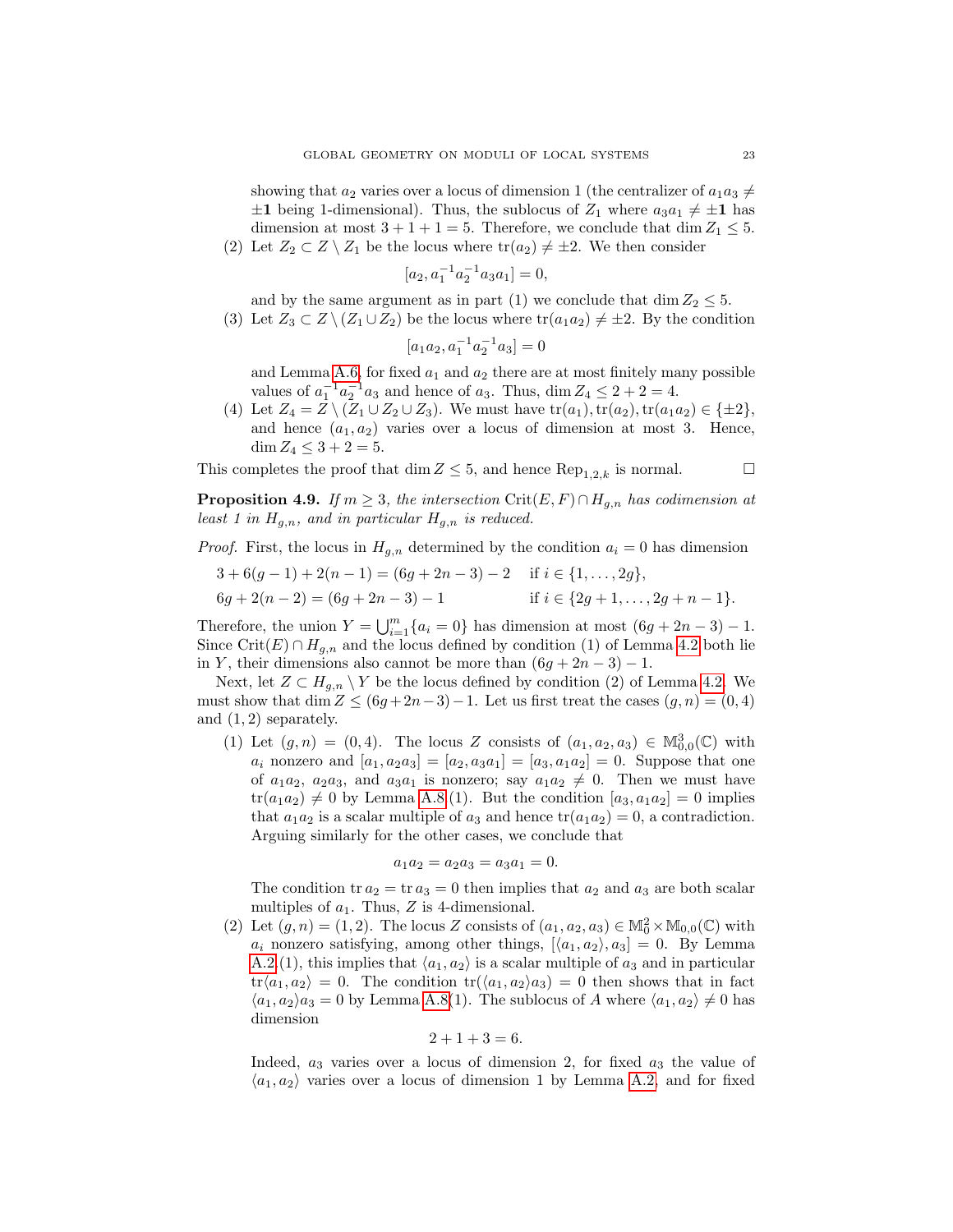value of  $\langle a_1, a_2 \rangle \neq 0$  the pair  $(a_1, a_2)$  varies over a locus of dimension 3 by Lemma [4.5.](#page-19-2)

It remains to consider the locus  $\langle a_1, a_2 \rangle = 0$ . This condition implies that at least one of  $a_1a_2, a_2a_1^*, a_1^*a_2^*$  is zero, by Lemma [A.6.](#page-37-0)(2). The locus  $(a_1, a_2)$  where at least two of them are zero has dimension at most 4 by Lemma [A.7,](#page-38-1) and hence  $(a_1, a_2, a_3)$  would vary over a locus of dimension at most  $4 + 2 = 6$ , as desired. Thus, we may assume that exactly one of  $a_1 a_2, a_2 a_1^*, a_1^* a_2^*$  is zero. We thus have the following possibilities.

(a) Consider  $a_1a_2 = 0$  and  $a_2a_1^*, a_1^*a_2^* \neq 0$ . We must have  $a_2a_1^*a_2^* \neq 0$  by Lemma [A.6.](#page-37-0)(1), and  $a_1 \neq 0$ . The condition

$$
[a_2 a_1^* a_2^*, a_3 a_1] = 0
$$

shows that  $tr(a_3a_1) = 0$  since  $tr(a_2a_1^*a_2^*) = 0$ . For fixed  $a_3$ , the locus of  $a_1 \in \mathbb{M}_0(\mathbb{C})$  with  $\text{tr}(a_3a_1) = 0$  has dimension 2 (as easily verified when  $a_3 = \begin{bmatrix} 0 & 1 \\ 0 & 0 \end{bmatrix}$ , and deduced from this in the other cases by conjugation). For fixed nonzero  $a_1$  the locus of of  $a_2 \in M_0(\mathbb{C})$  with  $a_1a_2 = 0$  has dimension 2 by Lemma [A.5\(](#page-37-1)1). Thus, the locus of  $(a_1, a_2, a_3) \in Z(\mathbb{C})$ with  $a_1a_2 = 0$  has dimension at most  $2 + 2 + 2 = 6$ , as desired.

(b) Consider  $a_2a_1^* = 0$  and  $a_1a_2, a_1^*a_2^* \neq 0$ , so that  $(a_1, a_2)$  varies over a locus of dimension at most 5. We have  $a_1(\text{tr}(a_2)\mathbf{1} - a_2) = (a_2 a_1^*)^* = 0$ which implies that tr  $a_2 \neq 0$  and similarly tr  $a_1 \neq 0$ . Now, we have

$$
a_1^* a_2^* a_3 a_1 a_2 = -[a_2, a_1^* a_2^* a_3 a_1] = 0.
$$

Since  $a_1^* a_2^*$ ,  $a_1 a_2 \neq 0$  and  $tr(a_3) = 0$ , the above condition implies that, for fixed  $(a_1, a_2)$ ,  $a_3$  varies over a locus of dimension at most 1 by Lemma [A.5.](#page-37-1)(3). Hence,  $(a_1, a_2, a_3)$  varies over a locus of dimension  $5 + 1 = 6$ , as desired.

(c) Consider  $a_1^* a_2^* = 0$ . We have  $a_2^* \neq 0$  and  $a_1 a_2 a_1^* \neq 0$ , and from the condition  $[a_2^* a_3, a_1 a_2 a_1^*] = 0$  we argue as in (a) to see that this locus has dimension at most 6, as desired.

Thus, we have shown that  $Z$  has dimension 6.

In the remainder of the proof, we thus assume that  $2g + n - 1 \geq 4$ . Let us use the notations of Section [4.1.](#page-16-0) For a cyclic interval I in  $\mathfrak{C}_{q+n-1}$ , let  $Z_I \subset Z$  be the sublocus defined by the condition  $b_I \neq 0$ . Note that if  $I \subseteq J$  are two cyclic intervals (containment meaning that I is a subsequence of J) then  $Z_J \subseteq Z_I$ . Let

$$
W_I = Z_I \setminus \bigcup_{I \subsetneq J} Z_J
$$

where the union on the right hand side runs over all cyclic intervals J in  $\mathfrak{C}_{q+n-1}$ containing  $I$  and distinct from  $I$ . Note that we have a stratification

$$
Z=\coprod_I W_I
$$

where the union runs over the finitely many cyclic intervals I of  $\mathfrak{C}_{g+n-1}$ . Hence, it suffices to show that each  $W_I$  has dimension at most  $(6g + 2n - 3) - 1$ .

First, consider the case where  $|I| = g+n-1$ , and write  $I = (i_0, \ldots, i_0+g+n-2)$ . The condition  $[b_{i_0}, b^{i_0}] = 0$  on Z with  $b_{i_0}, b^{i_0} \neq 0$  then implies that, by Lemmas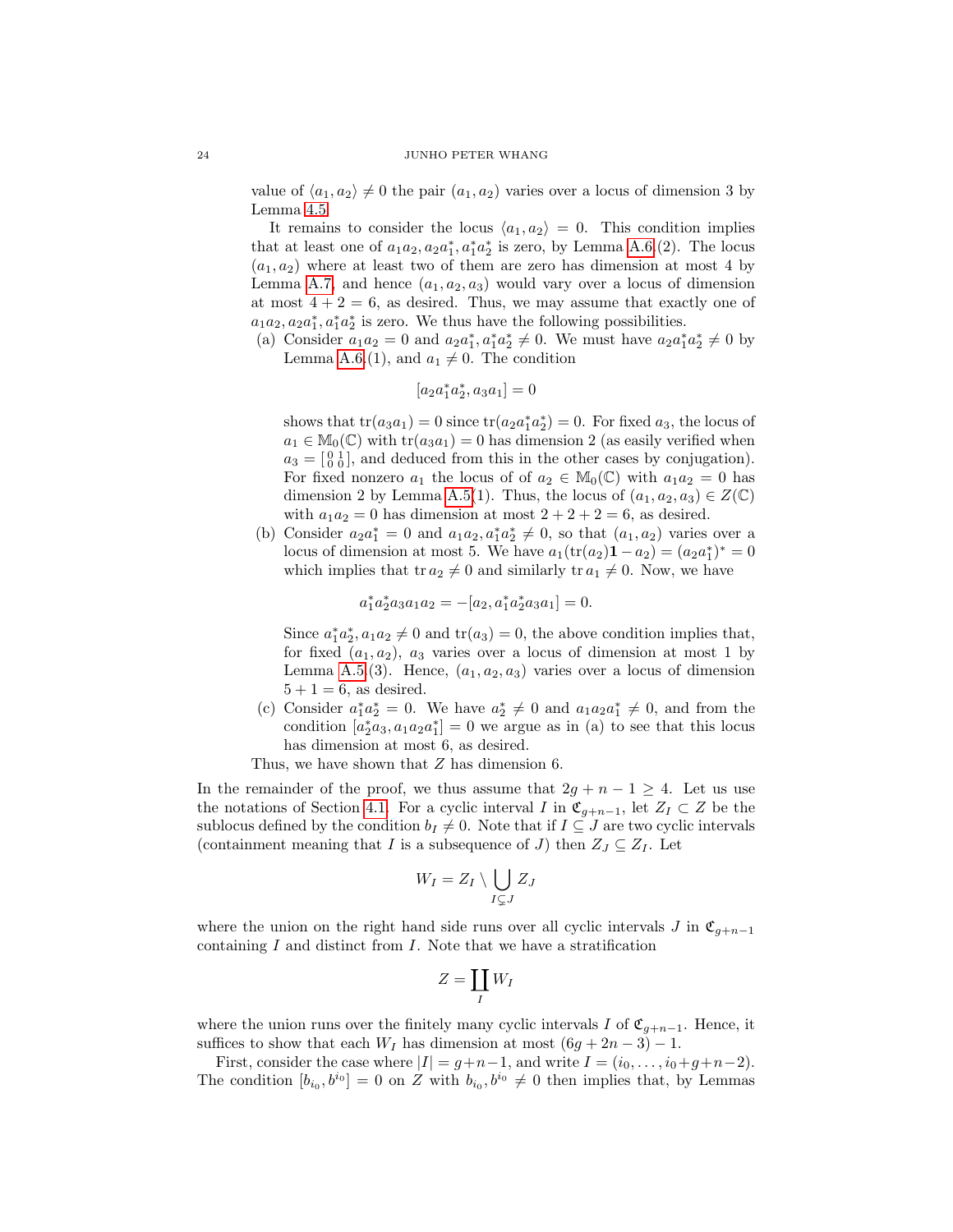[A.2](#page-35-1) and [4.5,](#page-19-2) the dimension of  $W_I$  is at most

$$
6+1+6(g-1)+2(n-1)-3 = (6g+2n-3)-1
$$
 if  $g \ge 1$ , or  
  $2+1+2(n-2)-3 = (6g+2n-3)-1$  if  $g = 0$ 

as desired.

Now, suppose that  $|I| < g+n-1$ . Let us further stratify  $W_I = W_I' \sqcup W_I''$  where  $W'_I$  (resp.  $W''_I$ ) is the sublocus defined by  $b^I \neq 0$  (resp.  $b^I = 0$ ). The subloci  $W'_I$  can be handled as above and shown to have dimension at most  $(6g + 2n-3) - 1$ . Thus, it remains to consider the subloci  $W''_I$  for cyclic intervals I with  $|I| < g + n - 1$ . There are two possibilities to consider.

(1) We have  $|I^c| = 1$ . Since  $Z \subset H_{g,n} \backslash Y$ , we must then have  $I^c = \{i\}$  for some  $i \in \{1, ..., g\}$ . Since  $b_i = \langle a_{2i-1}, a_{2i} \rangle = 0$  on  $W''_I$ , by Lemma [A.6](#page-37-0) at least one of  $a_{2i-1}a_{2i}$ ,  $a_{2i}a_{2i-1}^*$ , and  $a_{2i-1}^*a_{2i}^*$  must be zero. By Lemma [A.7,](#page-38-1) the sublocus of  $W_I''$  where at least two of the products is zero has dimension

$$
4 + 6(g - 1) + 2(n - 1) = (6g + 2n - 3) - 1.
$$

Thus, we are left to consider the sublocus  $W_I^{\prime\prime}$  of  $W_I^{\prime\prime}$  where exactly one of the products  $a_{2i-1}a_{2i}$ ,  $a_{2i}a_{2i-1}^*$ , and  $a_{2i-1}^*a_{2i}^*$  is be zero. We thus have the following possibilities.

(a) Consider  $a_{2i-1}a_{2i} = 0$  and  $a_{2i}a_{2i-1}^*$ ,  $a_{2i-1}^*a_{2i}^* \neq 0$ . We must then have  $a_{2i}a_{2i-1}^*a_{2i}^* \neq 0$  by Lemma [A.6,](#page-37-0) and  $a_{2i-1} \neq 0$ . The condition

$$
[a_{2i}a_{2i-1}^*a_{2i}^*, b^ia_{2i-1}] = 0
$$

shows that  $tr(b^i a_{2i-1}) = 0$  since  $tr(a_{2i} a_{2i-1}^* a_{2i}^*) = 0$ . For fixed  $b^i = b_I$ (which is nonzero on  $W_I$ ), we see that the locus of  $a_{2i-1} \in M_0(\mathbb{C})$  with  $tr(b^i a_{2i-1}) = 0$  has dimension 2, and for fixed nonzero  $a_{2i-1}$  the locus of  $a_{2i} \in M_0(\mathbb{C})$  with  $a_{2i-1}a_{2i} = 0$  has dimension at most 2. Thus, the locus of  $(a_1, \ldots, a_m) \in W_I''(\mathbb{C})$  with  $a_{2i-1}a_{2i} = 0$  has dimension at most

$$
2 + 2 + 6(g - 1) + 2(n - 1) = (6g + 2n - 3) - 1
$$

as desired.

(b) Consider  $a_{2i}a_{2i-1}^* = 0$  and  $a_{2i-1}a_{2i}, a_{2i-1}^* a_{2i}^* \neq 0$ , so that  $(a_{2i-1}, a_{2i})$ varies over a locus of dimension at most 5. Now, we have

$$
a_{2i-1}^* a_{2i}^* b^i a_{2i-1} a_{2i} = -[a_{2i-1}^*, a_{2i}^* b^i a_{2i-1} a_{2i}] = 0.
$$

Since  $a_{2i-1}^* a_{2i}^*$ ,  $a_{2i-1}a_{2i} \neq 0$ , the above condition implies that, for fixed  $(a_1, a_2)$ , the value of  $b^i$  varies over a locus of 2 by Lemma [A.5\(](#page-37-1)3). Hence, by Lemma [4.5,](#page-19-2) the the sublocus of  $W''_I$  with  $a_{2i}a_{2i-1}^* = 0$  has dimension at most

$$
5 + 2 + 6(g - 1) + 2(n - 1) - 3 = (6g + 2n - 3) - 1
$$

as desired.

(c) Consider  $a_{2i-1}^* a_{2i}^* = 0$  and  $a_{2i-1} a_{2i}, a_{2i} a_{2i-1}^* \neq 0$ . We must then have  $a_{2i-1}a_{2i}a_{2i-1}^* \neq 0$  by Lemma [A.6,](#page-37-0) and  $a_{2i}^* \neq 0$ . From the condition  $[a_{2i}^*b^i, a_{2i-1}a_{2i}a_{2i-1}^*]=0$  we argue as in (a) to see that this locus has dimension at most  $(6g + 2n - 3) - 1$ , as desired.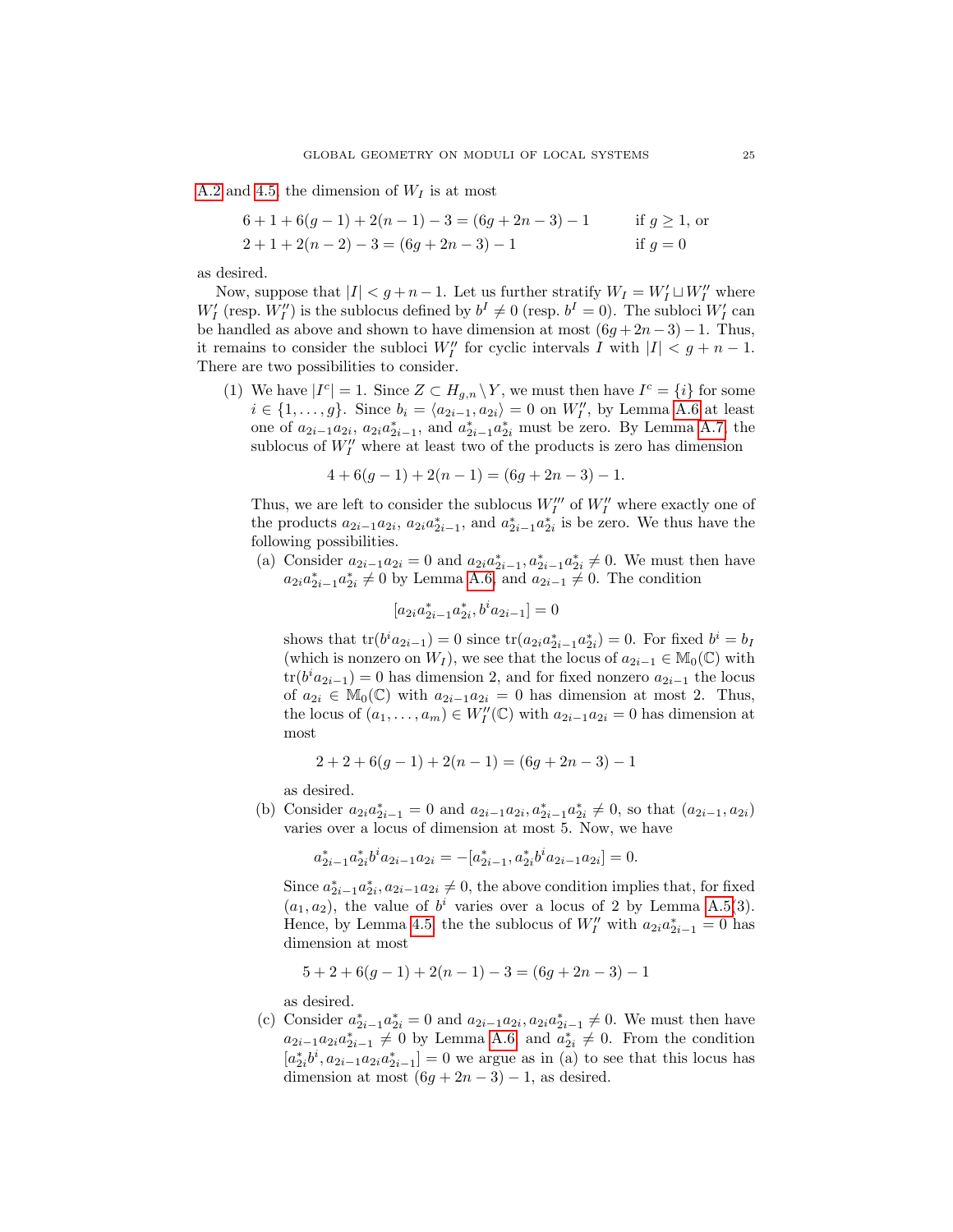(2) We have  $|I^c| \geq 2$ . Let us write  $I^c = \{i_0, \ldots, i_0 + k\}$  for some  $k \geq 1$ . Let  $J = \{i_0 + 1, \ldots, i_0 + k\}$ , so that we have, on  $W''_I$ ,

$$
b_{i_0}b_J = 0
$$
,  $b_I b_{i_0} = 0$ ,  $b_J b_I = 0$ .

Let us further stratify  $W''_I = V_I \sqcup V'_I$  where  $V_I$  (resp.  $V'_I$ ) is the sublocus defined by the condition  $\overline{b}_J \neq 0$  (resp.  $b_J = 0$ ). It remains to show that  $V_I$ and  $V'_I$  each have dimension at most  $(6g + 2n - 3) - 1$ .

(a) Let us define

$$
g_1 = |I \cap \{1, ..., g\}|,
$$
  
\n
$$
n_1 = |I \cap \{g + 1, ..., g + n - 1\}|,
$$
  
\n
$$
g_2 = |J \cap \{1, ..., g\}|,
$$
 and  
\n
$$
n_2 = |J \cap \{g + 1, ..., g + n - 1\}|.
$$

Now, if  $i_0 \in \{1, \ldots, g\}$ , then by (a minor variant of) Lemmas [4.5](#page-19-2) and [A.5](#page-37-1) and condition  $b_{i_0}b_J = b_I b_{i_0} = 0$ ,  $V_I$  has dimension bounded by

$$
6 + (6g1 + 2n1 - 1) + (6g2 + 2n2 - 1) = 6g + 2(n - 1) - 2 = (6g + 2n - 3) - 1
$$

where  $g_1 + g_2 = g - 1$  and  $n_1 + n_2 = n - 1$ . On the other hand, if  $i_0 \in \{g+1,\ldots,g+n-1\}$ , then by a similar argument  $V_I$  has dimension bounded by

$$
2 + (6g1 + 2n1 - 1) + (6g2 + 2n2 - 1) = 6g + 2(n - 2) = (6g + 2n - 3) - 1
$$

where  $g_1 + g_2 = g$  and  $n_1 + n_2 = n - 2$ . This proves that  $V_I$  has dimension at most  $(6g + 2n - 3) - 1$ , as desired.

(b) In addition to  $g_i$  and  $n_i$  as above, let us set

$$
g'_1 = |(I \cup \{i_0\}) \cap \{1, ..., g\}|
$$
, and  
 $n'_1 = |(I \cup \{i_0\}) \cap \{g+1, ..., g+n-1\}|$ .

Since  $g'_1 + g_2 = g$  and  $n'_1 + n_2 = n - 1$ , by Lemma [4.6](#page-19-3) the dimension of  $V_I'$  is bounded by

$$
(6g'_1 + 2n'_1 - 1) + (6g_2 + 2n_2 - 1) = 6g + 2(n - 1) - 2 = (6g + 2n - 3) - 1
$$

proving the desired result.

This completes the proof that dim  $W''_I \leq (6g + 2n - 3) - 1$ . Therefore, we have  $\dim Z \leq (6g+2n-3)-1$ , completing the proof that the intersection Crit $(E, F) \cap H_{g,n}$ has codimension at least 1 in  $H_{g,n}$ . Finally, since  $H_{g,n}$  is Cohen-Macaulay, the second statement of the proposition follows from the first.

# 5. Curves on surfaces

<span id="page-25-0"></span>The purpose of this section is to prove Theorem [1.2.](#page-0-1) We first recall a result of Charles-March´e [\[2\]](#page-39-0) on multicurves in Section [5.1,](#page-26-0) and give a refinement of it in Section [5.2](#page-26-1) in the context of word length filtrations. We deduce Theorem [1.2](#page-0-1) from this in Section [5.3.](#page-29-0)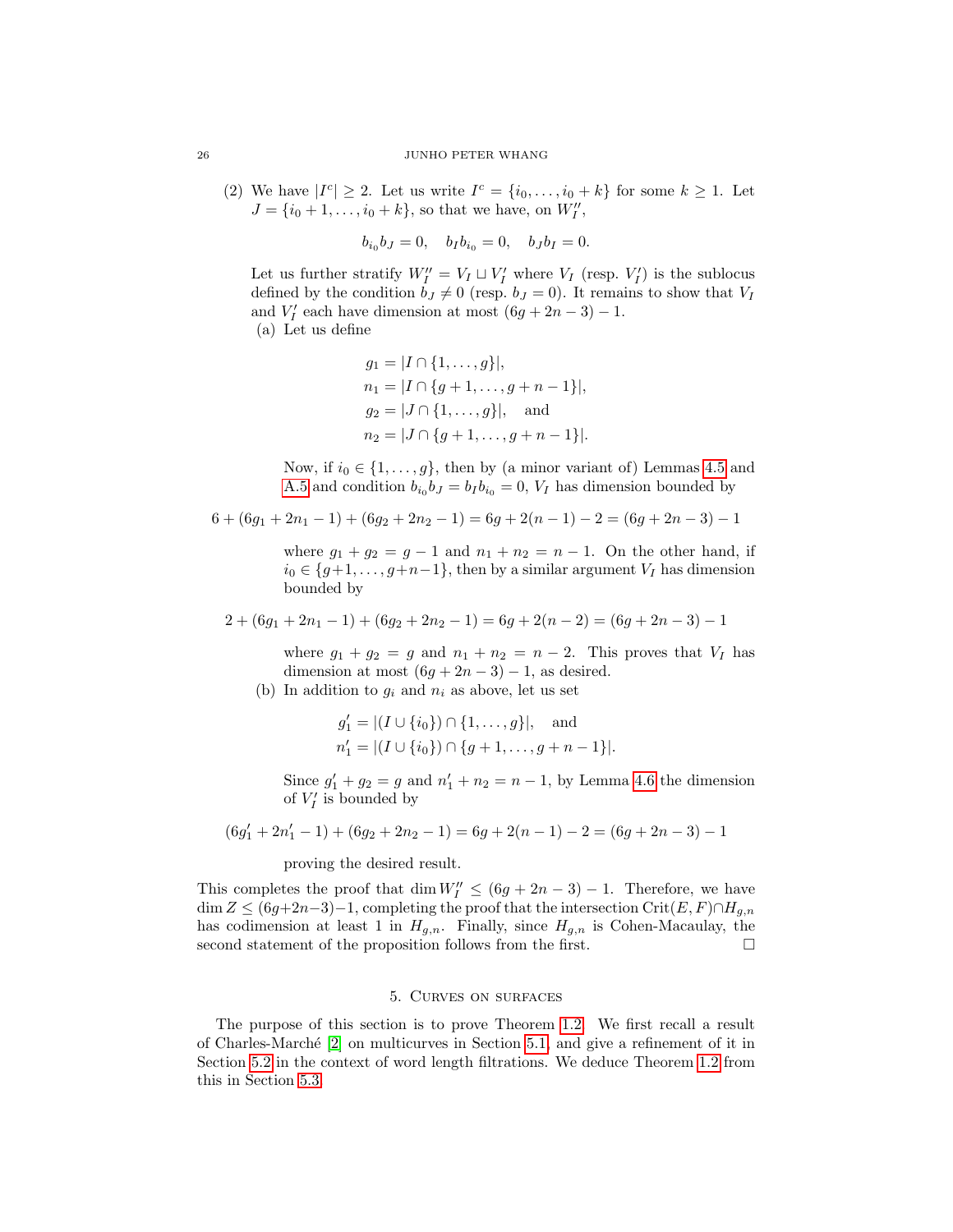<span id="page-26-0"></span>5.1. Result of Charles-Marché. Let  $\Sigma_{q,n}$  be a compact oriented surface of genus g with  $n \geq 1$  boundary curves satisfying  $2g + n - 1 \geq 2$ . Let us denote by  $\chi_{g,n}$  the set of conjugacy classes of  $\pi_1(\Sigma_{g,n})$ , and let  $\bar{\chi}_{g,n}$  be the quotient of  $\chi_{g,n}$  obtained by setting the conjugacy class of  $a \in \pi_1(\Sigma_{g,n})$  to be equivalent to that of  $a^{-1}$ . We shall refer to elements of  $\bar{\chi}_{g,n}$  as reduced homotopy classes. We may identify  $\chi_{g,n}$ with the set of free homotopy classes of loops  $S^1 \to \Sigma_{g,n}$ , and  $\bar{\chi}_{g,n}$  with the set of free homotopy classes of loops considered up to (possibly orientation-reversing) reparametrizations of  $S^1$ . Let Fin  $\bar{\chi}_{g,n}$  denote the collection of all finite multisets of elements in  $\bar{\chi}_{g,n}$ .

A curve in  $\Sigma_{g,n}$  will always be assumed simple and closed. A *multicurve* in  $\Sigma_{g,n}$ is a finite disjoint union of curves. A curve is nondegenerate if it is not contractible, and essential if it is nondegenerate and not isotopic to a boundary curve of  $\Sigma_{q,n}$ . A multicurve is nondegenerate, resp. essential, if each of its components is.

Given a nondegenerate curve  $a \subset \Sigma_{g,n}$ , there is a well-defined element  $a \in \overline{\chi}_{g,n}$ obtained by taking the reduced homotopy class of any choice of parametrization  $S^1 \to a$ . This extends to a well-defined assignment

<span id="page-26-2"></span>(2) {isotopy classes of nondegenerate multicurves in  $\Sigma_{g,n}$ }  $\rightarrow$  Fin  $\bar{\chi}_{g,n}$ 

sending  $a = \coprod_i a_i \mapsto \{a_i\}$ . Let  $X_{g,n}$  be the character variety of  $\Sigma_{g,n}$ . In the coordinate ring  $R_{g,n} = \mathbb{C}[X_{g,n}]$ , we have  $\text{tr}_{a^{-1}} = \text{tr}_a$  and  $\text{tr}_{aba^{-1}} = \text{tr}_b$  for every  $a, b \in \pi_1(\Sigma_{g,n})$ . In particular, the function  $\pi_1(\Sigma_{g,n}) \to R_{g,n}$  given by  $a \mapsto \text{tr}_a$ factors through the projection  $\pi_1(\Sigma_{g,n}) \to \bar{\chi}_{g,n}$ . We extend the function  $\bar{\chi}_{g,n} \to$  $R_{g,n}$  to an assignment

$$
\operatorname{Fin} \bar{\chi}_{g,n} \to R_{g,n}
$$

sending  $a = \{a_1, \ldots, a_s\} \mapsto \text{tr}_a = \text{tr}_{a_1} \cdots \text{tr}_{a_s} \in R_{g,n}$ . In particular, for each isotopy class of a nondegenerate multicurve  $a = \coprod_i a_i$  in  $\Sigma_{g,n}$ , there is a well-defined regular function  $\text{tr}_a = \prod_i \text{tr}_{a_i} \in R_{g,n}$  (the empty multicurve  $\emptyset$  corresponding to 1). We have the following result due to Charles and Marché [\[2,](#page-39-0) Theorem 1.1], which shows in particular that the assignment [\(2\)](#page-26-2) above is injective.

<span id="page-26-3"></span>**Theorem 5.1** (Charles-Marché [\[2\]](#page-39-0)). The functions  $\text{tr}_a$ , as a runs over the isotopy classes of nondegenerate multicurves in  $\Sigma_{q,n}$ , form a C-linear basis of  $R_{q,n}$ .

<span id="page-26-1"></span>5.2. **Multicurves.** Let  $\Sigma_{q,n}$  be a compact oriented surface of genus g with  $n \geq 1$ boundary curves satisfying  $m = 2g + n - 1 \geq 2$ . We shall work with a presentation of  $\Sigma_{q,n}$  as a ribbon graph, explicitly described as follows. Let  $\mathbf{D} = \{z \in \mathbb{C} : |z| \leq 1\}$ be the closed unit disk with center  $p_0$ . Let us fix a sequence

$$
\mathbf{I}_1, \mathbf{I}_2', \mathbf{I}_1', \mathbf{I}_2, \ldots, \mathbf{I}_{2g-1}, \mathbf{I}_{2g}', \mathbf{I}_{2g-1}', \mathbf{I}_{2g}, \mathbf{I}_{2g+1}, \mathbf{I}_{2g+1}', \ldots, \mathbf{I}_{2g+n-1}, \mathbf{I}_{2g+n-1}'
$$

of disjoint closed intervals on the boundary ∂D of the disk, ordered clockwise. We shall also denote

$$
\mathbf{I} = \bigcup_{i=1}^m (\mathbf{I}_k \cup \mathbf{I}'_k).
$$

We attach  $2g + n - 1$  rectangular strips  $R_1, \ldots, R_{2g+n-1}$  to  $\partial \mathbf{D}$  so that  $R_k$  joins  $\mathbf{I}_k$ and  $\mathbf{I}'_k$  in such a way that the resulting surface remains orientable. The resulting surface  $\Sigma_{g,n}$  has genus g and has  $n \geq 1$  boundary components; see Figure [2](#page-27-0) for an illustration in the case  $(g, n) = (2, 2)$ .

For  $k = 1, ..., m$ , let  $a_k \in \pi_1(\Sigma_{g,n}, p_0)$  be (the class of) a based loop which passes from  $p_0$  to a point in  $\mathbf{I}_k$  via a line segment in  $\mathbf{D}$ , then to a point of  $\mathbf{I}'_k$  via a simple path in  $R_k$ , then back to  $p_0$  via a line segment in **D**. Finally, let  $a_{2g+n}$  be the loop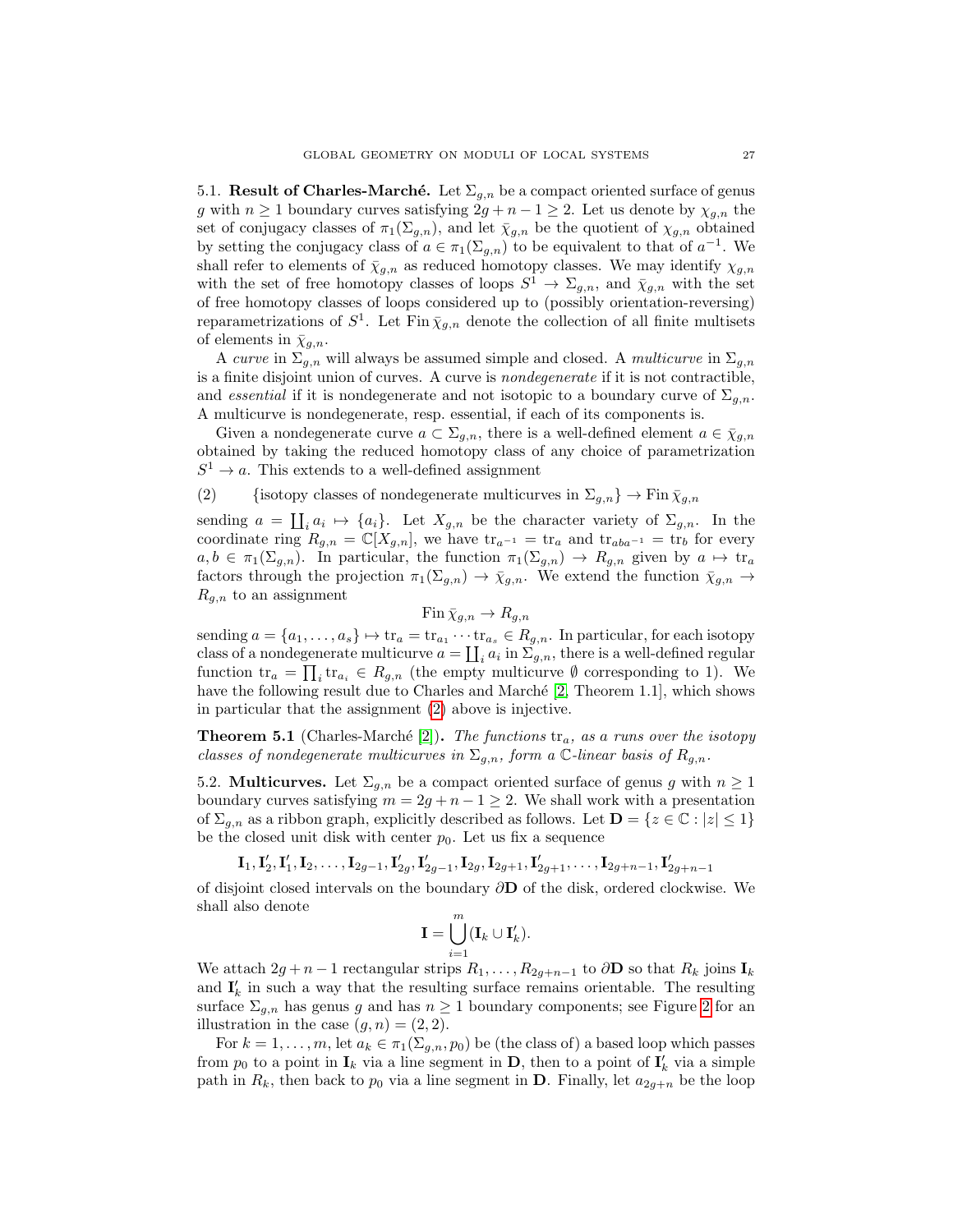<span id="page-27-0"></span>

FIGURE 2. Ribbon graph presentation of  $\Sigma_{2,2}$ 

that is given by a line segment from  $p_0$  to a point  $q \in \partial \mathbf{D}$  lying between  $\mathbf{I}'_m$  and  $\mathbf{I}_1$ , traveling around the boundary curve of  $\Sigma_{g,n}$  containing q once counterclockwise, and returning to  $p_0$  via the same line segment joining q to  $p_0$ . Under these choices, we have the standard presentation

$$
\pi_1(\Sigma_{g,n}) = \langle a_1, \dots, a_{2g+n} | [a_1, a_2] \cdots [a_{2g-1}, a_{2g}] a_{2g+1} \cdots a_{2g+n} \rangle
$$

and we set  $\sigma = \{a_1, \ldots, a_m\}$  to be the set of standard free generators. Now, given a collection of loops  $a: \coprod_{i=1}^s S^1 \to \Sigma_{g,n}$ , there exists a homotopic immersion  $a_0: \coprod_{i=1}^s S^1 \to \Sigma_{g,n}$  such that

- Im $(a_0)$  intersects **I** only finitely many times,
- Im $(a_0)$  contains no intersections outside of the interior of **D**, and
- $|\operatorname{Im}(a_0) \cap I_k| = |\operatorname{Im}(a_0) \cap I'_k|$  for every  $k \in \{1, ..., m\}$ .

This motivates the following definition. By a *chord* in  $D$  we mean a straight line segment in D joining two distinct points of ∂D. Given two distinct points  $v_1, v_2 \in \partial \mathbf{D}$ , we shall write  $\{v_1, v_2\}$  to denote the chord joining them.

**Definition 5.2.** Let  $r \geq 0$  be an integer. We denote by  $D_{g,n}(r)$  the collection of graphs  $\Pi = (V_{\Pi}, E_{\Pi})$  drawn (but not necessarily embedded) in **D**, consisting of a collection  $E_{\Pi} = \{e_1, \ldots, e_r\}$  of chords in **D** for edges, such that the set of vertices  $V_{\Pi} = \bigcup_{i=1}^r \partial e_i$  consists of 2r distinct points lying in  $\mathbf{I} \subset \partial \mathbf{D}$  and satisfying  $|\mathbf{I}_k \cap V_{\Pi}| = |\mathbf{I}'_k \cap V_{\Pi}|$  for every  $k = 1, \ldots, m$ . We set  $D_{g,n} = \bigcup_{r \geq 0} D_{g,n}(r)$ . Let  $C_{g,n}(r)$  be the set of planar graphs in  $D_{g,n}(r)$ , and set  $C_{g,n} = \bigcup_{r=0}^{\infty} C_{g,n}(r)$ .

A graph  $\Pi \in D_{q,n}$  is considered only up to isotopy of the vertex set  $V_{\Pi}$  within I. By a generic choice of vertex positions, we may assume that each intersection point among the chords lies on exactly two chords, and denote by  $I(\Pi)$  the number of intersection points on Π under such configuration. Let us call  $\Pi \in D_{g,n}$  reduced if no edge of Π joins two vertices lying on the same connected component of I.

Given  $\Pi \in D_{g,n}$ , we obtain a finite collection  $a(\Pi)$  of loops in  $\Sigma_{g,n}$  (considered up to reparametrization of each loop) by joining vertices of  $\Pi$  in each  $\mathbf{I}_k$  to  $\mathbf{I}'_k$  by pairwise non-intersecting segments in  $R_k$ . This gives rise to an assignment

$$
D_{g,n} \to \operatorname{Fin} \bar{\chi}_{g,n}
$$

which is surjective by the previous discussion. If  $\Pi \in C_{q,n}$ , the construction  $a(\Pi)$ gives us a multicurve in  $\Sigma_{g,n}$ , and the assignment  $D_{g,n} \to \text{Fin } \bar{\chi}_{g,n}$  restricts to

 $C_{a,n} \rightarrow \{\text{isotopy classes of multicuvves in } \Sigma_{a,n}\}\$ 

which is surjective (but not injective in general).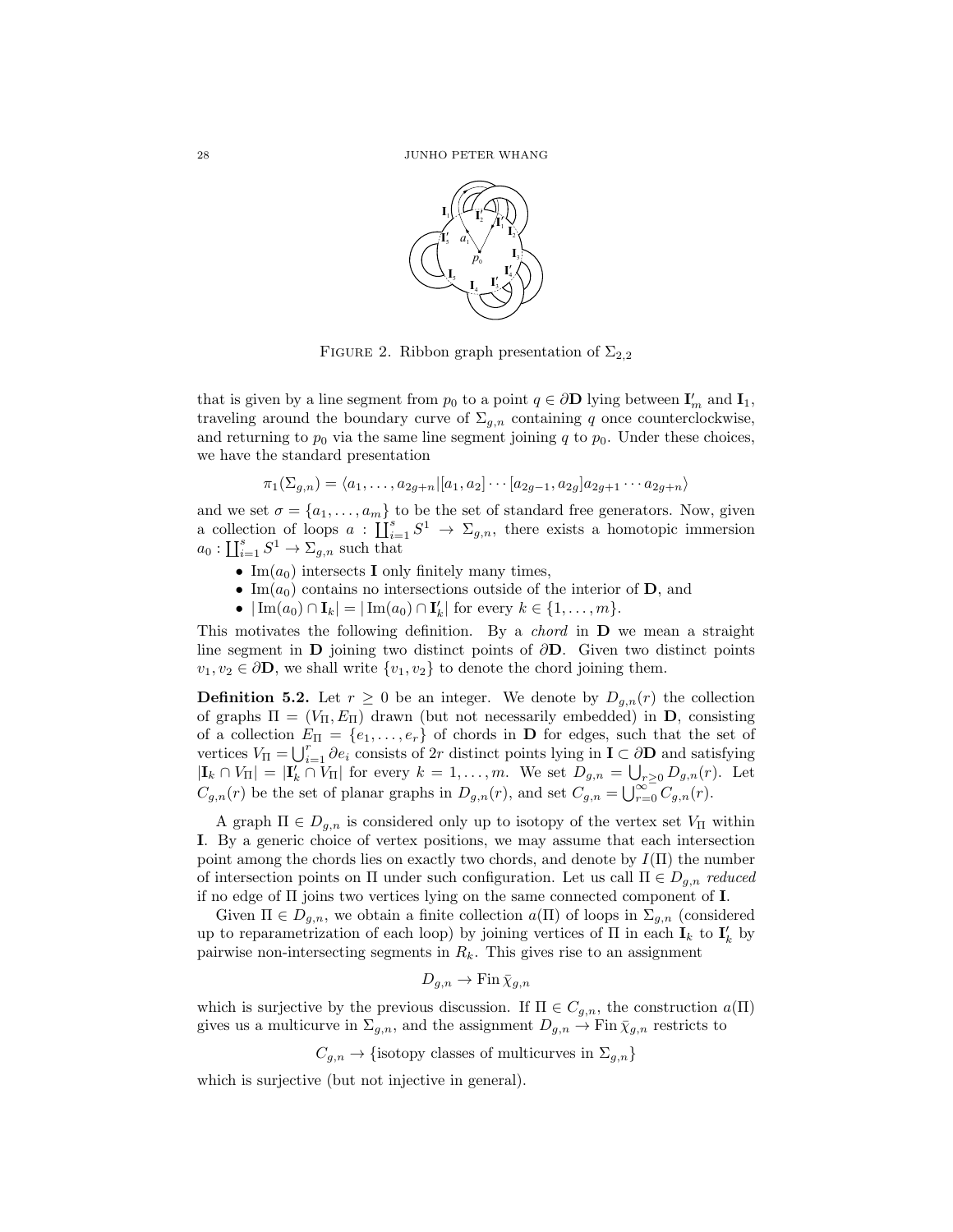The standard generating set  $\sigma = \{a_1, \ldots, a_m\} \subset \pi_1(\Sigma_{g,n})$  defines the word length function length<sub> $\sigma$ </sub>:  $\pi_1(\Sigma_{g,n}) \to \mathbb{Z}_{\geq 0}$ , giving rise to length $\sigma$ :  $\overline{\chi}_{g,n} \to \mathbb{Z}_{\geq 0}$ defined by

$$
length_{\sigma}(a) = min{length_{\sigma}(b) : b \in \pi_1(\Sigma_{g,n})
$$
 lies in class  $a$  }.

We extend this additively to a function  $\text{length}_{\sigma} : \text{Fin } \bar{\chi}_{g,n} \to \mathbb{Z}_{\geq 0}$ ; namely, given  $b = \{b_1, \ldots, b_s\} \in \text{Fin } \bar{\chi}_{g,n}$  we define length $\sigma(b) = \sum_{i=1}^s \text{length}_{\sigma}(\bar{b}_i)$ . In particular, the length of a nondegenerate multicurve is well-defined via the assignment [\(2\)](#page-26-2). We remark that, by definition, the empty multicurve  $\emptyset \subset \Sigma_{g,n}$  has length  $\text{length}_{\sigma}(\emptyset) =$ 0, and it is the unique nondegenerate multicurve with this property.

<span id="page-28-1"></span>**Lemma 5.3.** For each isotopy class of a nondegenerate multicurve  $a \text{ }\subset \text{ } \Sigma_{g,n}$ , there is a unique reduced  $\Pi \in C_{g,n}$  such that  $a = a(\Pi)$ . Furthermore, if  $\text{length}_{\sigma}(a) = r$ , then  $\Pi \in C_{q,n}(r)$ .

*Proof.* Observe that, if  $\Pi, \Pi' \in D_{g,n}$  are reduced and there is a homotopy from  $a(\Pi)$  to  $a(\Pi')$  within  $\Sigma_{g,n}$  (up to reparametrizations of the loops), then there is a homotopy  $(a(t))_{t\in[0,1]}$  with  $a(0) = a(\Pi)$  and  $a(1) = a(\Pi')$  such that

$$
|\operatorname{Im} a(t) \cap \mathbf{I}| \le |\operatorname{Im} a(\Pi) \cap \mathbf{I}|
$$

for all  $t \in [0,1]$ . Similarly, given  $\Pi, \Pi' \in C_{g,n}$  reduced such that there is an isotopy from  $a(\Pi)$  to  $a(\Pi')$  within  $\Sigma_{g,n}$ , there is an isotopy  $(a(t))_{t\in[0,1]}$  from  $a(\Pi)$  to  $a(\Pi')$ satisfying the above inequality and in particular we must have  $\Pi = \Pi'$ . Further, given a nondegenerate multicurve a it is clear that there is a reduced  $\Pi \in C_{q,n}$  such that  $a(\Pi)$  is isotopic to a. This shows that the assignment

 ${\{\Pi \in C_{g,n} : \Pi \text{ reduced}\}\}\rightarrow {\{\text{isotopy classes of nondegenerate multicurves in }\Sigma_{g,n}\}}$ 

given by  $\Pi \mapsto a(\Pi)$  is bijective, proving the first statement.

To prove the second statement, note first that if  $\Pi \in D_{g,n}(r)$  for some  $r \geq 0$ then length<sub> $\sigma$ </sub>( $a(\Pi)$ )  $\leq r$ . Thus, given a nondegenerate multicurve  $a \subset \Sigma_{g,n}$  with  $\text{length}_{\sigma}(a) = r$ , by our observation in the previous paragraph it suffices to show that there exists  $\Pi \in D_{g,n}(r)$  such that  $a(\Pi)$  is homotopic to a. In fact, we are reduced to the case where a is a curve. But for a curve, this statement is obvious.  $\Box$ 

We prove the following refinement of Theorem [5.1.](#page-26-3) Recall that  $\mathrm{Fil}^{\sigma}$  is the  $\sigma$ -word length filtration on  $R_{g,n}$ .

<span id="page-28-0"></span>**Lemma 5.4.** The regular functions  $tr_a$ , as a runs over the isotopy classes of nondegenerate multicurves in  $\Sigma_{g,n}$  with  $\text{length}_{\sigma}(a) \leq r$ , form a C-linear basis of  $\text{Fil}_{r}^{\sigma} R_{g,n}$ .

*Proof.* By Theorem [5.1,](#page-26-3) the collection  $B_r \subset \text{Fil}_r^{\sigma}$  of functions  $\text{tr}_a$ , as a runs over the isotopy classes of nondegenerate multicurves in  $\Sigma_{g,n}$  with length<sub> $\sigma$ </sub> $(a) \leq r$ , is linearly independent over  $\mathbb{C}$ . Therefore, it remains to show that  $B_r$  spans Fil<sub>p</sub>. Given any  $a \in \pi_1(\Sigma_{g,n})$  with length<sub> $\sigma$ </sub>(a)  $\leq r$ , it is easy to see that there exists  $\Pi \in D_{g,n}(s)$  with  $s \leq r$  such that  $a = a(\Pi)$ . Thus, we are reduced to showing that  $\text{tr}_{a(\Pi)} \in \text{Span } B_r$  for each  $\Pi \in D_{g,n}(r)$ .

So let  $\Pi \in D_{q,n}(r)$  be given. We shall proceed by induction on the intersection number  $I(\Pi)$ . Let us choose the vertex positions for  $\Pi$  so that each of the  $I(\Pi)$ intersection points lies on exactly two of the chords. If  $I(\Pi) = 0$ , then  $tr_{a(\Pi)} \in B_r$ and we are done. Suppose next that  $I(\Pi) \geq 1$ , and let  $e = \{v_1, v_2\}$  and  $e' = \{v'_1, v'_2\}$ be two edges of  $\Pi$  intersecting at a point  $p$ . From this we can construct two graphs  $\Pi', \Pi'' \in D_{g,n}(r)$  as follows.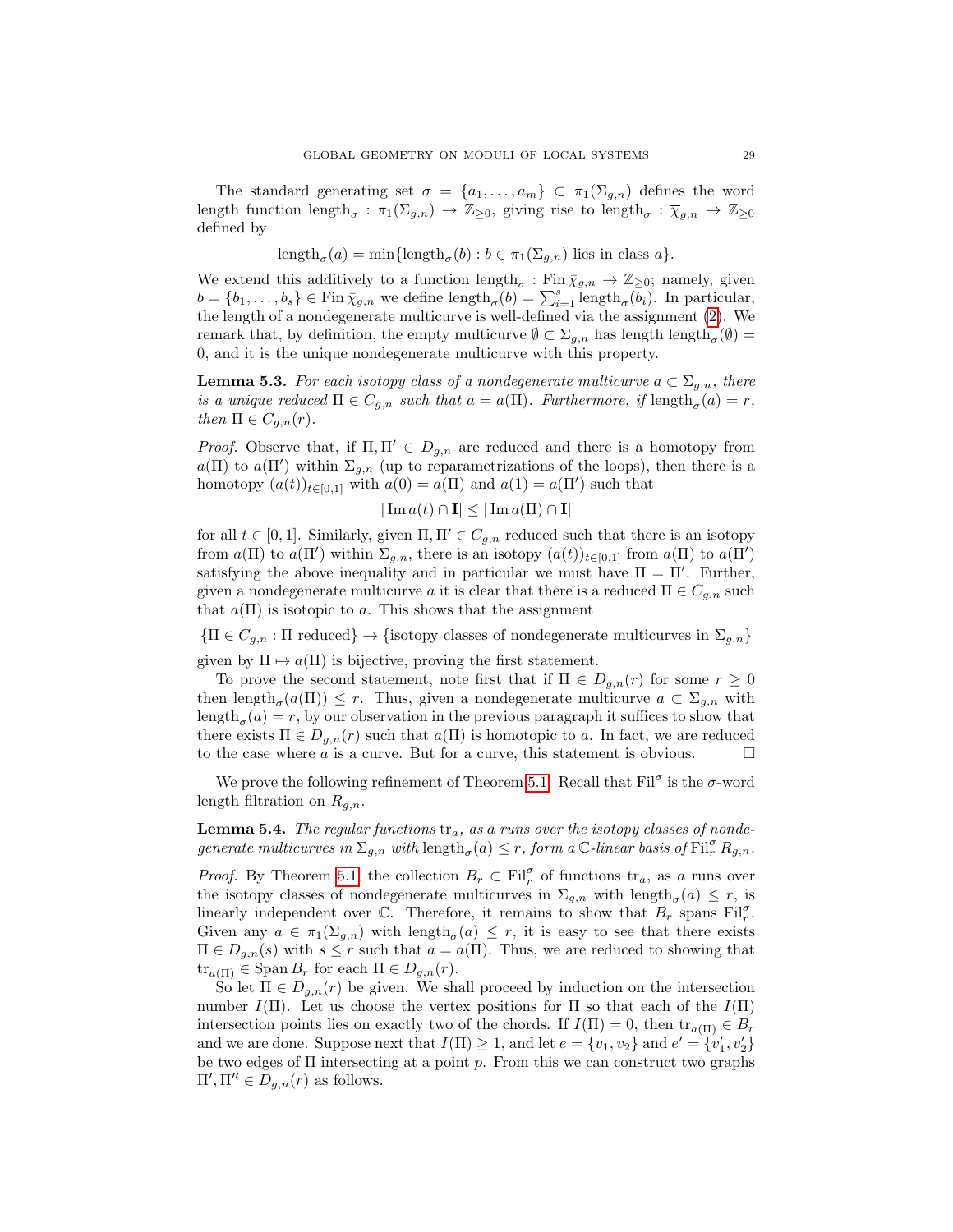- $V_{\Pi'} = V_{\Pi''} = V_{\Pi}$ , and
- we have

$$
E_{\Pi'} = (E_{\Pi} \setminus \{e, e'\}) \cup \{\{v_1, v'_1\}, \{v'_1, v'_2\}\},
$$
  

$$
E_{\Pi''} = (E_{\Pi} \setminus \{e, e'\}) \cup \{\{v_1, v'_2\}, \{v'_1, v_2\}\}.
$$

The fact that  $\Pi, \Pi'' \in D_{g,n}(r)$  implies that  $\text{tr}_{a(\Pi')}, \text{tr}_{a(\Pi'')} \in \text{Fil}^{\sigma}_r$ . We verify easily that  $I(\Pi'), I(\Pi'') < I(\Pi)$ , so by the inductive hypothesis  $tr_{a(\Pi')}, tr_{a(\Pi'')} \in \text{Span } B_r$ . But note that

$$
\operatorname{tr}_{a(\Pi)} = \epsilon' \operatorname{tr}_{a(\Pi')} + \epsilon'' \operatorname{tr}_{a(\Pi'')}
$$

for some  $\epsilon', \epsilon'' \in {\pm 1}$ , as easily seen by the condition that  $\text{tr}_a \text{tr}_b = \text{tr}_{ab} + \text{tr}_{ab^{-1}}$  in  $R_{g,n}$  (applied after changing our base point to the intersection point p). We thus have  $tr_{a(\Pi)} \in \text{Span } B_r$ , completing the induction.

<span id="page-29-0"></span>5.3. **Proof of Theorem [1.2.](#page-0-1)** Let  $\Sigma_{g,n}$  be a surface of genus g with  $n \geq 1$  boundary curves satisfying  $2g + n - 2 > 0$ . We fix a standard presentation of  $\pi_1(\Sigma_{g,n})$  and its standard set of free generators as in Section [5.2.](#page-26-1) For  $r \geq 0$ , let  $c'_{g,n}(r)$  be the number of isotopy classes of nondgenerate multicurves  $a \subset \Sigma_{g,n}$  with  $\text{length}_{\sigma}(a) = r$ , and let  $c_{g,n}(r)$  be the number of isotopy classes of essential multicurves  $a \subset \Sigma_{g,n}$  with  $\text{length}_{\sigma}(a) = r.$  Note that we have

$$
(1-t)^{n-1}(1-t^{4g+n-1})\sum_{r=0}^{\infty}c'_{g,n}(r)t^r = \sum_{r=0}^{\infty}c_{g,n}(r)t^r.
$$

Indeed, the *n* boundary components of  $\Sigma_{g,n}$  have lengths  $1, \ldots, 1$ , and  $4g + n - 1$ , and any nondegenerate multicurve  $a'$  in  $\Sigma_{g,n}$  can be written uniquely as a disjoint union  $a' = a \prod a''$  in  $\Sigma_{g,n}$  where a is an essential multicurve and  $a''$  is a finite disjoint union of curves each of which is isotopic to a boundary component of  $\Sigma_{q,n}$ . We are ready to prove Theorem [1.2,](#page-0-1) restated below.

**Theorem 5.5.** The series  $Z_{g,n}(t) = \sum_{r=0}^{\infty} c_{g,n}(r) t^r$  is a rational function, and  $Z_{q,n}(1/t) = Z_{q,n}(t).$ 

*Proof.* Note that  $R_{g,n}^{\sigma} \simeq R_m^{\sigma}$  where  $m = 2g + n - 1$  and  $R_m$  is the coordinate ring of the character variety  $X_m$  of the free group on m generators  $\sigma$ . By Lemma [5.4,](#page-28-0) its Hilbert series  $H_m(t) = \sum_{r=0}^{\infty} (\dim \mathrm{Fil}_r^{\sigma}) t^r$  is given by

$$
H_m(t) = \frac{1}{1-t} \sum_{r=0}^{\infty} c'_{g,n}(r) t^r = \frac{Z_{g,n}(t)}{(1-t)^n (1-t^{4g+n-1})}.
$$

By Theorem [3.3,](#page-10-1) we have  $H_m(1/t) = (-1)^{3m-2} t^{2m+1} H_m(t)$ . We then have

$$
Z_{g,n}(1/t) = (1 - t^{-1})^n (1 - t^{-(4g+n-1)}) H_m(1/t)
$$
  
=  $(-1)^{3m-2} (1 - t^{-1})^n (1 - t^{-(4g+n-1)}) t^{2m+1} H_m(t)$   
=  $(-1)^{3m-2+(n+1)} (1-t)^n (1-t^{4g+n-1}) H_m(t) = (-1)^{3m-2+(n+1)} Z_{g,n}(t)$ 

noting that  $2m + 1 = 2(2g + n - 1) + 1 = 4g + 2n - 1$ . But lastly, we note that  $3m-2+(n+1)=3(2g+n-1)-2+(n+1)$  is even, and hence  $Z_{g,n}(1/t)=Z_{g,n}(t)$ , as desired.  $\Box$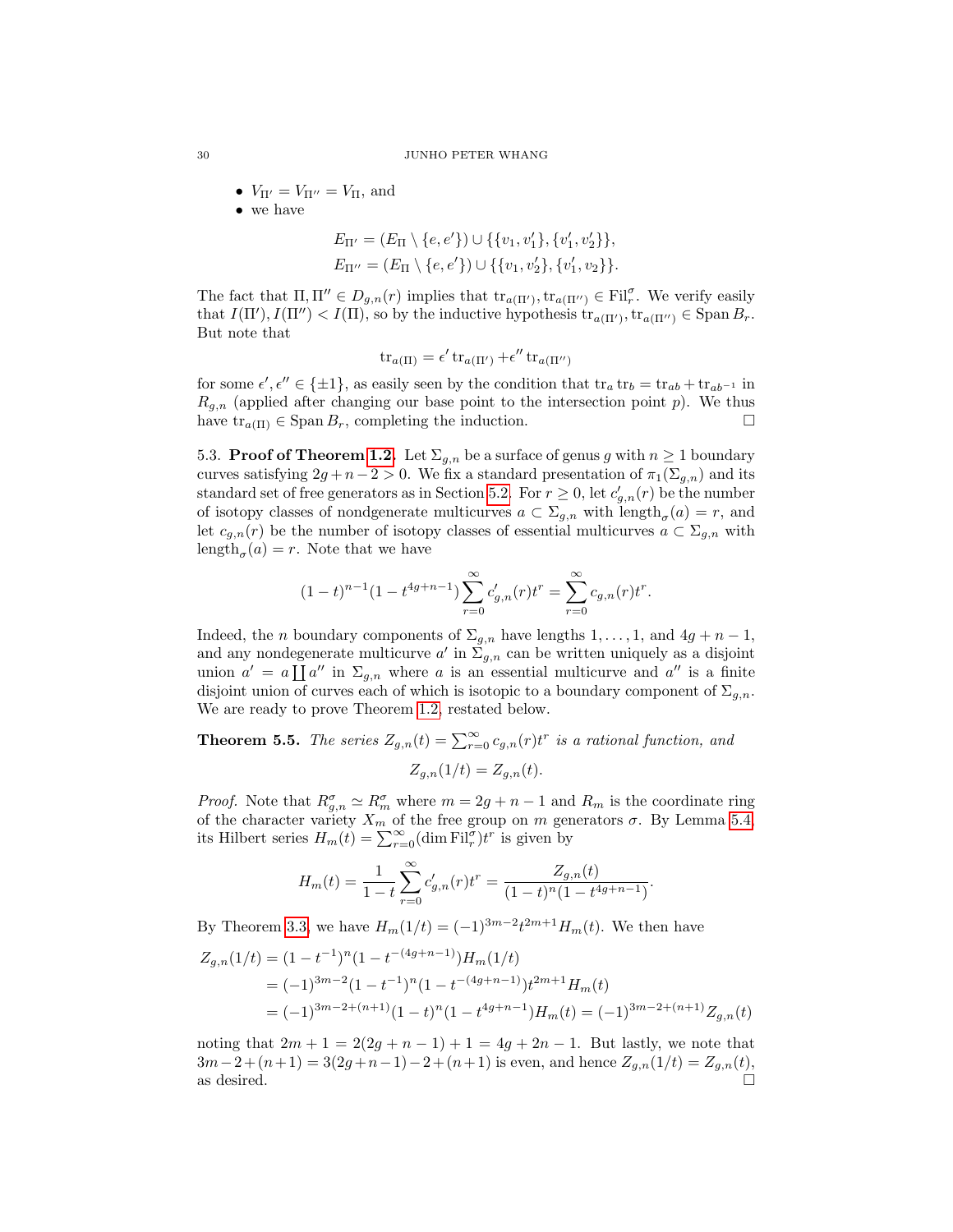*Remark.* As the above proof shows, given  $m \geq 2$  the functional equation in Theorem [3.3](#page-10-1) is equivalent to Theorem [1.2](#page-0-1) for any surface  $\Sigma_{g,n}$  with  $m = 2g + n - 1$ . In the next section, we shall give an independent combinatorial proof of Theorem [1.2](#page-0-1) for the surface  $\Sigma_{0,m+1}$ , which then implies Theorem [1.2](#page-0-1) in the general case by this observation.

## 6. Combinatorics of planar graphs

<span id="page-30-0"></span>Let  $m \geq 2$  be a fixed integer. Let  $\Sigma_m = \Sigma_{0,m+1}$  be a compact oriented surface of genus 0 with  $m+1$  boundary components. Under the standard presentation of the fundamental group, the standard set  $\sigma = \{a_1, \ldots, a_m\}$  freely generates  $\pi_1(\Sigma_m) \simeq$  $F_m$ . As in Section [5,](#page-25-0) let us consider the generating series

$$
Z_m(t) = Z_{0,m+1}(t) = \sum_{r=0}^{\infty} c_m(r) t^r
$$

where  $c_m(r) = c_{0,m+1}(r)$  denotes the number of essential multicurves  $a \subset \Sigma_m$  with  $\text{length}_{\sigma}(a) = r$ . In this section, we give a combinatorial proof of the following:

**Theorem 6.1.** The series  $Z_m(t)$  is rational, and satisfies  $Z_m(1/t) = Z_m(t)$ .

We adopt the notations of Section [5.](#page-25-0) In particular,  $\Sigma_m$  is viewed as the closed unit disk **D** with 2m rectangular strips suitably attached to the boundary  $\partial$ **D** along the 2m intervals  $\mathbf{I}_1, \mathbf{I}'_1, \ldots, \mathbf{I}_m, \mathbf{I}'_m$ . Let us write  $D_m(r) = D_{0,m+1}(r)$  and  $D_m = D_{0,m+1}$ , and similarly  $C_m(r) = C_{0,m+1}(r)$  and  $C_m = C_{0,m+1}$ .

Let  $P_m = \{p_1, \ldots, p_m\}$  be a collection of m distinct points on  $\partial \mathbf{D}$ , with each  $p_k$  lying on the component of  $\partial \mathbf{D} \setminus \mathbf{I}$  between  $\mathbf{I}_k$  and  $\mathbf{I}'_k$ . Given a reduced graph  $\Pi \in C_m(r)$ , note that one can identify the vertices in each  $\mathbf{I}_k \cup \mathbf{I}'_k$  to a single vertex  $p_k$ , so as to obtain a planar multigraph in  $\bf{D}$  (except for self-loops which we draw outside of D) with vertices  $P_m = \{p_1, \ldots, p_m\} \subset \partial \mathbf{D}$  and r edges such that every vertex has even degree. (See Figure [3](#page-30-1) for an example.) Conversely, given such a planar multigraph, we can construct a unique reduced graph in  $C_m(r)$  that gives rise to it. Let  $B_m(r)$  denote the set of planar multigraphs  $\Pi$  without self-loops in **D** having vertex set  $P_m$  and r edges such that every vertex in  $\Pi$  has even degree. In light of Lemma [5.3](#page-28-1) and our discussion, we have

$$
Z_m(t) = (1 - t^m) \sum_{r=0}^{\infty} |B_m(r)| t^r.
$$

Here, the factor  $(1-t^m)$  is to cancel from our count the contribution of the  $(m+1)$ <sup>th</sup> boundary component of  $\Sigma_m$ , which has  $\sigma$ -length m.



<span id="page-30-1"></span>FIGURE 3. A multicurve in  $\Sigma_4$  and associated planar multigraph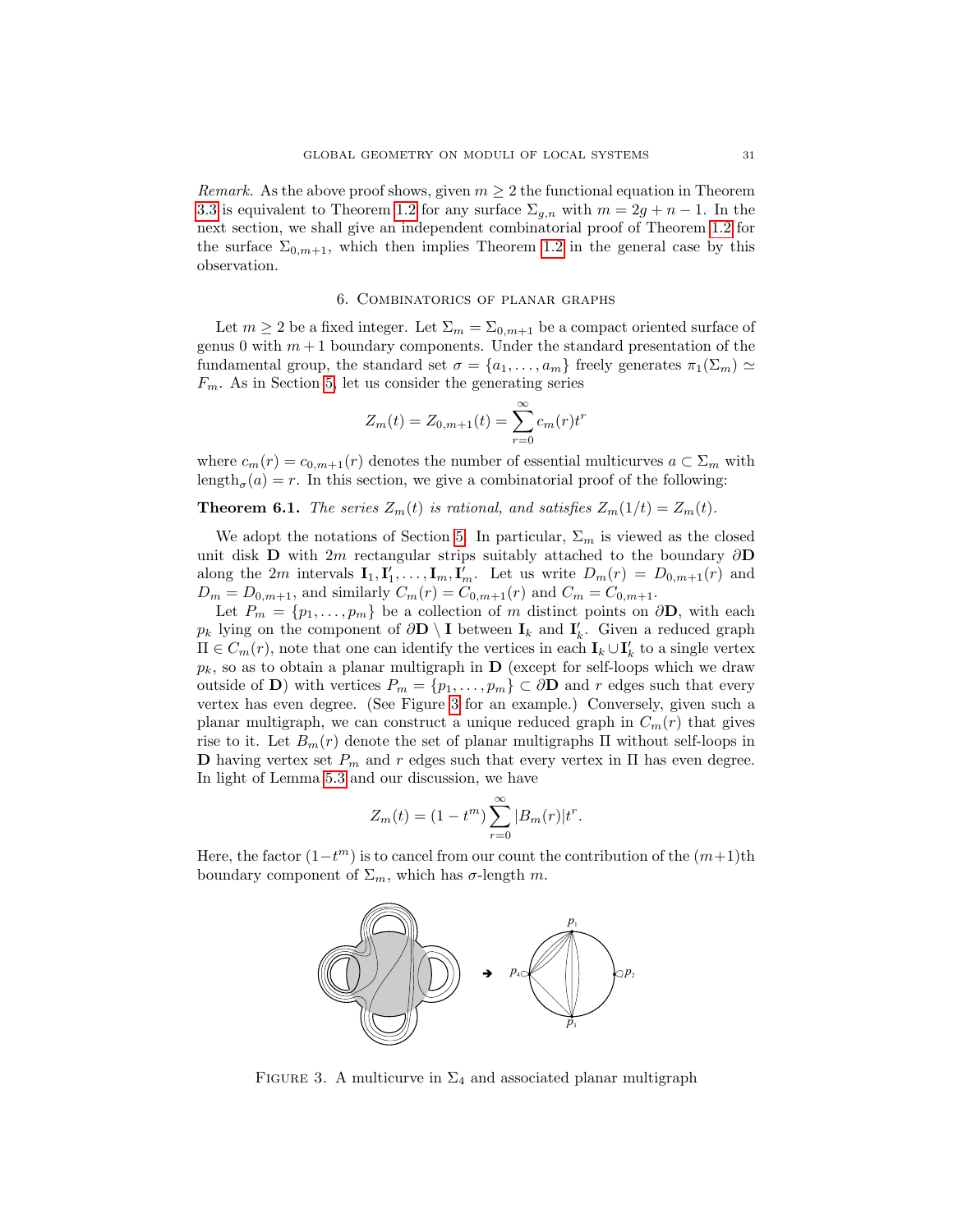Let us say that two points  $p_i, p_j \in P_m$  are *contiguous* if  $i - j \in \{0, \pm 1\}$  mod m. For each integer  $r \geq 0$ , let  $A_m(r)$  denote the collection of planar multigraphs in **D** with r edges on the m vertices  $P_m$ , such that no edge joins contiguous vertices. Let  $A_m^s(r)$  be the set of multigraphs in  $A_m(r)$  which are simple (i.e. having no multiple edges). Note that we have  $|A_m^s(r)| = 0$  for  $r > m - 3$ . Let  $A_m = \bigcup_{r=0}^{\infty} A_m(r)$  and  $A_m^s = \bigcup_{r=0}^{\infty} A_m^s(r)$ . Define the generating series

$$
F_m(t) = \sum_{r=0}^{\infty} |A_m(r)| t^r.
$$

<span id="page-31-0"></span>Lemma 6.2. We have  $\sum_{r=1}^{m-3} (-1)^{r-1} |A_m^s(r)| = 1 + (-1)^{m-4}$ .

*Proof.* The statement is obvious for  $m \leq 4$ , and hence we treat the case  $m \geq 5$ . We construct a simplicial complex  $\mathbf{L}_m$  as follows. For each  $r \geq 0$ , the *r*-simplices of  $\mathbf{L}_m$  are labeled by  $A_m^s(r+1)$ ; we let  $\Delta(\Pi)$  denote the r-simplex associated to  $\Pi \in A_m^s(r+1)$ . Whenever a graph  $\Pi \in A_m(r+1)$  is obtained by deleting a number of edges from some  $\Pi' \in A_m(r'+1)$  with  $r < r'$ , we glue the corresponding r-simplex  $\Delta(\Pi)$  to the r'-simplex  $\Delta(\Pi')$  compatibly. From this construction, the lemma is just the statement

$$
\chi(\mathbf{L}_m) = 1 + (-1)^{m-4}
$$

where the left hand side is the Euler characteristic of  $\mathbf{L}_m$ . In fact, it is a relatively well known result (first published by Lee [\[18,](#page-40-20) Theorem 1], also found independently by Haiman (cf. Lee loc.cit.)) that  $\mathbf{L}_m$  is isomorphic to the boundary complex of a convex polytope of dimension  $m-3$ , and therefore the following stronger result holds:

$$
H_0(\mathbf{L}_m, \mathbb{Z}) = H_{m-4}(\mathbf{L}_m, \mathbb{Z}) = \mathbb{Z}, \text{ and } H_r(\mathbf{L}_m, \mathbb{Z}) = 0 \quad \forall 1 \le r < m-4.
$$

This finishes the proof of the lemma.  $\Box$ 

Let  $r_0 \leq m-3$  be a nonnegative integer, and let  $\Pi \in A_m^s(r_0)$ . For  $r_0 \leq r \leq m-3$ , let us define  $A_m^s(r,\Pi) = {\Pi' \in A_m^s(r) : \Pi \subseteq \Pi'}$ . Here, the containment  $\Pi \subseteq \Pi'$ means that the edge set of  $\Pi'$  contains the edge set of  $\Pi$ . Both graphs have the same vertex set, namely  $P_m$ .

<span id="page-31-1"></span>**Corollary 6.3.** Let  $r_0 \leq m-3$  be a nonnegative integer, and  $\Pi \in A_m^s(r_0)$ . Then

$$
\sum_{r=r_0}^{m-3} (-1)^{r-r_0} |A_m^s(r,\Pi)| = (-1)^{m-3-r_0}.
$$

*Proof.* Note that  $\Pi$  divides  $D$  into a number of polygons with numbers of sides  $m_1, \ldots, m_{r_0+1} \geq 3$  such that  $\sum_{k=1}^{r_0+1} (m_k - 3) + r_0 = m - 3$ . Here, we are counting each arc of  $\partial$ D joining two contiguous vertices also as sides of a polygon. Using this and Lemma [6.2,](#page-31-0) we find

$$
\sum_{r=r_0}^{m-3} (-1)^{r-r_0} |A_m^s(r, \Pi)| = \prod_{k=1}^{r_0+1} \left\{ 1 - \sum_{r=1}^{m_k-3} (-1)^{r-1} |A_{m_k}(r)| \right\}
$$

$$
= \prod_{k=1}^{r_0+1} (-1)^{m_k-3} = (-1)^{m-3-r_0},
$$

which is the desired result.  $\Box$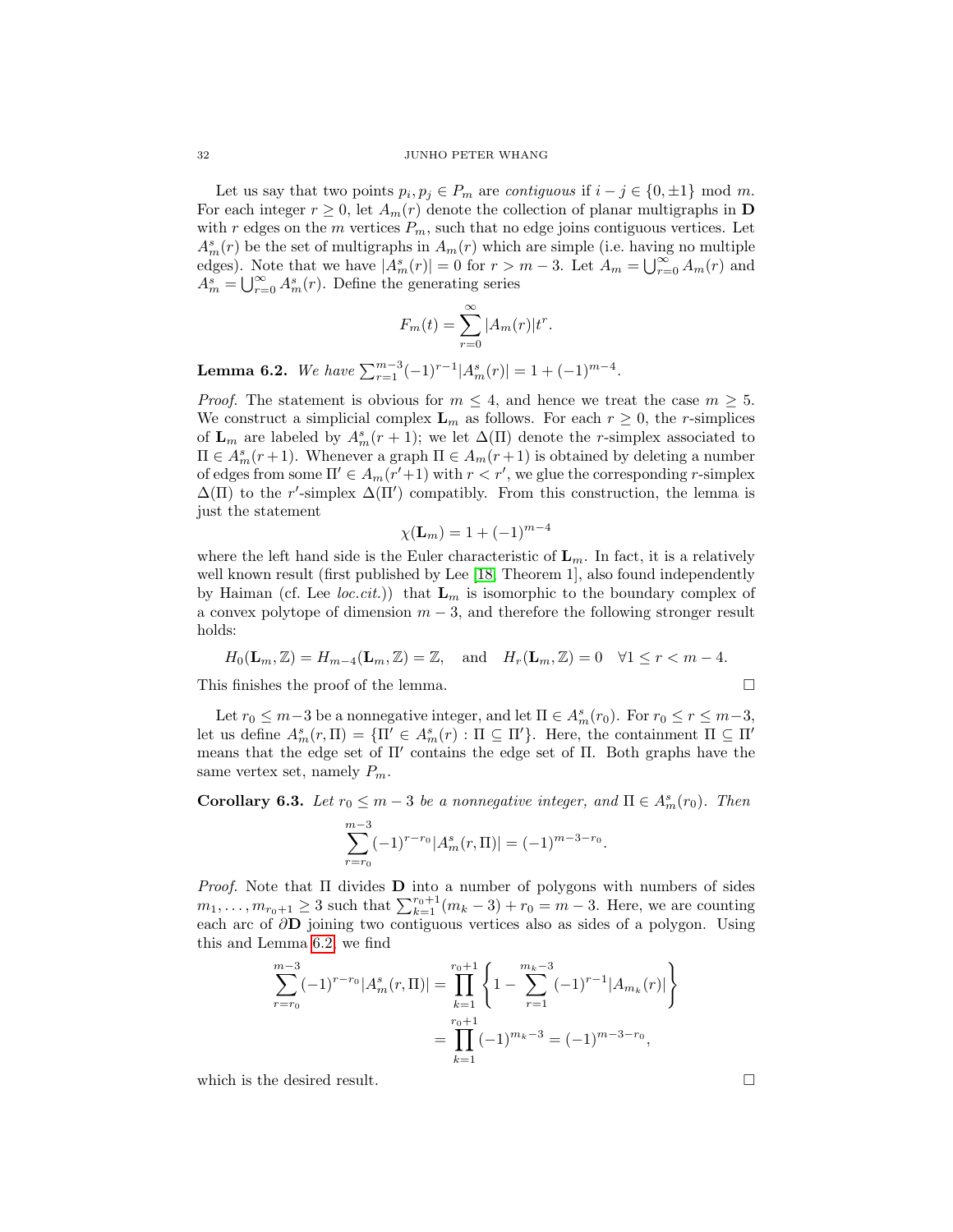<span id="page-32-0"></span>**Proposition 6.4.** The generating series  $F_m(t) = \sum_{r=0}^{\infty} |A_m(r)| t^r$  satisfies

$$
F_m(t) = \frac{f_m(t)}{(1-t)^{m-3}}
$$

where  $f_m(t)$  is a polynomial of degree  $m-3$  such that  $t^{m-3}f_m(1/t) = f_m(t)$ .

*Proof.* For each multigraph  $\Pi \in A_m(r)$ , there is a unique simple graph  $\Pi^s \in A_m^s$ that has the same adjacent vertices as  $\Pi$  (i.e. vertices joined by an edge in  $\Pi$  are still joined in  $\Pi^s$ ). Note that  $\Pi$  is obtained from  $\Pi^s$  by adding edges to adjacent vertices in  $\Pi^s$ . Thus, we have

$$
F_m(t) = \sum_{\Pi \in A_m^s} \frac{t^{e(\Pi)}}{(1-t)^{e(\Pi)}}
$$

where  $e(\Pi)$  denotes the number of edges of  $\Pi$ . Since  $|A_m^s(r)| = 0$  for  $r > m - 3$ and  $e(\Pi) \leq m-3$  for all  $\Pi \in A_m^s$ , we have  $F_m(t) = f_m(t)/(1-t)^{m-3}$  where  $f_m(t) = \sum_{r=0}^{m-3} |A_m^s(r)| t^r (1-t)^{m-3-r}$  is a polynomial of degree at most  $m-3$ . As we have  $f_m(0) = F_m(0) = 1$  from the interpretation of  $F_m(t)$  as a generating function, to prove that  $f_m(t)$  has degree exactly  $m-3$  it suffices to prove the remaining assertion  $f_m(t) = t^{m-3} f_m(1/t)$ , or equivalently

$$
f_m(t) = \sum_{r=0}^{m-3} |A_m^s(r)| (t-1)^{m-3-r}.
$$

To prove this, we compute  $F_m(t)$  in another way by a type of inclusion-exclusion principle. For each  $\Pi \in A_m^s$ , note that the generating function for the number of graphs  $\Pi' \in A_N$  with  $(\Pi')^s \subseteq \Pi$  is given by  $1/(1-t)^{e(\Pi)}$ . Thus, we may write  $F_m(t)$ by first adding the contributions from  $A_m^s(m-3)$ , then adding contributions from  $A_m^s(m-4)$  and subtracting away the corresponding "overcount" from the previous step, and so on:

$$
F_m(t) = \frac{|A_m^s(m-3)|}{(1-t)^{m-3}} + \frac{1}{(1-t)^{m-4}} \sum_{\Pi \in A_m^s(m-4)} (1 - |A_m^s(m-3,\Pi)|) + \cdots
$$

Therefore, we see upon reflection that

$$
F_m(t) = \sum_{r=0}^{m-3} \frac{1}{(1-t)^r} \sum_{\Pi \in A_m^s(r)} \left\{ 1 + \sum_{r'=r+1}^{m-3} \sum_{k=1}^{r'-r} (-1)^k {r'-r \choose k-1} |A_m^s(r', \Pi)| \right\}
$$
  

$$
= \sum_{r=0}^{m-3} \frac{1}{(1-t)^r} \sum_{\Pi \in A_m^s(r)} \sum_{r'=r}^{m-3} (-1)^{r'-r} |A_m^s(r', \Pi)|
$$
  

$$
= \sum_{r=0}^{m-3} \frac{(-1)^{m-3-r} |A_m^s(r)|}{(1-t)^r} = \frac{1}{(1-t)^{m-3}} \sum_{r=0}^{m-3} |A_m^s(r)| (t-1)^{m-3-r}
$$

(where the first equality on the last line follows by Corollary [6.3\)](#page-31-1) from which we obtain  $f_m(t) = \sum_{r=0}^{m-3} |A_m^s(r)| (t-1)^{m-3-r}$ , showing that  $f_m$  has degree  $m-3$  and that  $t^{m-3}f(1/t) = f(t)$  as desired.

Let  $m \geq 1$  be an integer. As introduced in the beginning of Section [6,](#page-30-0) for each  $r \geq 0$  let  $B_m(r)$  denote the set of planar multigraphs  $\Pi$  without self-loops in the closed unit disk **D** having vertices  $P_m = \{p_1, \ldots, p_m\}$  and r edges such that every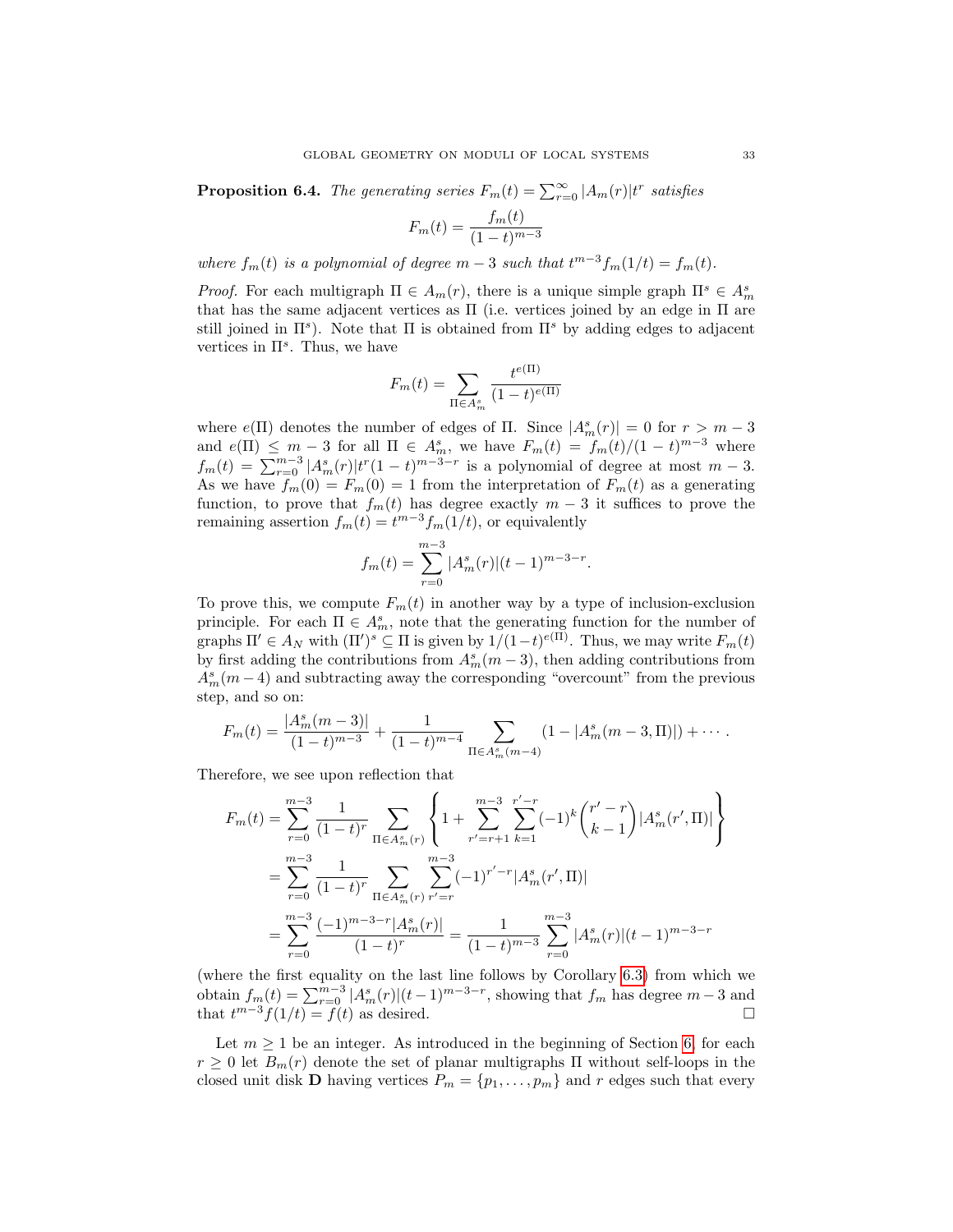vertex in  $\Pi$  has even degree. Let  $B_m^s(r)$  denote the set of those  $\Pi \in B_m(r)$  that are simple graphs, i.e. between any two vertices there is at most one edge. Let  $B_m = \bigcup_{r=0}^{\infty} B_m(r)$  and  $B_m^s = \bigcup_{r=0}^{\infty} B_m^s(r)$ . We are interested in the generating function

$$
G_m(t) = \sum_{r=0}^{\infty} |B_m(r)| t^r.
$$

By a *bigon* in a multigraph we shall mean a pair of edges whose endpoints coincide. Note that for every  $\Pi \in B_m$  there exists a unique  $\Pi^s \in B_m^s$  such that  $\Pi$  is obtained by adding bigons to  $\Pi^s$  without losing planarity. More precisely,  $\Pi^s$  is constructed from Π by repeatedly removing bigons from Π until none remain. Thus,  $G_m(t)$ is the sum of the contribution of each  $\Pi \in B_m^s$  which is analyzed as follows. Let  $\Pi$  ∈  $B<sup>s</sup><sub>m</sub>(r)$  be given. Let  $e(Π)$  denote the number of edges of Π, and  $e<sup>o</sup>(Π)$  the number of edges of Π joining non-contiguous vertices. Note that the edges of Π joining non-contiguous vertices gives a decomposition of **D** into  $e^{\circ}(\Pi) + 1$  polygons (as in the proof of Corollary [6.3\)](#page-31-1) with numbers of sides  $m_1, \ldots, m_{e^{\circ}(\Pi)+1}$  such that

$$
\sum_{k=1}^{e^{\circ}(\Pi)+1} (m_k - 3) + e^{\circ}(\Pi) = m - 3.
$$

In this setting, the contribution from  $\Pi$  to the generating function  $G_m(t)$  is

$$
\frac{t^{e(\Pi)}}{(1-t^2)^{m+e^{\circ}(\Pi)}} \prod_{k=1}^{e^{\circ}(\Pi)+1} F_{m_k}(t^2) = \frac{t^{e(\Pi)}}{(1-t^2)^{m+e^{\circ}(\Pi)}} \prod_{k=1}^{e^{\circ}(\Pi)+1} \frac{f_{m_k}(t^2)}{(1-t^2)^{m_k-3}}
$$

$$
= \frac{t^{e(\Pi)} \prod_{k=1}^{e^{\circ}(\Pi)+1} f_{m_k}(t^2)}{(1-t^2)^{2m-3}}
$$

where each  $f_{m_k}(t^2)$  is a polynomial of degree  $2(m_k-3)$  by Proposition [6.4.](#page-32-0) Thus, defining  $d(\Pi) = 2\sum_{k=1}^{e^{\circ}(\Pi)+1}(m_k-3)$  and  $g_{\Pi}(t) = \prod_{k=1}^{e^{\circ}(\Pi)+1}f_{m_k}(t^2)$  for each  $\Pi \in B_m^s$  with the  $m_k$ 's as above, we see that  $g_{\Pi}(t)$  is a polynomial of degree  $d(\Pi)$  with the symmetry  $t^{d(\Pi)}g_{\Pi}(1/t) = g_{\Pi}(t)$ . We may thus write

$$
G_m(t) = \frac{1}{(1 - t^2)^{2m - 3}} \sum_{\Pi \in B_m^s} t^{e(\Pi)} g_{\Pi}(t),
$$

and we are ready to prove our main result of this section.

<span id="page-33-0"></span>**Theorem 6.5.** The series  $G_m(t) = \sum_{r=0}^{\infty} |B_m(r)| t^r$  satisfies the symmetry  $G_m(1/t) = (-1)^{2m-3} t^m G_m(t).$ 

*Proof.* Given  $\Pi \in B_m^s$ , we define its *dual*  $\Pi^{\vee}$  as the graph obtained from  $\Pi$  by removing (resp. adding) one edge between contiguous vertices that were adjacent (resp. not adjacent) in Π, and retaining any edges between non-contiguous vertices in Π. It is easy to see that in fact  $\Pi^{\vee} \in B_m^s$ , and  $(\Pi^{\vee})^{\vee} = \Pi$ . Note that we have  $g_{\Pi}(t) = g_{\Pi^{\vee}}(t)$  and  $d(\Pi) = d(\Pi^{\vee})$ ; these follow from the fact that the construction of  $g_{\Pi}(t)$  only depended on the edges of  $\Pi$  joining non-contiguous vertices. Furthermore, note that we have

$$
d(\Pi) + e(\Pi) + e(\Pi^{\vee}) = 3m - 6.
$$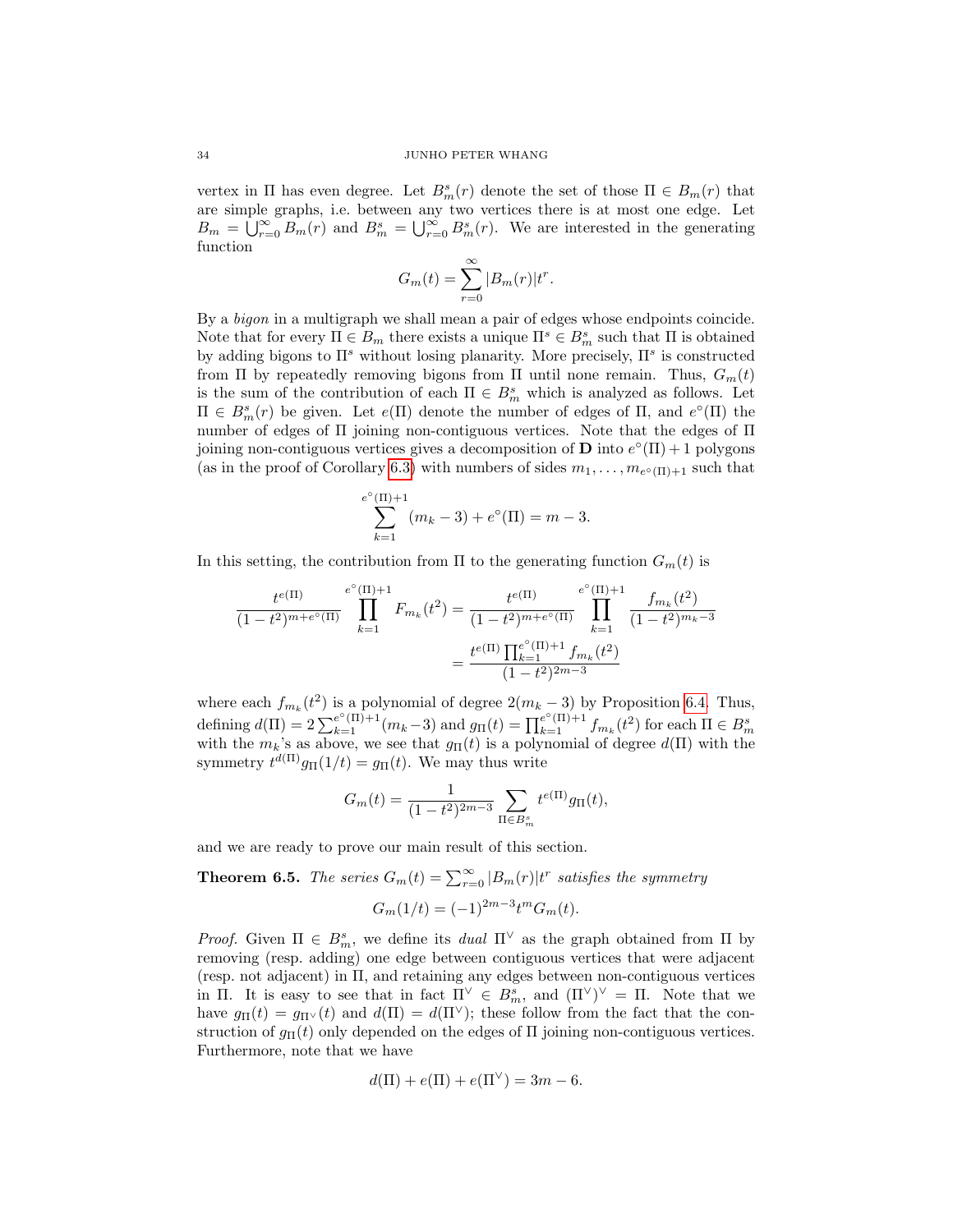Hence, writing

$$
G_m(t) = \frac{1}{2} \frac{1}{(1 - t^2)^{2m - 3}} \sum_{\Pi \in B_m^s} (t^{e(\Pi)} + t^{e(\Pi^\vee)}) g_{\Pi}(t),
$$

we obtain

$$
G_m(1/t) = \frac{1}{2} \frac{1}{(1 - t^{-2})^{2m - 3}} \sum_{\Pi \in B_m^s} (t^{-e(\Pi)} + t^{-e(\Pi^\vee)}) g_\Pi(1/t)
$$
  
= 
$$
\frac{1}{2} \frac{(-1)^{2m - 3} t^{4m - 6}}{(1 - t^2)^{2m - 3}} \sum_{\Pi \in B_m^s} \frac{(t^{e(\Pi^\vee)} + t^{e(\Pi)}) g_\Pi(t)}{t^{3m - 6}} = (-1)^{2m - 3} t^m G_m(t)
$$

which gives us the result.  $\Box$ 

Returning to the beginning of Section [6,](#page-30-0) we have  $Z_m(t) = (1 - t^m)G_m(t)$ . Hence, using Theorem [6.5,](#page-33-0) we find that

$$
Z_m(1/t) = (1 - t^{-m})G_m(1/t) = (1 - t^{-m})(-1)^{2m-3}t^m G_m(t)
$$
  
=  $(1 - t^m)G_m(t) = Z_m(t),$ 

which concludes the proof of Theorem 6.1.

## Appendix A. Auxiliary results on matrices

A.1. **Identities.** Let M be the complex affine scheme parametrizing  $2 \times 2$  matrices. Let x denote the standard matrix variable for M. Viewing x and  $x^*$  as  $2 \times 2$  matrices with coefficients in  $\mathbb{C}[\mathbb{M}]$ , we have

(3) 
$$
x + x^* = \text{tr}(x)\mathbf{1}
$$
, and  $xx^* = x^*x = \text{det}(x)\mathbf{1}$ .

Note that  $\det(a^*) = \det(a)$  and  $\text{tr}(a^*) = \text{tr}(a)$  for any  $2 \times 2$  matrix a. Multiplying the matrix identity  $b + b^* = \text{tr}(b)$  **1** by the matrix a and taking the trace, we also obtain the identity

(4) 
$$
\operatorname{tr}(a)\operatorname{tr}(b) = \operatorname{tr}(ab) + \operatorname{tr}(ab^*).
$$

A.2. Invariant theory. We have an action of  $SL_2$  on M by conjugation, and hence a diagonal conjugation action of  $SL_2$  on  $\mathbb{M}^2$ . It is classical that the ring of invariants  $\mathbb{C}[\mathbb{M}^2/\!\!/ \operatorname{SL}_2] = \mathbb{C}[\mathbb{M}^2]^{\operatorname{SL}_2}$  is a polynomial ring on 5 generators

 $\mathbb{C}[\text{tr}(x_1), \text{tr}(x_2), \text{tr}(x_1x_2), \text{det}(x_1), \text{det}(x_2)],$ 

where  $x_1$  and  $x_2$  are the standard matrix variables on  $\mathbb{M}^2$ . (See for example [\[5,](#page-39-11) Theorem 5.3.1(ii), p.68]) In particular, any  $SL_2$ -invariant regular function in matrix variables  $x_1$  and  $x_2$  is a polynomial combination of the functions  $tr(x_1)$ ,  $tr(x_2)$ ,  $tr(x_1x_2)$ ,  $det(x_1)$ , and  $det(x_2)$ . For example, using the identities (1) and (2), we find that

$$
tr(\langle a_1, a_2 \rangle) = tr(a_1)^2 det(a_2) + tr(a_2)^2 det(a_1) + tr(a_1 a_2)^2
$$
  
- tr(a\_1) tr(a\_2) tr(a\_1 a\_2) - 2 det(a\_1) det(a\_2).

For each  $t \in \mathbb{C}$ , the action of  $SL_2$  on  $\mathbb{M}^2$  preserves the closed subscheme  $\mathbb{M}_t^2 \subset \mathbb{M}^2$ , and since  $SL<sub>2</sub>$  is linearly reductive we have

$$
\mathbb{C}[\mathbb{M}_t^2 \mathop{\not\parallel} \mathrm{SL}_2] = \mathbb{C}[\mathbb{M}^2]^{\mathrm{SL}_2} / (\det(x_1) - t, \det(x_2) - t) \simeq \mathbb{C}[\mathrm{tr}(x_1), \mathrm{tr}(x_2), \mathrm{tr}(x_1x_2)].
$$

In particular,  $SL_2^2 \ N \ SL_2 \simeq \mathbb{A}^3$ , which is due to Fricke (see Goldman [\[8,](#page-39-9) Section 2.2] for details).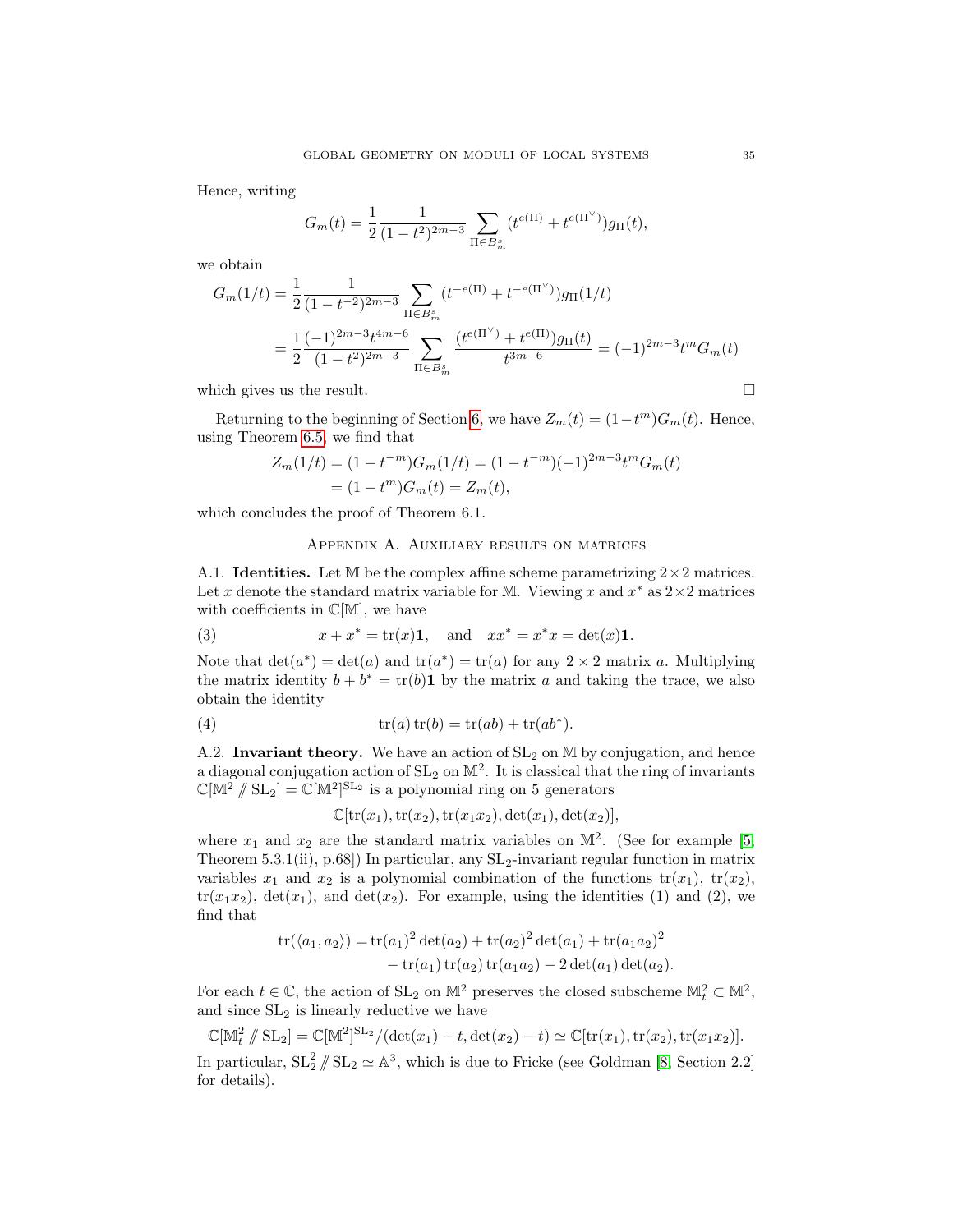<span id="page-35-2"></span>**Lemma A.1.** The quotient morphism  $\mathbb{M}^2 \to \mathbb{M}^2 / \mathbb{SL}_2 \simeq \mathbb{A}^5$  is surjective.

*Proof.* By general theory,  $\mathbb{C}[\mathbb{M}^2]^{\text{SL}_2}$  is a pure subring of  $\mathbb{C}[\mathbb{M}^2]$ . In particular, for any ideal I of  $\mathbb{C}[\mathbb{M}^2]^{\text{SL}_2}$  we have  $I\mathbb{C}[\mathbb{M}^2] \cap \mathbb{C}[\mathbb{M}^2]^{\text{SL}_2} = I$ . In particular, if I is a proper ideal of  $\mathbb{C}[\mathbb{M}^2]^{\text{SL}_2}$  then  $I\mathbb{C}[\mathbb{M}^2]$  is a proper ideal of  $\mathbb{C}[\mathbb{M}^2]$ . This implies the lemma. □

# A.3. Commutators.

<span id="page-35-1"></span>Lemma A.2. We have the following.

- (1) For  $b \in M_0(\mathbb{C})$  nonscalar,  $\{a \in M_0(\mathbb{C}) : [a, b] = 0\}$  has dimension 1.
- (2) For  $b \in SL_2(\mathbb{C})$  nonscalar and  $k \in \mathbb{C}$ , the locus of  $a \in SL_2(\mathbb{C})$  with  $[a, b] = 0$ and  $tr(ab) = k$  has dimension 1 if  $tr(b), k \in \{\pm 2\}$ , and is finite otherwise.

*Proof.* Since b is nonscalar, any  $a \in M(\mathbb{C})$  with  $[a, b] = 0$  must be of the form  $a = \lambda_1 \mathbf{1} + \lambda_2 b$  with  $\lambda_i \in \mathbb{C}$ . In such a case, we have

(A) 
$$
\det(a) = \det(\lambda_1 \mathbf{1} + \lambda_2 b) = \lambda_1^2 + \lambda_1 \lambda_2 \operatorname{tr}(b) + \lambda_2^2 \det(b),
$$

(B)  $\operatorname{tr}(ab) = \operatorname{tr}((\lambda_1 \mathbf{1} + \lambda_2 b)b) = \lambda_1 \operatorname{tr}(b) + \lambda_2 \operatorname{tr}(b^2).$ 

We first prove (1). If  $det(a) = det(b) = 0$ , then we have  $\lambda_1^2 + \lambda_1 \lambda_2 tr(b) = 0$ . It follows that the desired locus is the union  $\{\lambda b : \lambda \in \mathbb{C}\} \cup \{\lambda b^* : \lambda \in \mathbb{C}\},\$ and hence is 1-dimensional. It remains to prove (2). Let S be the locus of  $a \in SL_2(\mathbb{C})$  determined by the conditions of (2). Under the assumptions, by the Cayley-Hamilton theorem we have  $\text{tr}(b^2) - \text{tr}(b)^2 + 2 = 0$  and hence  $\text{tr}(b^2) \neq 0$  or  $\text{tr}(b)^2 \neq 0$ . Thus, equation (B) defines a line in the  $(\lambda_1, \lambda_2)$ -plane. In particular, S is at most 1-dimensional. Suppose it is not finite. The conic in the  $(\lambda_1, \lambda_2)$ -plane defined by equation  $(A)$ must then be degenerate, i.e. the discriminant

$$
-\det(a)\det\begin{bmatrix}1 & \text{tr}(b)/2\\ \text{tr}(b)/2 & \det(b)\end{bmatrix} = -1(1 - \text{tr}(b)^2/4)
$$

is zero. Thus, we must have  $4 = \text{tr}(b)^2$ , i.e.  $\text{tr}(b) = \pm 2$ . Equations (A) and (B) then become

$$
(A') \qquad \qquad 1 = (\lambda_1 + \lambda_2 \operatorname{tr}(b)/2)^2,
$$

(B') 
$$
k = \text{tr}(b)(\lambda_1 + \lambda_2 \text{tr}(b)/2).
$$

The degenerate conic defined by equation  $(A')$  is a union of two disjoint lines. For S to be infinite, one of the two lines must coincide with the line defined by equation (B'). In other words, we must have  $(k/\text{tr}(b))^2 = 1$ , or  $k = \pm \text{tr}(b) \in {\pm 2}$ . If this happens, then S is one-dimensional. Thus, we have proved the lemma.  $\square$ 

# A.4. Matrices of determinant one.

<span id="page-35-0"></span>**Lemma A.3.** Fix  $(k_1, k_2, k_3) \in \mathbb{C}^3$ . The morphism:

- (1)  $\prod_{i=1}^{2}$  SL<sub>2,k<sub>i</sub></sub>  $\rightarrow$  SL<sub>2</sub> given by  $(a_1, a_2) \mapsto a_1 a_2$  is surjective over SL<sub>2</sub> \{ $\pm$ **1**}.
- (2)  $\prod_{i=1}^{3}$  SL<sub>2</sub>, $k_i \rightarrow$  SL<sub>2</sub> given by  $(a_1, a_2, a_3) \mapsto a_1 a_2 a_3$  is surjective.
- (3)  $\langle -, \rangle : SL_2^2 \to SL_2$  is surjective.

*Proof.* (1) By Lemma [A.1,](#page-35-2) given any  $b \in SL_2(\mathbb{C})$  there exist  $a_i \in SL_{2,k_i}(\mathbb{C})$  such that  $tr(a_1a_2) = tr(b)$ . If  $tr(b) \neq \pm 2$ , then this implies  $(ga_1g^{-1})(ga_2g^{-1}) = b$  for some  $g \in SL_2(\mathbb{C})$ . Consider now the case  $\text{tr}(b) = 2s$  for some  $s \in \{\pm 1\}$  but  $b \neq s\mathbf{1}$ . If  $k_1 \neq sk_2$ , then  $a_1a_2$  cannot be s1 and hence  $(ga_1g^{-1})(ga_2g^{-1}) = b$  for some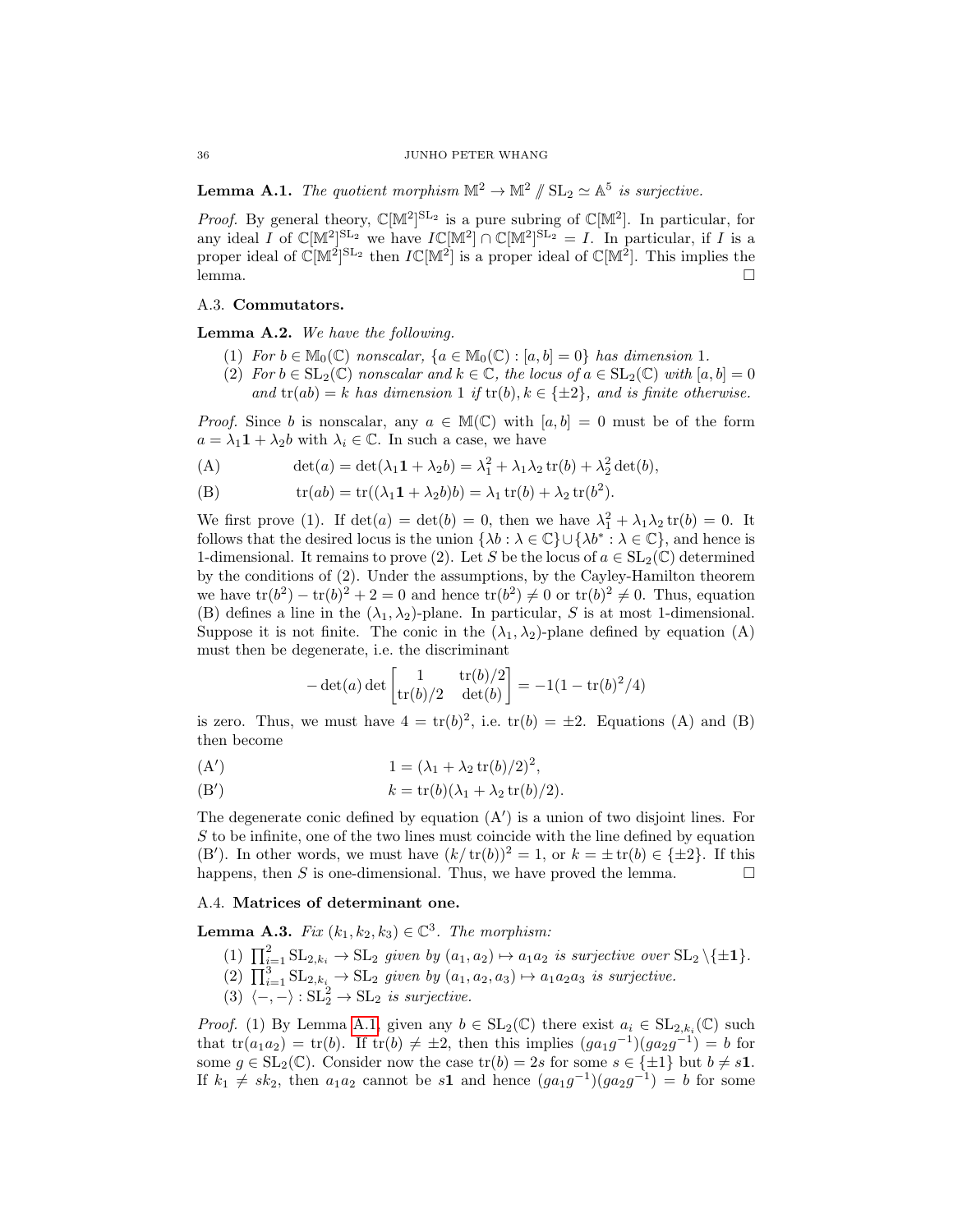$g \in SL_2(\mathbb{C})$  as before. The case remains that  $k_1 = sk_2 = k$ . Let  $\lambda \in \mathbb{C}^\times$  be a root of the polynomial  $x^2 - kx + 1 = 0$ . We then have

$$
\begin{bmatrix} \lambda & 1 \\ 0 & \lambda^{-1} \end{bmatrix} \begin{bmatrix} s\lambda^{-1} & s \\ 0 & s\lambda \end{bmatrix} = \begin{bmatrix} s & 2s\lambda \\ 0 & s \end{bmatrix},
$$

and letting  $a_1$  and  $a_2$  respectively be the two matrices on the left hand side, there exists  $g \in SL_2(\mathbb{C})$  such that  $(ga_1g^{-1})(ga_2g^{-1}) = b$ .

(2) By part (1), given any  $b \in SL_2(\mathbb{C})$  different from  $\pm 1$  and any  $k' \in \mathbb{C} \setminus \{\pm 2\}$ , there exist  $b' \in SL_{2,k'}(\mathbb{C})$  and  $a_3 \in SL_{2,k_3}(\mathbb{C})$  such that  $b'a_3 = b$ . Since  $b' \neq \pm 1$ due to the condition  $k' \neq \pm 2$ , again by part (1) there exist  $a_1 \in SL_{2,k_1}(\mathbb{C})$  and  $a_2 \in SL_{2,k_2}(\mathbb{C})$  such that  $a_1a_2 = b'$ , and thus  $a_1a_2a_3 = b$ , as desired. If  $b = s\mathbf{1}$ for some  $s \in {\pm 1}$ , then choosing  $a_3 \in SL_{2,k_3}(\mathbb{C})$  different from  $\pm 1$ , there exist  $a_1 \in SL_{2,k_1}(\mathbb{C})$  and  $a_2 \in SL_{2,k_2}(\mathbb{C})$  such that  $a_1a_2 = sa_3^{-1}$  and hence  $a_1a_2a_3 = b$ .

(3) From Lemma [A.1,](#page-35-2) given any  $b \in SL_2(\mathbb{C})$  there exist  $a_1, a_2 \in SL_2(\mathbb{C})$  such that  $\text{tr}\langle a_1, a_2 \rangle = \text{tr } b$ . If  $b \neq \pm 1$ , then  $\langle ga_1g^{-1}, ga_2g^{-1} \rangle = g\langle a_1, a_2 \rangle g^{-1} = b$  for some  $g \in SL_2(\mathbb{C})$ , as desired. Finally, in the case where  $b = \pm 1$ , we have

$$
\langle \mathbf{1}, \mathbf{1} \rangle = \mathbf{1} \text{ and } \left\langle \begin{bmatrix} i & 0 \\ 0 & -i \end{bmatrix}, \begin{bmatrix} 0 & 1 \\ -1 & 0 \end{bmatrix} \right\rangle = -\mathbf{1}
$$

which proves the desired result.  $\Box$ 

<span id="page-36-0"></span>**Lemma A.4.** The fiber of the morphism  $\langle -, - \rangle : SL_2^2 \to SL_2$  above 1 has dimension 4. The fiber above −1 has dimension 3.

*Proof.* For  $s \in \{+, -\}$ , let  $F_s$  be the fiber of  $\langle -, -\rangle$  over s1. Consider the projection

$$
\pi: F_{\pm} \subset \operatorname{SL}_2^2 \to \operatorname{SL}_2
$$

onto the second factor. We first consider  $F_+$ . The projection  $\pi : F_+ \to SL_2$  is surjective, since for any  $b \in SL_2(\mathbb{C})$  we have  $\langle 1, b \rangle = 1$ . Given any  $b \in SL_2(\mathbb{C})$ , we identify the fiber  $\pi^{-1}(b)$  with the scheme of matrices  $a \in SL_2(\mathbb{C})$  such that  $\langle a, b \rangle = \mathbf{1}$ , or in other words  $[a, b] = 0$ . If  $b = \pm \mathbf{1}$ , then  $\pi^{-1}(b) = \text{SL}_2$  has dimension 3. If  $b \neq \pm 1$ , then any  $a \in \pi^{-1}(b)(\mathbb{C})$  must be of the form  $a = \lambda_1 1 + \lambda_2 b$  for some  $\lambda_1, \lambda_2 \in \mathbb{C}$ . The condition  $\det(a) = 1$  then identifies  $\pi^{-1}(b)$  with a curve in the  $(\lambda_1, \lambda_2)$ -plane. Hence, the fibers of  $\pi : F_+ \to SL_2$  above  $SL_2 \setminus \{\pm 1\}$  are 1-dimensional. Therefore  $F_+$  is  $3 + 1 = 4$ -dimensional.

Consider next F<sub>-</sub>. Given  $b \in SL_2(\mathbb{C})$ , we identify the fiber  $\pi^{-1}(b)$  with the scheme of matrices  $a \in SL_2(\mathbb{C})$  such that  $\langle a, b \rangle = -1$ , or in other words  $ab + ba = 0$ . Writing  $a = (a_{ij})$  and  $b = (b_{ij})$ , the condition  $ab + ba = 0$  amounts to

| $\lceil 2b_{11} \rceil$ | $b_{21}$          | $b_{12}$          |  | $\lceil a_{11} \rceil$ |                                                                                                                                     |
|-------------------------|-------------------|-------------------|--|------------------------|-------------------------------------------------------------------------------------------------------------------------------------|
| $b_{12}$                | $b_{11} + b_{22}$ |                   |  |                        |                                                                                                                                     |
| $b_{21}$                |                   | $b_{11} + b_{22}$ |  |                        |                                                                                                                                     |
|                         | 021               | $b_{12}$          |  |                        | $\begin{bmatrix} b_{12} \\ b_{21} \\ 2b_{22} \end{bmatrix} \begin{bmatrix} a_{11} \\ a_{12} \\ a_{21} \\ a_{22} \end{bmatrix} = 0.$ |

Hence, for the fiber  $\pi^{-1}(b)$  to be nonempty, we need the determinant of the 4  $\times$  4 matrix on the left hand side to be zero, or in other words  $tr(b) = b_{11} + b_{22} = 0$ . Thus, the image of  $\pi$  is  $SL_{2,0}$ . Given any  $b \in SL_{2,0}(\mathbb{C})$ , the  $4 \times 4$  matrix above has rank 2, and hence its kernel is 2-dimensional. Given the additional determinant condition  $a_{11}a_{22} - a_{12}a_{21} = 1$ , the fiber  $\pi^{-1}(b)$  has dimension 1. Since  $SL_{2,0}$  is 2-dimensional, we see that  $F_-\text{ is } 2+1=3$ -dimensional.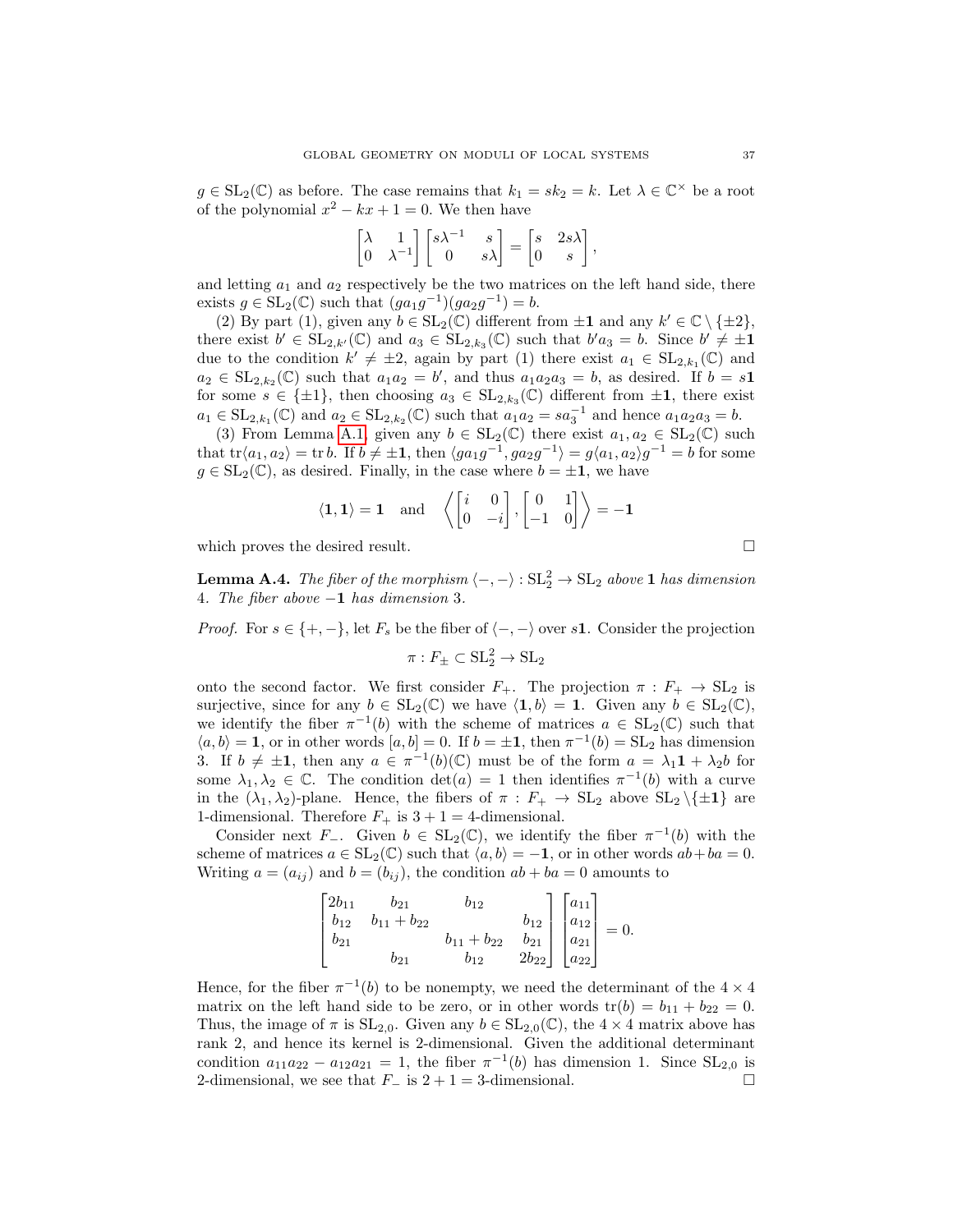## A.5. Matrices of determinant zero.

<span id="page-37-1"></span>**Lemma A.5.** Let  $b, b' \in M_0(\mathbb{C})$  both be nonzero.

- (1) The locus of  $a \in M_0(\mathbb{C})$  with  $ab = 0$  or  $ba = 0$  is 2-dimensional.
- (2) The locus of  $a \in M_0(\mathbb{C})$  with  $ab = ba = 0$  is 1-dimensional.
- (3) The locus of  $a \in M_0(\mathbb{C})$  with bab' = 0 is 2-dimensional. The intersection of this locus with  $\mathbb{M}_{0,0}$  is at most 1-dimensional.

*Proof.* We first prove (1) and (2). Let  $a = (a_{ij}) \in M(\mathbb{C})$ . Without loss of generality, after conjugation we may assume that

$$
b = \begin{bmatrix} \lambda & 0 \\ 0 & 0 \end{bmatrix}
$$
 for some  $\lambda \in \mathbb{C}^{\times}$ , or  $b = \begin{bmatrix} 0 & 1 \\ 0 & 0 \end{bmatrix}$ .

In the former case:  $ab = 0$  if and only if  $a_{11} = a_{21} = 0$ , and  $ba = 0$  if and only if  $a_{11} = a_{12} = 0$ . In the latter case:  $ab = 0$  if and only if  $a_{11} = a_{21} = 0$ , and  $ba = 0$  if and only if  $a_{21} = a_{22} = 0$ . In both cases, if  $ab = 0$  or  $ba = 0$  then we automatically have  $det(a) = 0$ . Parts (1) and (2) follow immediately from these.

(3) Let us write  $b = (b_{ij})$ , and  $b' = (b'_{ij})$ . The linear map  $a \mapsto bab'$  on  $\mathbb{M}(\mathbb{C})$  is given in terms of matrix coefficients  $a = (a_{ij})$  by

$$
\begin{bmatrix} a_{11} \\ a_{12} \\ a_{21} \\ a_{22} \end{bmatrix} \mapsto \begin{bmatrix} b_{11}b_{11}' & b_{11}b_{21}' & b_{12}b_{11}' & b_{12}b_{21}' \\ b_{11}b_{12}' & b_{11}b_{22}' & b_{12}b_{12}' & b_{12}b_{22}' \\ b_{21}b_{11}' & b_{21}b_{21}' & b_{22}b_{11}' & b_{22}b_{21}' \\ b_{21}b_{12}' & b_{21}b_{22}' & b_{22}b_{12}' & b_{22}b_{22}' \end{bmatrix} \begin{bmatrix} a_{11} \\ a_{12} \\ a_{21} \\ a_{22} \end{bmatrix}
$$

and since  $b, b' \in \mathbb{M}_0(\mathbb{C})$  are both nonzero, the  $4 \times 4$  matrix above has rank 1. Thus, the kernel of the linear map  $a \mapsto bab'$  on  $\mathbb{M}(\mathbb{C})$  is a linear subspace of dimension 3. Since the hypersurface  $\mathbb{M}_0(\mathbb{C}) \subset \mathbb{M}(\mathbb{C})$  is integral (and not linear), its intersection with the above kernel has dimension at most 2, proving the first assertion.

We now prove the last assertion. We claim that the linear subspace  $V$  consisting of  $a \in M(\mathbb{C})$  satisfying  $tr(a) = 0$  and  $bab' = 0$  is 2-dimensional. Indeed, otherwise the second and third columns of the  $4 \times 4$  matrix above must be identically zero, contradicting the hypothesis that  $b$  and  $b'$  are both nonzero matrices. Now, since V and  $M<sub>0,0</sub>$  are both integral subschemes of dimension 2 in M, they must coincide or have intersection with dimension at most 1. But  $\mathbb{M}_{0,0}$  is not linear, and hence  $V \cap \mathbb{M}_{0,0}$  has dimension at most 1, proving the last assertion.

<span id="page-37-0"></span>**Lemma A.6.** Given any  $a, b \in M_0(\mathbb{C})$ , we have the following.

- (1)  $aba^* = 0$  if and only if at least one of ab,  $ba^*$  is zero.
- (2)  $\langle a, b \rangle = 0$  if and only if at least one of ab, ba\*, a\*b\* is zero.

*Proof.* For both parts (1) and (2), one implication is clear: if one of  $ab, ba^*, a^*b^*$ is zero, then  $\langle a, b \rangle = 0$ , and if one of  $ab$ ,  $ba^*$  is zero, then  $aba^* = 0$ . We shall now prove the converses. Since the lemma is trivial if  $a$  or  $b$  is zero, we may assume  $a, b \in \mathbb{M}_0(\mathbb{C})$  are both nonzero. Without loss of generality, we shall assume after conjugation that a is in Jordan normal form, so that

$$
a = \begin{bmatrix} \lambda & 0 \\ 0 & 0 \end{bmatrix}
$$
 for some  $\lambda \in \mathbb{C}^{\times}$ , or  $a = \begin{bmatrix} 0 & 1 \\ 0 & 0 \end{bmatrix}$ .

In the former case, i.e. when  $tr(a) = \lambda \neq 0$ , writing  $b = (b_{ij})$  we have

$$
ab = \begin{bmatrix} \lambda b_{11} & \lambda b_{12} \\ 0 & 0 \end{bmatrix}, \quad ba^* = \begin{bmatrix} 0 & \lambda b_{12} \\ 0 & \lambda b_{22} \end{bmatrix}, \quad a^*b^* = \begin{bmatrix} 0 & 0 \\ -\lambda b_{21} & \lambda b_{11} \end{bmatrix},
$$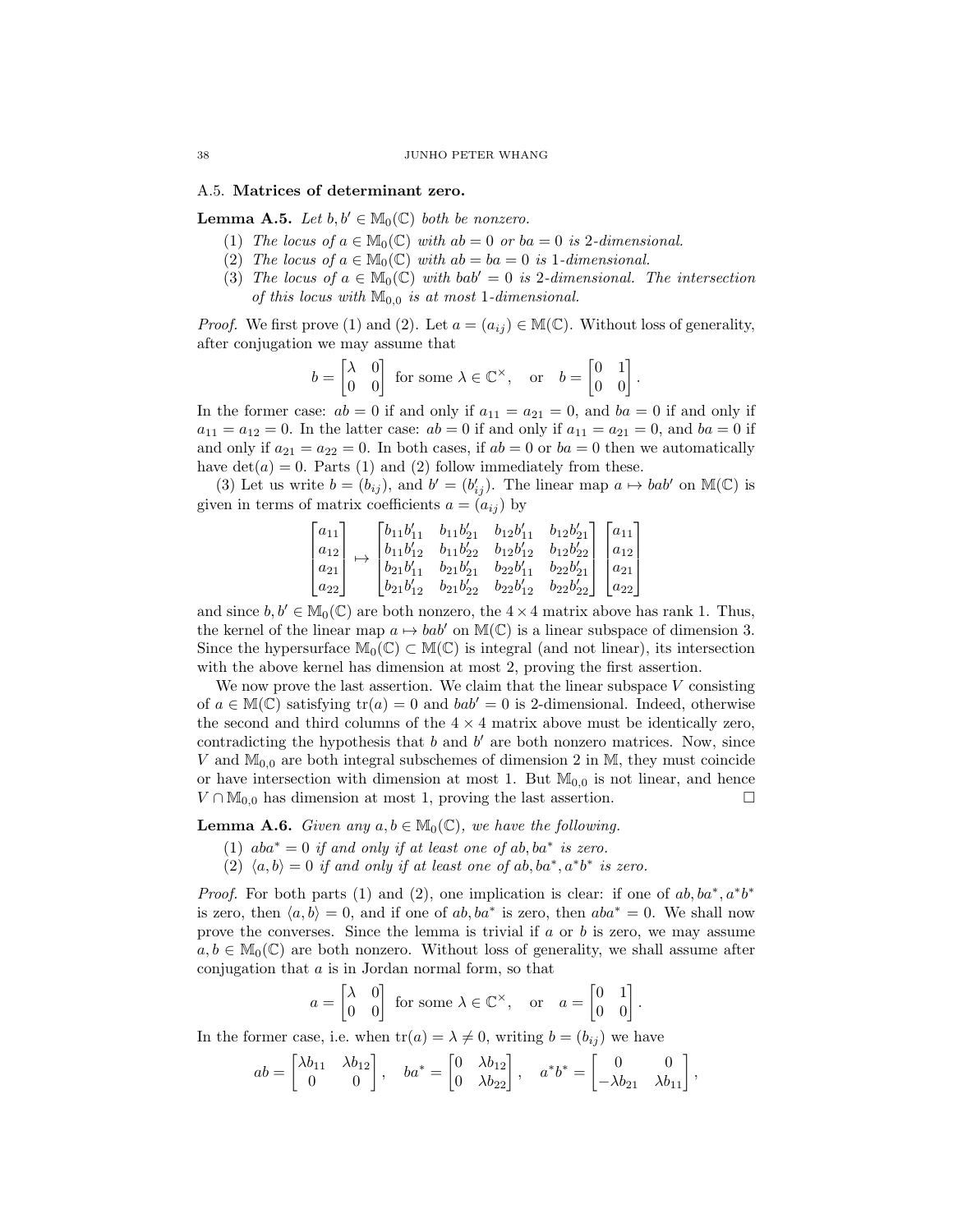and

$$
aba^* = \begin{bmatrix} 0 & \lambda^2 b_{12} \\ 0 & 0 \end{bmatrix}, \quad \langle a, b \rangle = \begin{bmatrix} -\lambda^2 b_{12} b_{21} & \lambda^2 b_{12} b_{11} \\ 0 & 0 \end{bmatrix}.
$$

In the latter case, i.e. when  $tr(a) = 0$ , writing  $b = (b_{ij})$  we have

$$
ab = \begin{bmatrix} b_{21} & b_{22} \\ 0 & 0 \end{bmatrix}, \quad ba^* = \begin{bmatrix} 0 & -b_{11} \\ 0 & -b_{21} \end{bmatrix}, \quad a^*b^* = \begin{bmatrix} b_{21} & -b_{11} \\ 0 & 0 \end{bmatrix},
$$

and

$$
aba^* = \begin{bmatrix} 0 & -b_{21} \\ 0 & 0 \end{bmatrix}, \quad \langle a, b \rangle = \begin{bmatrix} b_{21}^2 & -b_{21}b_{11} \\ 0 & 0 \end{bmatrix}.
$$

We now proceed with our proof.

(1) Suppose that ab and ba<sup>\*</sup> are nonzero yet  $aba^* = 0$ . The condition  $aba^* = 0$ would imply that  $b_{12} = 0$  if  $tr(a) \neq 0$ , and  $b_{21} = 0$  if  $tr(a) = 0$ . In both cases, since  $ab, ba^* \neq 0$  we must have  $b_{11}, b_{22} \neq 0$ , contradicting the assumption that  $det(b) = 0$ . Thus, we must have  $aba^* = 0$ .

(2) Assume toward contradiction that  $ab$ ,  $ba^*$ ,  $a^*b^*$  are all nonzero yet  $\langle a, b \rangle = 0$ . Consider the case  $tr(a) = \lambda \neq 0$ . The condition  $\langle a, b \rangle = 0$  would imply that  $b_{12} = 0$ or  $b_{21} = b_{11} = 0$ . If  $b_{12} = 0$ , then since  $ab, ba^* \neq 0$  we must have  $b_{11}, b_{22} \neq 0$ , contradicting the assumption that  $\det(b) = 0$ . If  $b_{21} = b_{11} = 0$ , then  $a^*b^* = 0$ contradicting our assumption. Thus, we must have  $\langle a, b \rangle \neq 0$ .

It remains to treat case  $tr(a) = 0$ . The condition  $\langle a, b \rangle = 0$  would imply that  $b_{21} = 0$ . But if  $b_{21} = 0$ , then since  $ab, ba^* \neq 0$  we must have  $b_{11}, b_{22} \neq 0$ , contradicting the assumption that  $det(b) = 0$ . Thus, we must have  $\langle a, b \rangle \neq 0$ , as desired. This finishes the proof.  $\Box$ 

<span id="page-38-1"></span>**Lemma A.7.** The locus of  $(a, b) \in M_0^2(\mathbb{C})$  such that at least two of ab, ba<sup>\*</sup>, and a ∗ b <sup>∗</sup> are zero has dimension at most 4.

*Proof.* Since the locus where  $a = 0$  or  $b = 0$  has dimension at most 3, we may restrict our attention to the locus with  $a, b \neq 0$ .

- (1) Consider the locus  $ab = ba^* = 0$ . We then have  $ab^* = (ba^*)^* = 0$  and hence  $tr(b)a = ab + ab^* = 0$  and hence  $tr(b) = 0$ , since  $a \neq 0$  by assumption. Thus,  $b$  varies over a locus of dimension 2. For each fixed value of  $b$ , the condition  $ab = 0$  implies that a varies over a locus of dimension 2 by Lemma [A.5.](#page-37-1) Hence, the locus where  $ab = ba^* = 0$  has dimension at most  $2 + 2 = 4$ .
- (2) Consider the locus  $ab = a^*b^* = 0$ . We then have  $ba = (a^*b^*)^* = 0$  and hence  $[a, b] = ab - ba = 0$ . By Lemma [A.2,](#page-35-1) for fixed a (assumed nonzero) we see that  $b$  varies over a locus of dimension at most 1. Hence, the locus where  $ab = a^*b^* = 0$  has dimension at most  $3 + 1 = 4$ .
- (3) Consider the locus  $ba^* = a^*b^* = 0$ . We then have  $ba = 0$  and  $ab^* = 0$ . Replacing the role of  $b$  and  $a$ , we reduce to case  $(1)$ , showing that the said locus has dimension at most 4.

This concludes the proof of the lemma.

# <span id="page-38-0"></span>Lemma A.8. The morphism:

- (1)  $\mathbb{M}_{0,0}^2 \to \mathbb{M}_0$  given by  $(a_1, a_2) \mapsto a_1 a_2$  is surjective over  $\mathbb{M}_0 \setminus \mathbb{M}_{0,0}$ . The preimage of this morphism over  $\mathbb{M}_{0,0} \setminus \{0\}$  is empty.
- $(2)$   $(\mathbb{M}_0 \setminus \mathbb{M}_{0,0}) \times \mathbb{M}_{0,0} \rightarrow \mathbb{M}_0$  given by  $(a_1, a_2) \mapsto a_1 a_2$  is surjective.
- (3)  $\langle -, \rangle : \mathbb{M}_0^2 \to \mathbb{M}_0$  is surjective.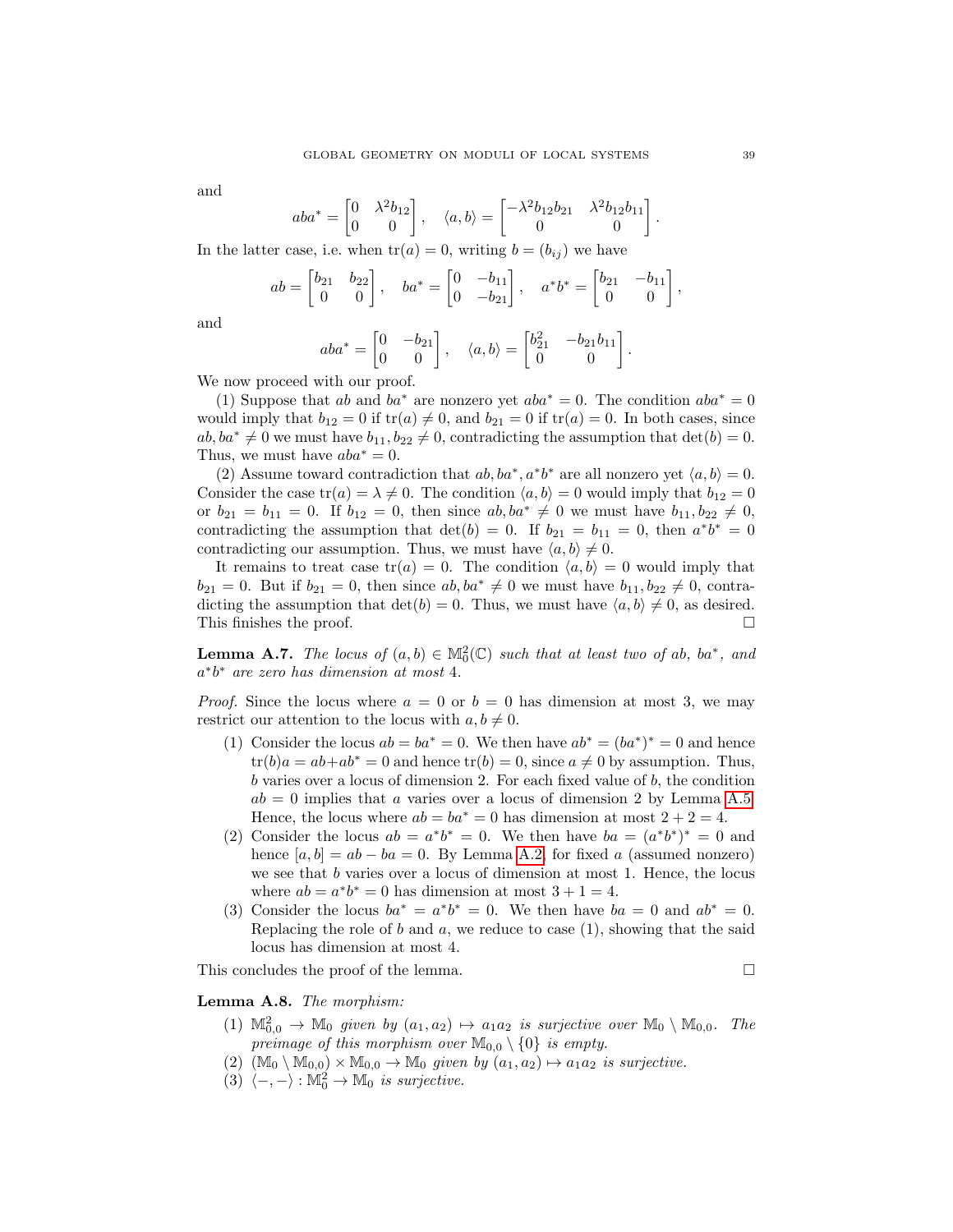*Proof.* (1) By Lemma [A.1,](#page-35-2) Given any  $b \in M_0(\mathbb{C})$ , there exist  $a_1, a_2 \in M_{0,0}(\mathbb{C})$  such that  $tr(a_1a_2) = tr(b)$ . If  $tr(b) \neq 0$ , then this implies that  $(ga_1g^{-1})(ga_2g^{-1}) = b$  for some  $g \in SL_2(\mathbb{C})$ , and  $ga_1g^{-1}, ga_2g^{-1} \in \mathbb{M}_{0,0}(\mathbb{C})$ . For the last statement, note first that

$$
\begin{bmatrix} 0 & 1 \\ 0 & 0 \end{bmatrix} \begin{bmatrix} x & y \\ z & w \end{bmatrix} = \begin{bmatrix} z & w \\ 0 & 0 \end{bmatrix}
$$

and, provided that  $\left[\begin{array}{c} x & y \\ z & w \end{array}\right] \in M_{0,0}(\mathbb{C})$ , if the right hand side has trace zero then it must in fact be zero. Since any pair  $(a_1, a_2) \in M_{0,0}^2(\mathbb{C})$  with  $a_1$  nonzero is conjugate to a pair of the form  $(\begin{bmatrix} 0 & 1 \\ 0 & 0 \end{bmatrix}, \begin{bmatrix} x & y \\ z & w \end{bmatrix})$ , the last statement follows.

(2) The same argument as in the proof of part (1) goes through when  $b \in M_0(\mathbb{C})$ satisfies tr  $b \neq 0$  or  $b = 0$ . Suppose that tr  $b = 0$  and  $b \neq 0$ . Up to conjugation by  $SL_2$ , we may assume that  $b = \begin{bmatrix} 0 & 1 \\ 0 & 0 \end{bmatrix}$ . Note then that we have

$$
\begin{bmatrix} 1 & 1 \\ 0 & 0 \end{bmatrix} \begin{bmatrix} 0 & 1 \\ 0 & 0 \end{bmatrix} = \begin{bmatrix} 0 & 1 \\ 0 & 0 \end{bmatrix}.
$$

This proves that the morphism  $(M_0 \setminus M_{0,0}) \times M_{0,0} \to M_0$  is surjective, as desired.

(3) By Lemma [A.1,](#page-35-2) given any  $b \in M_0(\mathbb{C})$  there exist  $a_1, a_2 \in M_0(\mathbb{C})$  such that  $\text{tr}\langle a_1, a_2 \rangle = \text{tr } b.$  If  $\text{tr } b \neq 0$ , then  $\langle ga_1g^{-1}, ga_2g^{-1} \rangle = b$  for some  $g \in SL_2(\mathbb{C})$ . Consider now tr  $b = 0$ . We have  $\langle 0, 0 \rangle = 0$ . Furthermore, we have

$$
\left\langle \begin{bmatrix} 1 & -1 \\ 0 & 0 \end{bmatrix}, \begin{bmatrix} 1 & 1 \\ 0 & 0 \end{bmatrix} \right\rangle = \begin{bmatrix} 1 & -1 \\ 0 & 0 \end{bmatrix} \begin{bmatrix} 1 & 1 \\ 0 & 0 \end{bmatrix} \begin{bmatrix} 0 & 1 \\ 0 & 1 \end{bmatrix} \begin{bmatrix} 0 & -1 \\ 0 & 1 \end{bmatrix} = \begin{bmatrix} 0 & 2 \\ 0 & 0 \end{bmatrix}
$$

which shows that, letting  $a_1$  and  $a_2$  respectively be the two matrices on the left hand side, there exists  $g \in SL_2(\mathbb{C})$  such that  $\langle ga_1g^{-1}, ga_2g^{-1} \rangle = b$ , as desired.  $\Box$ 

# **REFERENCES**

- <span id="page-39-10"></span>[1] Bruns, Winfried; Herzog, Jürgen. Cohen-Macaulay rings. Cambridge Studies in Advanced Mathematics, 39. Cambridge University Press, Cambridge, 1993. xii+403 pp. ISBN: 0-521- 41068-1
- <span id="page-39-0"></span>[2] Charles, Laurent; Marché, Julien *Multicurves and regular functions on the representation* variety of a surface in  $SU(2)$ . Comment. Math. Helv. 87 (2012), no. 2, 409-431.
- <span id="page-39-4"></span>[3] Corti, Alessio; Kaloghiros, Anne-Sophie. The Sarkisov program for Mori fibred Calabi-Yau pairs. Algebr. Geom. 3 (2016), no. 3, 370-384.
- <span id="page-39-2"></span>[4] Demazure, Michel Anneaux gradués normaux. Introduction à la théorie des singularités, II, 35-68, Travaux en Cours, 37, Hermann, Paris, 1988.
- <span id="page-39-11"></span>[5] Drensky, Vesselin; Formanek, Edward. Polynomial identity rings. Advanced Courses in Mathematics. CRM Barcelona. Birkhäuser Verlag, Basel, 2004. viii+200 pp. ISBN: 3-7643-7126-9
- <span id="page-39-3"></span>[6] Faltings, Gerd. Diophantine approximation on abelian varieties. Ann. of Math. (2) 133 (1991), no. 3, 549-576.
- <span id="page-39-7"></span>[7] Fock, Vladimir; Goncharov, Alexander. Moduli spaces of local systems and higher Teichmüller *theory.* Publ. Math. Inst. Hautes Études Sci. No.  $103$  (2006), 1-211.
- <span id="page-39-9"></span>Goldman, William M. Trace coordinates on Fricke spaces of some simple hyperbolic surfaces. Handbook of Teichmüller theory. Vol. II, 611-684, IRMA Lect. Math. Theor. Phys., 13, Eur. Math. Soc., Zürich, 2009.
- <span id="page-39-6"></span>[9] Goldman, William M. Mapping class group dynamics on surface group representations. Problems on mapping class groups and related topics, 189-214, Proc. Sympos. Pure Math., 74, Amer. Math. Soc., Providence, RI, 2006.
- <span id="page-39-5"></span>[10] Gross, Mark; Hacking, Paul; Keel, Sean. Birational geometry of cluster algebras. Algebr. Geom. 2 (2015), no. 2, 137-175.
- <span id="page-39-8"></span>[11] Gross, Mark; Hacking, Paul; Keel, Sean; Kontsevich, Maxim. Canonical bases for cluster algebras. preprint. [arXiv:1411.1394](http://arxiv.org/abs/1411.1394)
- <span id="page-39-1"></span>[12] Hochster, Melvin; Roberts, Joel L. Rings of invariants of reductive groups acting on regular rings are Cohen-Macaulay. Advances in Math. 13 (1974), 115-175.